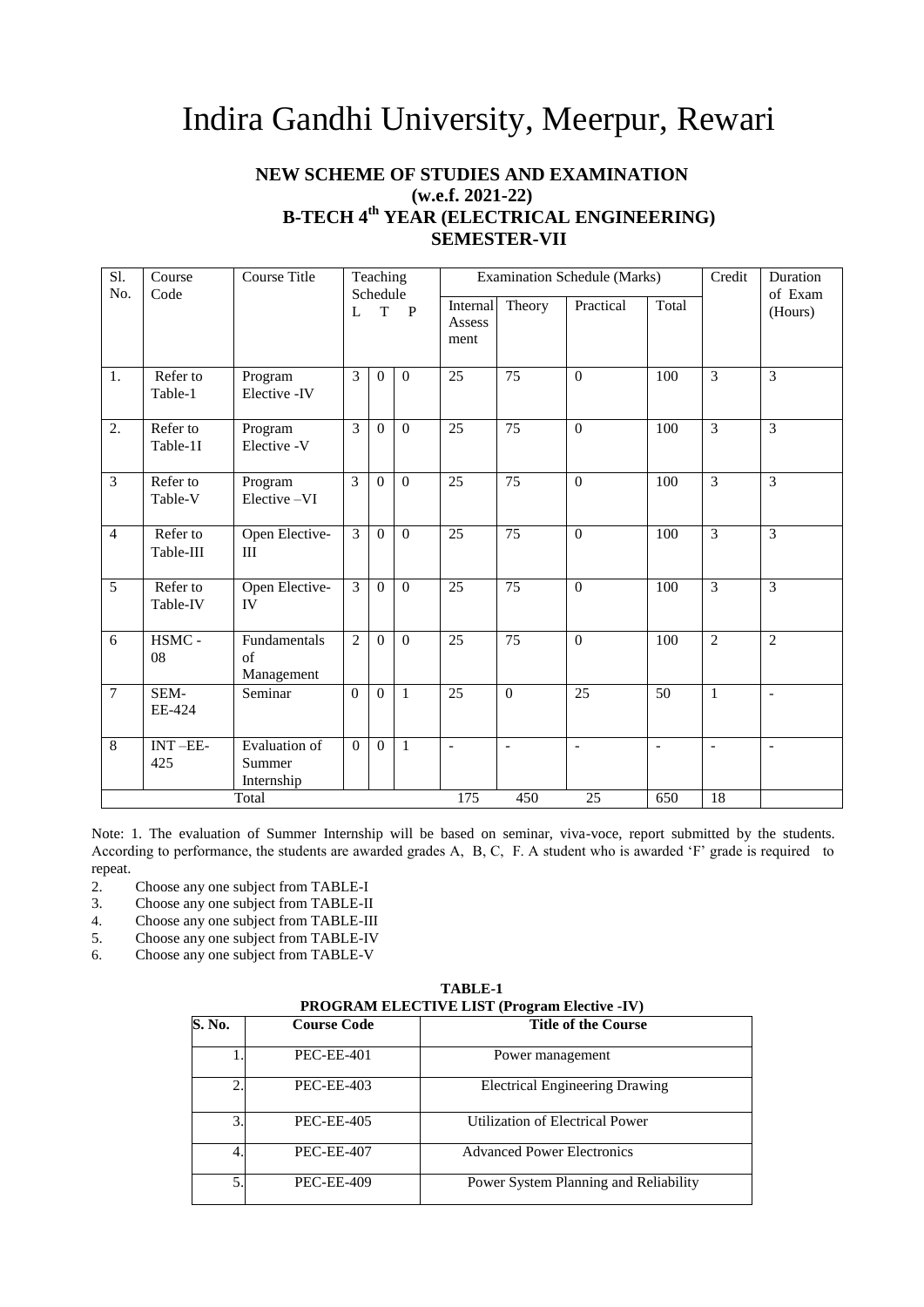### **TABLE-1I PROGRAM ELECTIVE LIST (Program Elective -V)**

| S. No. | <b>Course Code</b> | Title of the<br><b>Course</b>                 |
|--------|--------------------|-----------------------------------------------|
|        | <b>PEC-EE-411</b>  | Modelling and Analysis of Electrical Machines |
|        | <b>PEC-EE-413</b>  | Microcontroller Based System Design           |
| 3      | <b>PEC-EE-415</b>  | <b>Advanced Power Transmission</b>            |
|        | <b>PEC-EE-417</b>  | Computer Aided Power System Analysis          |

**TABLE-III**

### **PROGRAM ELECTIVE LIST FOR VII SEM (Program Elective –VI)**

| S. No. | <b>Course Code</b> | <b>Title of the Course</b>                         |
|--------|--------------------|----------------------------------------------------|
|        | <b>PEC-EE-402</b>  | <b>Special Electrical Machines</b>                 |
| ↑      | <b>PEC-EE-404</b>  | Applications of Power Electronics in Power Systems |
| 3.     | <b>PEC-EE-406</b>  | <b>Power System Stability</b>                      |
| 4.     | <b>PEC-EE-408</b>  | <b>Advanced Control Systems</b>                    |
| 5.     | $PEC$ -EE-410      | Advances in Power Transmission & Distribution      |

### **TABLE-IV OPEN ELECTIVE LIST FOR VII SEM (Open Elective-III)**

| S. No. | <b>Course Code</b> | <b>Title of the Course</b>                  |
|--------|--------------------|---------------------------------------------|
|        | OEC-EE-401         | Intelligent Systems & Control               |
|        | OEC-EE-403         | Renewable Energy and distributed generation |
|        | OEC-EE-405         | Reliability engineering                     |
|        | <b>OEC-CE-448</b>  | Traffic Engineering and Road Safety         |
|        | OEC-ME-410         | <b>Quality Engineering</b>                  |

### **TABLE-V OPEN ELECTIVE LIST FOR VII SEM (Open Elective-IV)**

| S. No.        | <b>Course Code</b> | <b>Title of the Course</b>                |
|---------------|--------------------|-------------------------------------------|
|               | OEC-EE-407         | Solar Photovoltaic Technology             |
| $\mathcal{L}$ | OEC-EE-409         | <b>Energy Conservation and Management</b> |
| 3             | <b>OEC-CE-450</b>  | Disaster Management                       |
|               | OEC-ECE-451        | <b>Electronic Principles</b>              |
|               | OEC-MATH-405       | <b>Advance Engineering Mathematics</b>    |
|               | OEC-CSE-430        | <b>Computer Communication</b>             |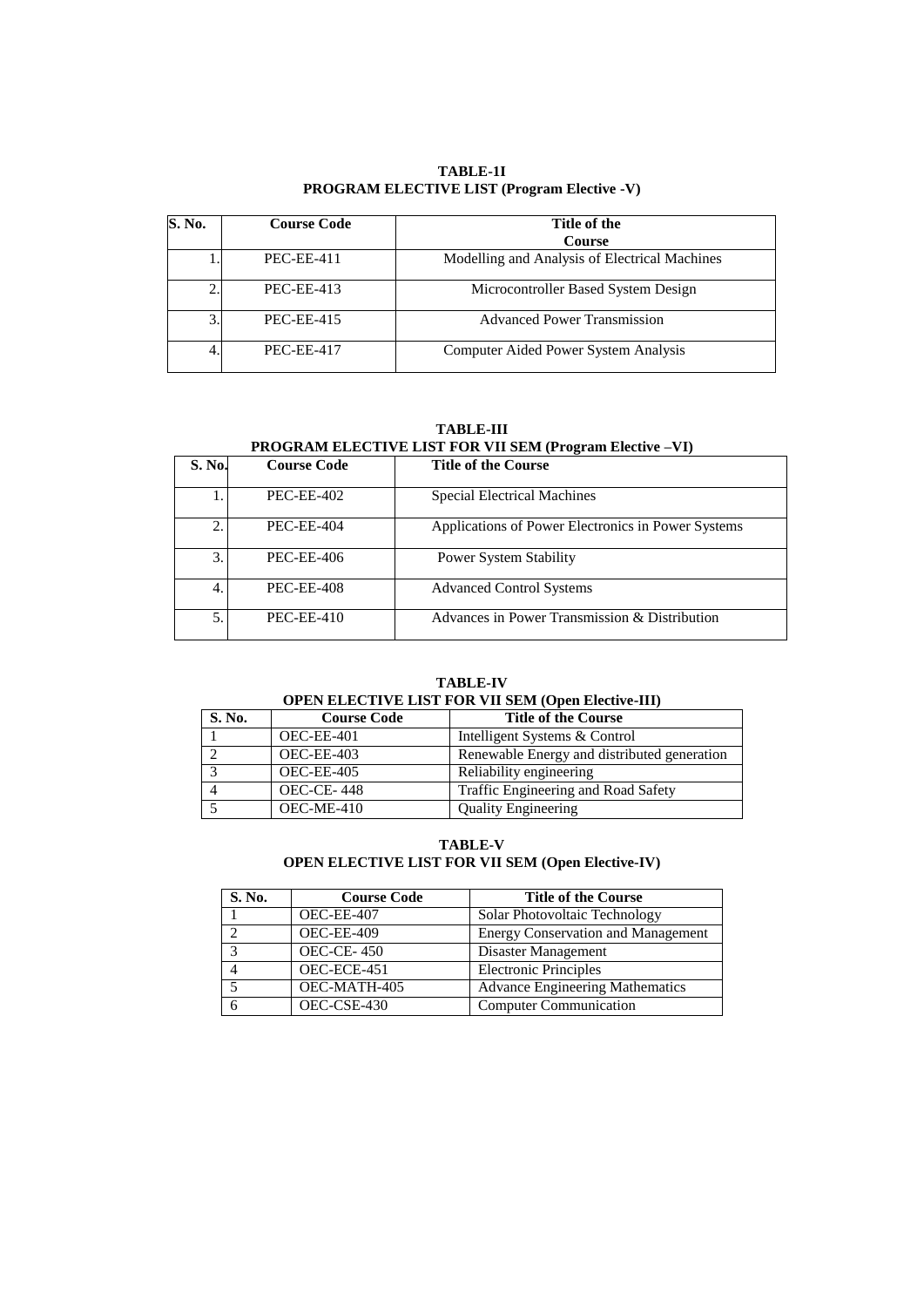# Indira Gandhi University, Meerpur, Rewari

### **NEW SCHEME OF STUDIES AND EXAMINATION (w.e.f. 2021-22) B-TECH 4th YEAR (ELECTRICAL ENGINEERING) SEMESTER-VIII**

| Sl. | Course                  | Course Title           |          | Teaching      |   |                            |          | Examination Schedule (Marks) |       | Credit |                                |
|-----|-------------------------|------------------------|----------|---------------|---|----------------------------|----------|------------------------------|-------|--------|--------------------------------|
| No. | Code                    |                        | ⊥        | Schedule<br>T | P | Internal<br>Assessm<br>ent | Theory   | Practical                    | Total |        | Duration of<br>Exam<br>(Hours) |
| 1.  | <b>INTPR-</b><br>EE-402 | Industrial<br>Training | $\theta$ | $\Omega$      | 6 | 200                        | $\Omega$ | 300                          | 500   | 10     |                                |
|     |                         | Total                  |          |               |   | 200                        |          | 300                          | 500   | 10     |                                |

**2 Hours per week per batch for one teacher and batch size will be decided by the HOD/Chairperson of the department.**

### **Procedure for Examination and continuous Assessment**

## **(A) External Exam Marks**

| 1. Project Evaluation | 100 Marks |
|-----------------------|-----------|
| 2. Project Seminar    | 100 Marks |
| 3. Project Viva       | 100 marks |

### **(B) Continuous Assessment Marks**

| 1. Assessment by Internal Examiner and Viva | 150 Marks |
|---------------------------------------------|-----------|
| (Before the Committee Constituted by        |           |
| Chairman of the Department)                 |           |
| 2. Assessment by Industrial Guide           | 50 Marks  |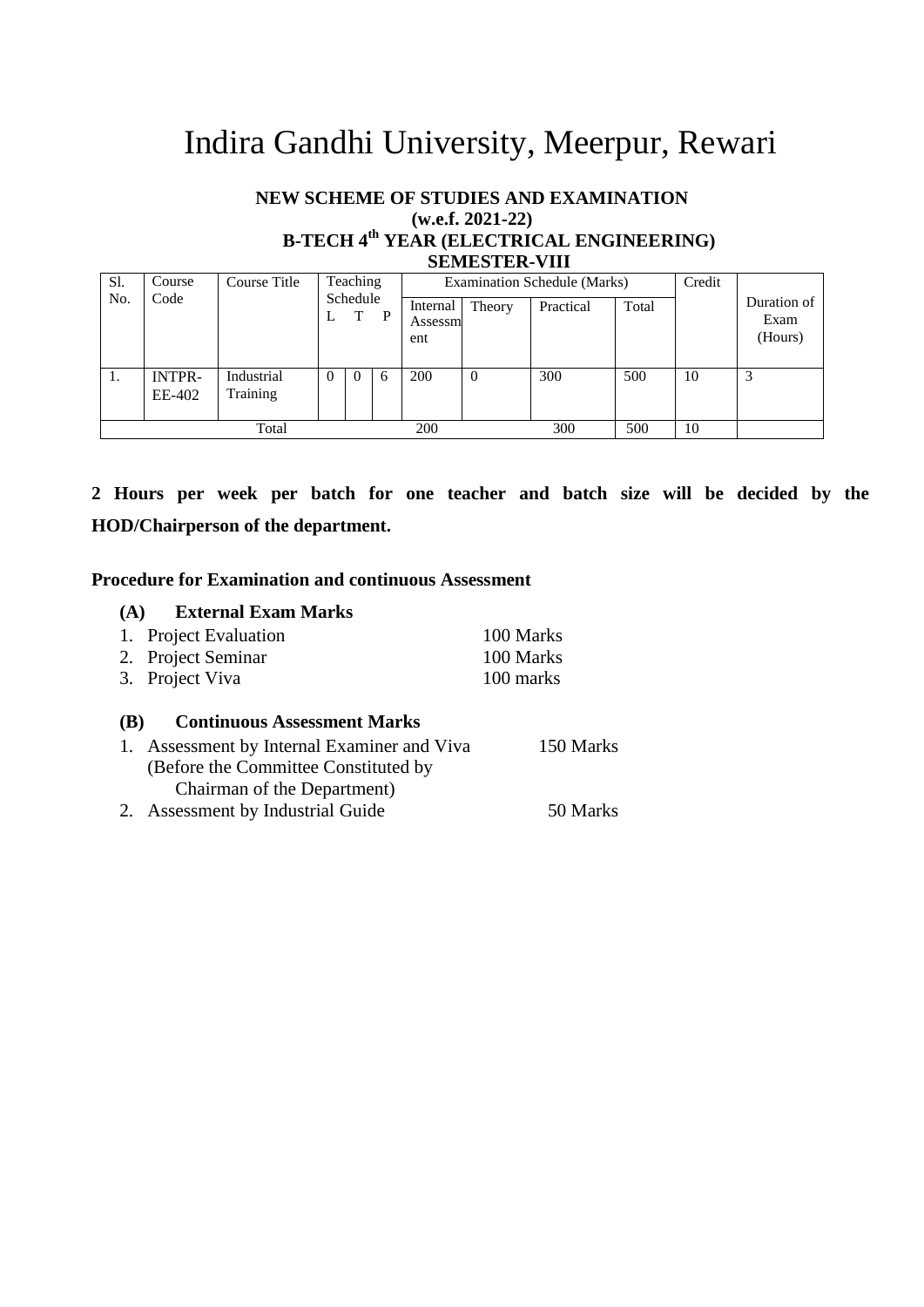| Course code                             |                                | <b>PEC-EE-401</b> |                |                |                          |  |  |  |  |
|-----------------------------------------|--------------------------------|-------------------|----------------|----------------|--------------------------|--|--|--|--|
| Category                                | <b>Program Elective Course</b> |                   |                |                |                          |  |  |  |  |
| Course title<br><b>Power Management</b> |                                |                   |                |                |                          |  |  |  |  |
| <b>Scheme and</b>                       | L                              | Т                 | P              | <b>Credits</b> | Semester 7 <sup>th</sup> |  |  |  |  |
| <b>Credits</b>                          | 3                              | $\bf{0}$          | $\overline{0}$ | 3              |                          |  |  |  |  |
| Class work                              |                                | 25 Marks          |                |                |                          |  |  |  |  |
| Exam                                    | 75 Marks                       |                   |                |                |                          |  |  |  |  |
| Total                                   | 100 Marks                      |                   |                |                |                          |  |  |  |  |
| Duration of Exam                        | 3 Hours                        |                   |                |                |                          |  |  |  |  |

Note: Examiner will set nine questions in total. Question one will be compulsory. Question one will have 6 parts of 2.5 marks each from all units and remaining eight questions of 15 marks each to be set by taking two questions from each unit.Thestudentshavetoattemptfivequestionsintotal,firstbeingcompulsory andselectingonefromeachunit.

Course Outcomes:

At the end of this course, students will be able to:

- Know about the present power scenario ofIndia.
- Know about the general layout of various engineeringequipments.
- Know theoretically and practically about power utilities ofHaryana.
- Know about various risks and hazards in the concernarea.

#### SECTION-A

INTRODUCTION: Power Scenario, Power Development, Planning, Power resources, Environment Power matters Plan, Pre-feasibility and feasibility studies, State relations for Poweretc.

RESOURCES: Resources, Geophysical study, Seismic Considerations, Environmental Restraints, Resettlement and Rehabilitation.

### SECTION-B

PROCUREMENT: Contracting and Procurement, Consulting Services, Types of Contracts, Project Management, Organization and Economy Management, Organizational Planning and Time Scheduling, Project Cost Control.

ENGINEERING: Engineering & General Layout of Equipments, Generator, Transformer and Switch Gear and Control Equipment, Construction Methods, Operation and Maintenance Principle, Maintenance organization and planning, Availability, life cycle cost & future development. Visits to sites.

### SECTION-C

POWER SECTOR: Power sector structure in different states, Regulatory Regime in those states, Power utilities in Haryana, Grid management, Power financing, Visit to sites.

POWER STATION: Management of Fuel, water Resource Electricity deviend scenario storage and handling, Pricing, Contract etc., Human resource management. Visit to sites.

### SECTION-D

RISK & HAZARD: Introduction to risk, rules and regulation Aspects of Risk & Hazard Health & risk assessment visit to site.

ELECTRICITY INDUSTRY STRUCTURE & SAFETY REGULATIONS BILL & ETC.: State and Central Power boards / Power corporations.

### **Text / Reference Books:**

- 1. Electricity Bill, Safety & ConservationAct
- 2. Arora & Dom Kundwar, A Course in Power Plant Engineering, Pub.: Dhanpat RaiPub, 2000.
- 3. Jain &BalaSubranmanyam, "Power Plant Engineering", Dhanpat RaiPub.,
- 4. Butter Worth, A.B. Gill, "Power Plant Performance Management", Pub:1984.
- 5. P.C. Sharma, "Power Plant Engineering", Dhanpat RaiPub.,
- 6. DavidA.Decenzo,StephenP.Robbins,HumanResourceManagement.NewDelhi:PHIPvt.Ltd.,2004.
- 7. P.K. Nag, Power Plant Engg. N.Delhi: TMH,2003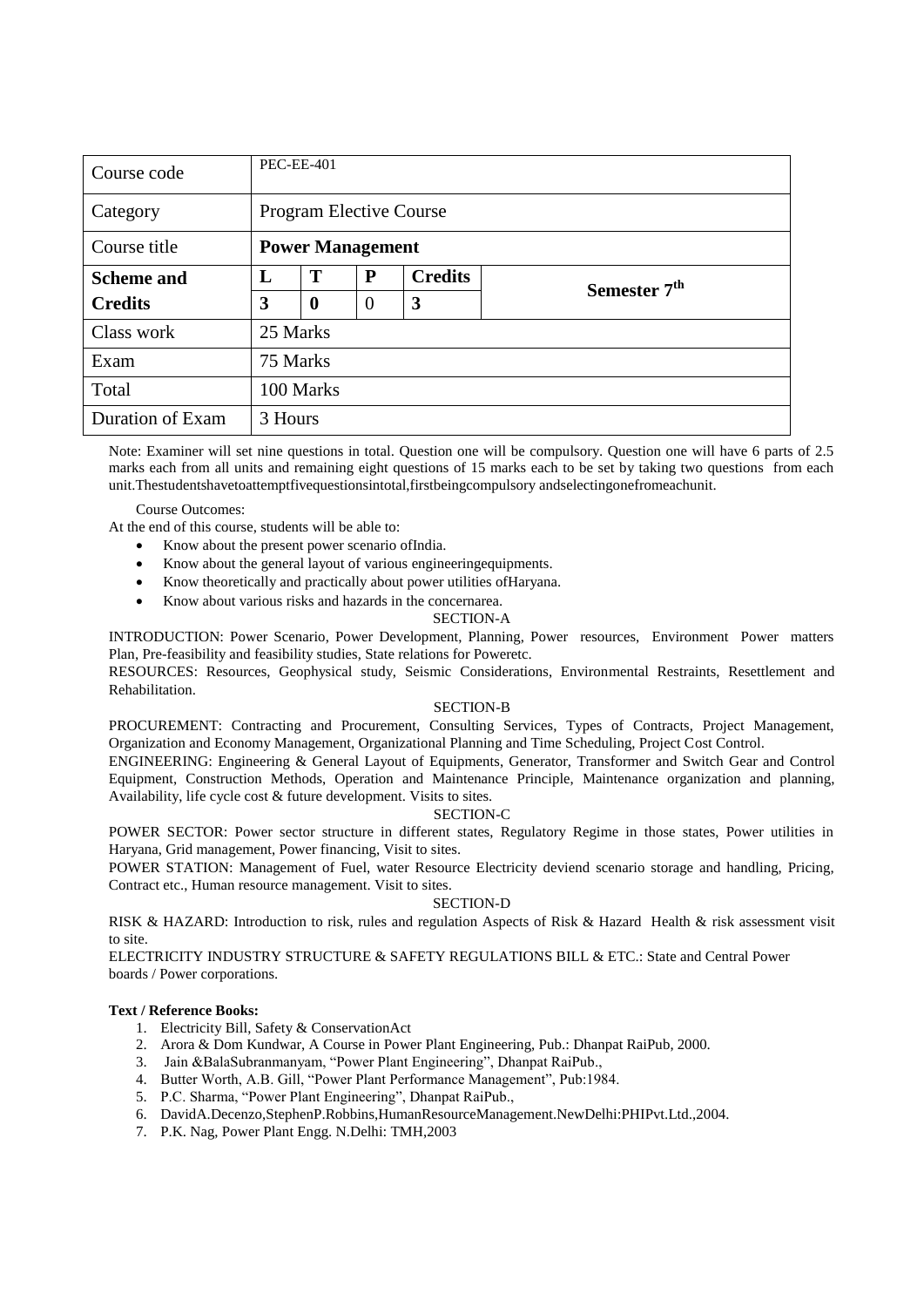| <b>PEC-EE-403</b><br>Course code |                                       |                  |          |                |                          |  |  |  |  |
|----------------------------------|---------------------------------------|------------------|----------|----------------|--------------------------|--|--|--|--|
| Category                         | <b>Program Elective Course</b>        |                  |          |                |                          |  |  |  |  |
| Course title                     | <b>Electrical Engineering Drawing</b> |                  |          |                |                          |  |  |  |  |
| <b>Scheme and</b>                | L                                     | T                | P        | <b>Credits</b> | Semester 7 <sup>th</sup> |  |  |  |  |
| <b>Credits</b>                   | 3                                     | $\boldsymbol{0}$ | $\Omega$ | 3              |                          |  |  |  |  |
| Class work                       | 25 Marks                              |                  |          |                |                          |  |  |  |  |
| 75 Marks<br>Exam                 |                                       |                  |          |                |                          |  |  |  |  |
| Total                            | 100 Marks                             |                  |          |                |                          |  |  |  |  |
| Duration of Exam                 |                                       | 3 Hours          |          |                |                          |  |  |  |  |

**Note: Examiner will set nine questions in total. Question one will be compulsory. Question one will have 6 parts of 2.5 marks from all units and remaining eight questions have to be set by taking two Questions from each unit. The students have to attempt five questions in total, first being compulsoryand selecting one from each Unit.**

### **Course Outcomes:**

.

At the end of this course, students will demonstrate the ability to

- 1. Understand the basic design and drawing for armature, transformer, d.c. machine, induction motor and synchronous machine and substation individually.
- 2. Understand the complete detailed design of all static and rotating machines and their performance with problems.
- 3. Understand to analyze the design procedure and performance of various algorithms.

#### Section-A

ARMATURE: Simplex lap/wave dc armature windings, Simplex lap/ wave, integral/ fractional slot, double layer three phase ac armature windings, Single layer three phase ac armature windings.

#### Section-B

TRANSFORMER: Sectional plan and elevation of a transformer limb with windings, Sectional plan and elevation of the core assembly of a power transformer, Sectional plan and elevation of a distribution transformer tank with its accessories.

#### Section-C

DC MACHINES: Sectional front and side elevation of armature with commutator, Sectional front and side elevation of yoke and pole assembly with field winding, Sectional front and side elevation of assembled Machine.

ALTERNATORS: Sectional front and side elevation of water wheel rotor assembly with winding, Sectional front and side elevation of salient pole alternator, Sectional front and side elevation of turboalternator.

INDUCTION MOTORS: Sectional front and side elevation of slip ring induction motor, Sectional front and side elevation of squirrel cage induction motor, Experiments using ElectricalCAD.

### Section-D

SUBSTATIONS: Layouts and single line diagrams of outdoor and indoor substations, Layout of a 220KV substation, Layout of a captive power substation, Single line diagram of a distribution center.

- 1. Bhattacharya S.K, Electrical Engineering Drawing, Wiley Eastern, Edition
- 2. Clayton&Hancock,PerformanceandDesignofDCMachines,ELBS,1992.
- 3. Narang K.L., A Text Book of Electrical Engineering Drawing, Tech India Publications.
- 4. A.K. Sawhney, Electrical Machine Design, Dhanpath Rai, New Delhi,1991.
- 5. Say M.G, Performance and Design of AC machines, Pitman, ELBS, 1991.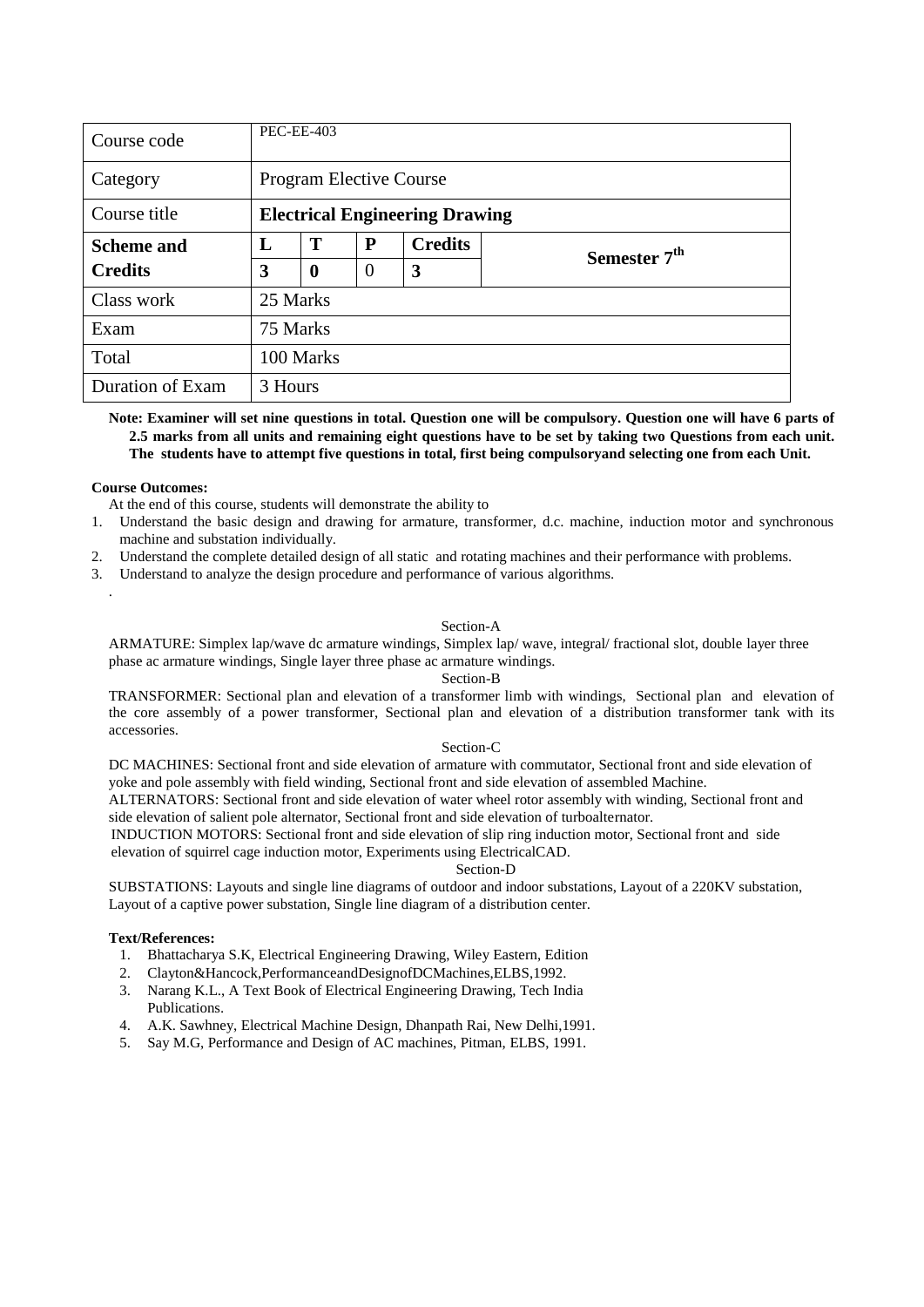| Course code       | <b>PEC-EE-405</b> |                                                      |  |  |  |  |  |  |  |  |
|-------------------|-------------------|------------------------------------------------------|--|--|--|--|--|--|--|--|
| Category          |                   | <b>Program Elective Course</b>                       |  |  |  |  |  |  |  |  |
| Course title      |                   | <b>Utilization of Electrical Power</b>               |  |  |  |  |  |  |  |  |
| <b>Scheme and</b> | L                 | T<br>P<br><b>Credits</b><br>Semester 7 <sup>th</sup> |  |  |  |  |  |  |  |  |
| <b>Credits</b>    | 3                 | $\boldsymbol{0}$                                     |  |  |  |  |  |  |  |  |
| Class work        | 25 Marks          |                                                      |  |  |  |  |  |  |  |  |
| Exam              | 75 Marks          |                                                      |  |  |  |  |  |  |  |  |
| Total             |                   | 100 Marks                                            |  |  |  |  |  |  |  |  |
| Duration of Exam  | 3 Hours           |                                                      |  |  |  |  |  |  |  |  |

- 1. This Course provides an introduction to the principles of electrical drives and their applications in dailylife.
- 2. This course deals with the fundamentals of illumination and itsclassification.
- **3.** Provides knowledge on electrical traction systems

### **Course Outcomes:**

At the end of this course, students will demonstrate the ability to

- 1. To understand the operating principles and characteristics of traction motors with respect to speed, temperature, loading condition
- 2. To acquaint with the different types of heating and weldingtechniques
- 3. To study the basic principles of illumination and itsmeasurement
- 4. Tounderstandthebasicprincipleofelectrictractionincludingspeed–timecurvesofdifferenttractionservices

### **Note: Examiner will set nine questions in total. Question one will be compulsory. Question one willhave 6 parts of 2.5 marks from all units and remaining eight questions have to be set by taking two Questions from each unit. The students have to attempt five questions in total, first being compulsoryand selecting one from each Unit.**

### Section-A

ELECTRIC DRIVES :Type of electric drives, choice of motor, starting and running characteristics, speed control, temperature rise, particular applications of electric drives, types of industrial loads, continuous, intermittent and variable loads, load equalization.

### Section-B

ELECTRIC HEATING & ELECTRIC WELDING: Advantages and methods of electric heating, resistance heating, induction heating, and dielectric heating. Electric welding, resistance and arc welding, electric welding equipment, comparison between A.C. and D.C. Welding

### Section-C

Section-D

### ILLUMINATION

Introduction, terms used in illumination, laws of illumination, polar curves, photometry, integrating sphere, sources of light. Discharge lamps, MV and SV lamps comparison between tungsten filament lamps and fluorescent tubes, Basic principles of light control, Types and design of lighting and flood lighting.

### ELECTRIC TRACTION

System of electric traction and track electrification. Review of existing electric traction systems in India. Special features of traction motor, methods of electric braking – plugging, rheostatic braking and regenerative braking. Mechanics of train movement. Speed-time curves for different services – trapezoidal and quadrilateral speed time curves.

### **TEXT BOOKS:**

1. Utilization of Electrical Energy - by E. Opens haw Taylor, UniversityPress.

**2.** Art & Science of Utilization of Electrical Energy - by Par tab, Dhanpat Ravi & Sons.

### **REFERENCEBOOKS:**

- 3. Utilization of Electrical Power including Electric drives and Electric traction by N.V. Suryanarayana, New Age International (P) Limited, Publishers,1996.
- 4. Generation, Distribution and Utilization of Electrical Energy by C.L. Wadhwa New Age International (P) Limited, Publishers,1997.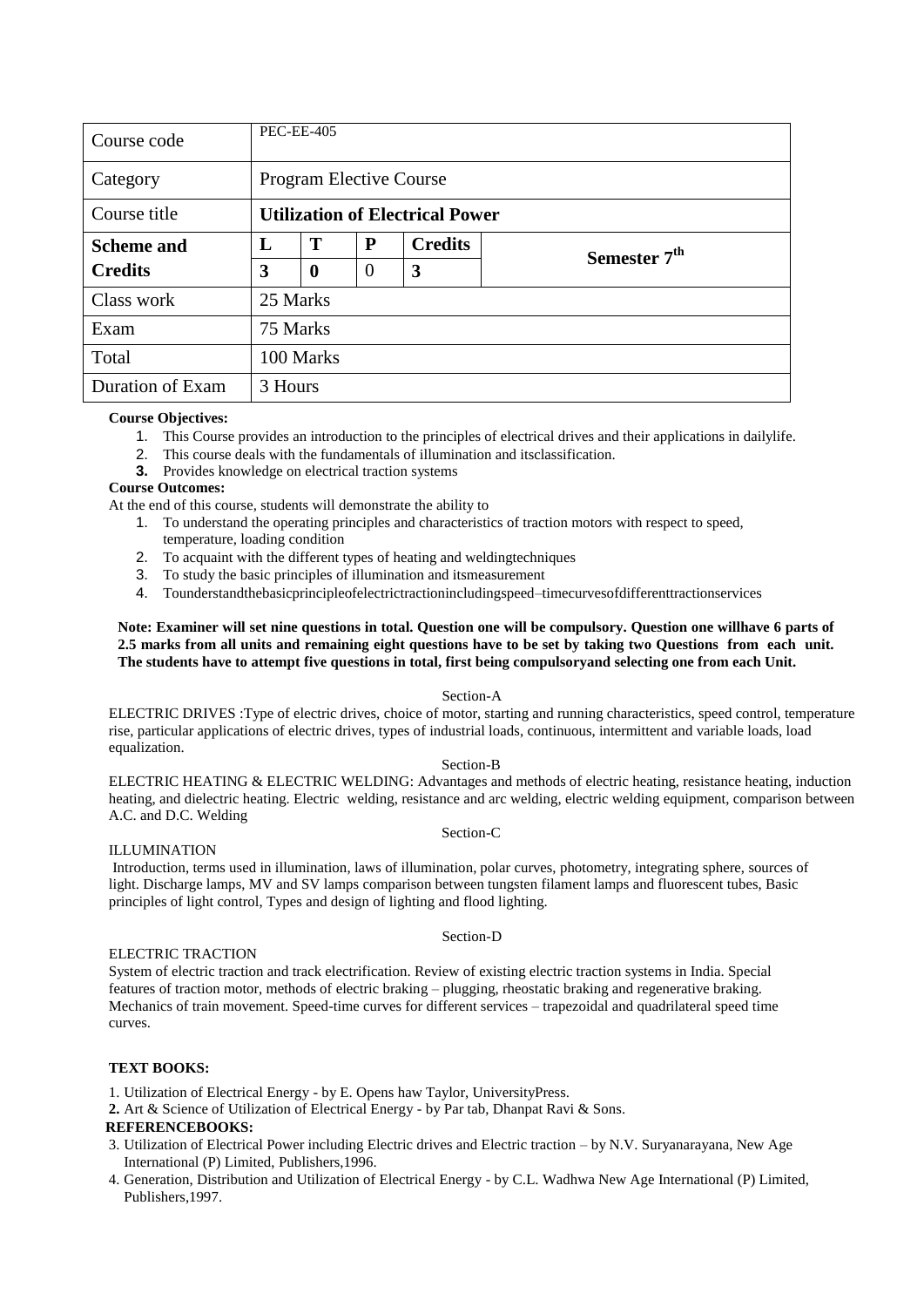| Course code       |          | <b>PEC-EE-407</b>                                    |  |  |  |  |  |  |  |  |
|-------------------|----------|------------------------------------------------------|--|--|--|--|--|--|--|--|
| Category          |          | <b>Program Elective Course</b>                       |  |  |  |  |  |  |  |  |
| Course title      |          | <b>Advanced Course in Power Electronics</b>          |  |  |  |  |  |  |  |  |
| <b>Scheme and</b> | L        | T<br><b>Credits</b><br>P<br>Semester 7 <sup>th</sup> |  |  |  |  |  |  |  |  |
| <b>Credits</b>    | 3        | $\mathbf{0}$                                         |  |  |  |  |  |  |  |  |
| Class work        | 25 Marks |                                                      |  |  |  |  |  |  |  |  |
| Exam              | 75 Marks |                                                      |  |  |  |  |  |  |  |  |
| Total             |          | 100 Marks                                            |  |  |  |  |  |  |  |  |
| Duration of Exam  | 3 Hours  |                                                      |  |  |  |  |  |  |  |  |

Note: Examiner will set nine questions in total. Question one will be compulsory. Question one will have 6 parts of 2.5 marks each from all units and remaining eight questions of 15 marks each to be set by taking two questions from each unit.Thestudentshavetoattemptfivequestionsintotal,firstbeingcompulsoryandselectingonefromeachunit.

### **Course Objectives:**

- 1. Toreviewbasicconceptsofpowerelectronicsinthefieldofpowercontrolanddrives.
- 2. ToaddresstheunderlyingconceptsandmethodsbehindAdvancedPowerElectronics.
- 3. To impart knowledge of power semiconductor technologies and their advancement in the field of power conversion.

### **Course Outcomes:**

- 1. Theoretical and practical knowledge on modern daysemiconductor devices, their characteristics and control.
- 2. Understanding operation and analysis of switched mode DCDC converters and theirdesigning.
- 3. Knowledge of power conditioners and theirapplication.
- 4. WorkingknowledgeofstaticapplicationsofadvancedpowerelectronicslikeUPS,HVDC,Automotiveetc.

### SECTION-A

Advanced solid state devices such as MOSFETs, IGBT, GTO, IGCT etc, their power modules, intelligent power modules, thermal design, protection, gating circuits, digital signal processors used in their control. nonisolated and isolated dc- dc converters such as buck, boost, buck-boost, flyback,forward, Cuk, SEPIC, Zeta, half bridge, push-pull and bridge in DCM and CCM, single-phase, single-stage converters (SSSSC), power factor

### correctionatacmainsintheseconverters,theirapplicationinSMPS,UPS,weldingandlightingsystems. SECTION-B

Improved power quality ac-dc converters such as single-phase buck, boost, buck-boost ac- dc converters, PWM (Pulse width modulated) based single phase, three-phase VSC (Voltage source converters), multilevel VSCs, multipulse VSCs, PWM CSC (Current voltage source converters), multipulse ac-dc converters.power quality mitigation devices such as passive filters, active filters, hybrid filters, DTSTCOM (Distribution static compensator), DVR (Dynamic voltage restorers) and UPQC (Universal power qualityconditioners).

### SECTION-C

FACTS devices such TCR (thyristorcontrolled reactor), TSC (thyristor switched capacitors),

STATCOM (Static synchronous compensator), SSSC (Static series synchronous compensator),

UPFC (Unified power flow controller), IPFC (Interline power flow controller). HVDC (High voltage direct current) system such as 12-pulse converter based HVDC systems, HVDC light, HVDC PLUS (Power universal link), multipulse and multilevel VSC based flexible HVDCsystems.

### SECTION-D

solid state controllers for motor drives such as vector control and direct torque control of induction motor, synchronous motor, permanent magnet sine fed motor, synchronous reluctance motor, permanent magnet brushless dc (PMLDC) motor, LCI (load commutated inverter) fed large rating synchronous motor drives, energy conservation and power quality improvement in thesedrives.

### **Text / Reference Books:**

- 1. R. S. Ramshaw, "Power Electronics Semiconductor Switches", Champman& Hall, 1993.
- 2. N. Mohan, T. M. Undeland and W. P. Robbins, "PowerElectronics, Converter, Application and Design", Third Edition, John Willey & Sons,2004.
- 3. M. H. Rashid, "Power Electronics, circuits, Devices andApplications", Pearson, 2002,India.
- 4. K. Billings, "Switch Mode Power Supply Handbook", McGraw-Hill, 1999, Boston.
- 5. A. I. Pressman, "Switch Mode Power Supply Design", McGraw-Hill, 1999, NewYork.
- 6. N. G. Hingorani and L. Gyugyi, "Understanding FACTS", IEEE Press, Delhi,2001.
- 7. B. K. Bose, "Power Electronics and Variable FrequencyDrive", Standard Publishers Distributors, 2000.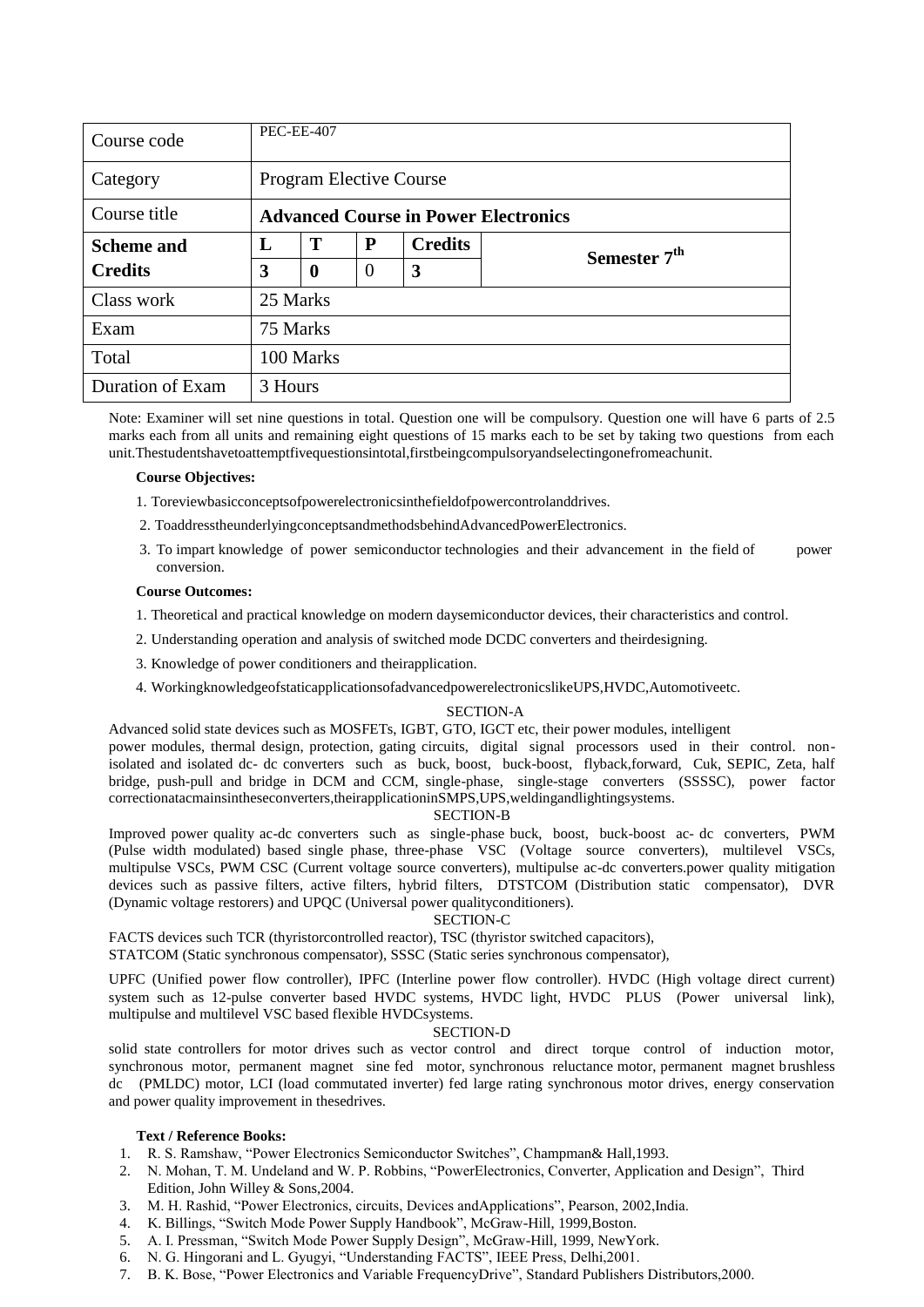- 8. Bin Wu, "High-Power Converters and AC Drives", IEEEPress, A John Wiley & Sons, Inc Publication, New York,2006.
- 9. G. T. Heydt, "Electric Power Quality", Stars in a CirclePublications, second edition, 1994, Avarua, Rarotonga, Cook Islands.
- 10. R. C. Duagan, M. F. Mcgranaghan and H. W. Beaty, "Electric Power System Quality", McGraw-Hill, 2001, 1221 Avenue of the Americas, NewYork.
- 11. Vijay K. Sood, "HVDC and FACTS Controllers -Applications of Static Converters in Power Systems", Kluwer Academic Publishers, Masachusetts, 2004.
- 12. J.Arrillaga, Y.H.LiuandN.R.Waston, "FlexiblePowerTransmission-TheHVDCOptions", John Wiley&Sons,
- 13. Ltd, Chichester, UK, 2007.A joint venture by IISc and IITs, funded by MHRD, Govt of Indi[a](http://nptel.iitm.ac.in/) [http://nptel.iitm.ac.in](http://nptel.iitm.ac.in/)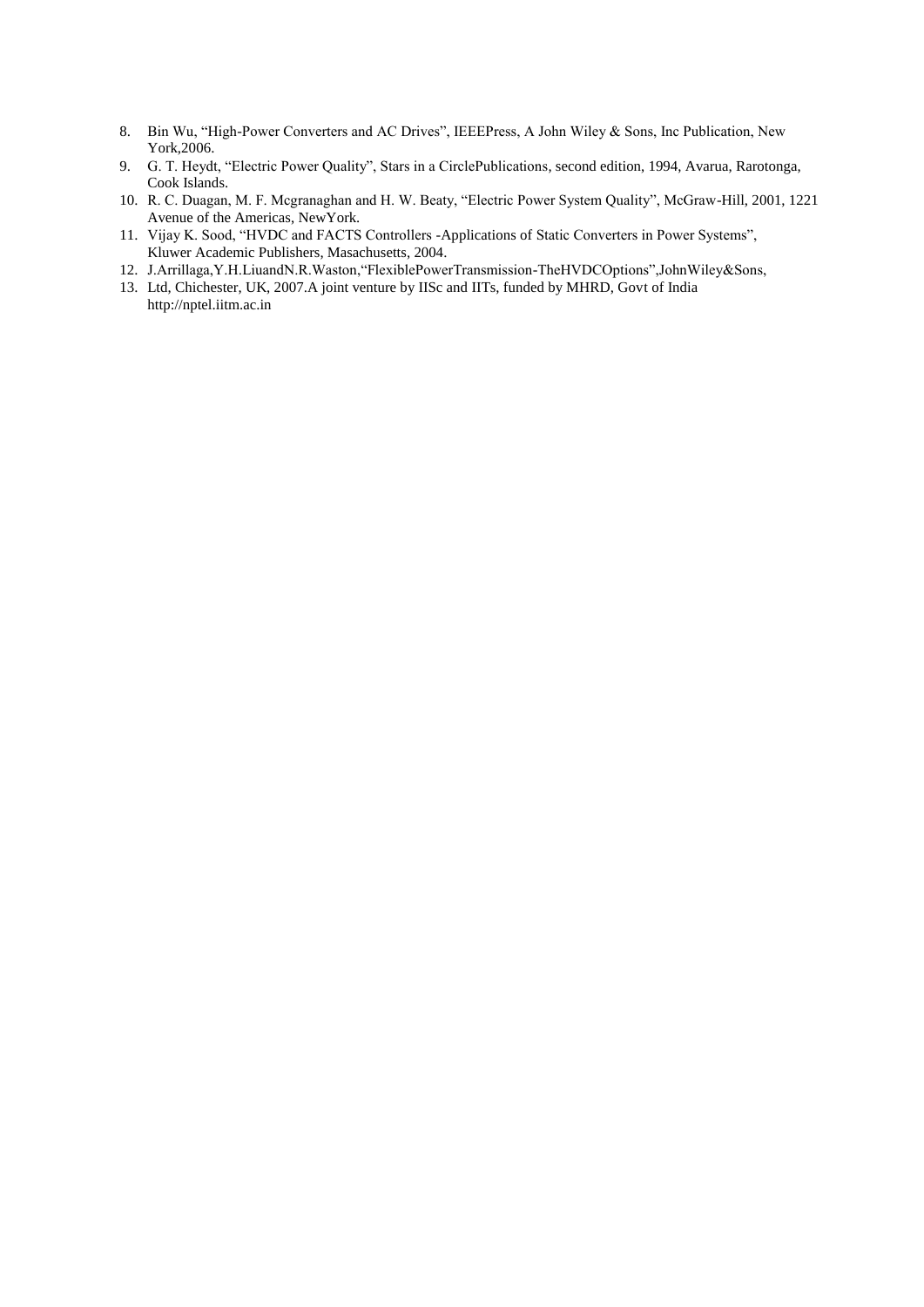| Course code       |          | <b>PEC-EE-409</b>                                    |          |  |  |  |  |  |  |  |
|-------------------|----------|------------------------------------------------------|----------|--|--|--|--|--|--|--|
| Category          |          | <b>Program Elective Course</b>                       |          |  |  |  |  |  |  |  |
| Course title      |          | <b>Power Systems Planning &amp; Reliability</b>      |          |  |  |  |  |  |  |  |
| <b>Scheme and</b> | L        | Т<br>P<br><b>Credits</b><br>Semester 7 <sup>th</sup> |          |  |  |  |  |  |  |  |
| <b>Credits</b>    | 3        | $\boldsymbol{0}$                                     | $\theta$ |  |  |  |  |  |  |  |
| Class work        | 25 Marks |                                                      |          |  |  |  |  |  |  |  |
| Exam              | 75 Marks |                                                      |          |  |  |  |  |  |  |  |
| Total             |          | 100 Marks                                            |          |  |  |  |  |  |  |  |
| Duration of Exam  | 3 Hours  |                                                      |          |  |  |  |  |  |  |  |

1.Understand the power system planning objectives

2.Understand the generating system planningissues.

3. Understand the loadforecasting

**4.** Understand basic concept of reliability

### **Course Outcomes:**

At the end of this course, students will demonstrate the ability to

- 1. Understand the concept of power system planning.
- 2. Evaluate the peak demand and energy requirements of system using forecasting techniques.
- 3. Understand concepts of Reliability Evaluation of generation, transmission and distribution system.

### **Note: Examiner will set nine questions in total. Question one will be compulsory. Question one will have 6 parts of 2.5 marks from all units and remaining eight questions have to be set by taking two Questions from each unit. The students have to attempt five questions in total, first being compulsory and selecting one from each Unit.**

#### Section-A

Introduction: Objectives of planning, Long and short term planning, Planning of generation, transmission and distribution systems. Least Cost Power Planning, Integration of DSM.

### Section-B

Load Forecasting: Classification and characteristics of loads. Approaches to load forecasting. Forecasting methodology. Short-run and Long run forecasting. Energy forecasting. peak demand forecasting, total forecasting, annual and monthly peak demand forecasting. Electricity Price Forecasting.

### Section-C

Basic Reliability Concepts: General reliability function, exponential distributions, meantime to failure, Markov Chains and processes and their applications, simple series and parallel system models.

Static Generating Capacity Reliability Evaluation: Outage definitions, loss of load probability methods, loss of energy probability method. Frequency and duration methods, load forecasting uncertainty.

#### Section-D.

Transmission System Reliability Evaluation: Average interruption rate method. LOLP method. The frequency and duration method.

Distribution System Reliability Analysis: distribution network reliability, reliability performance.

- 1. Roy Billington, 'Power System Reliability Evaluation', Gordan& Breach ScainPublishers,1990.
- 2. Endrenyi, J., ‗Reliability modelling in Electric Power System' JohnWiley,1980.
- 3. Billinton Roy, Allan Ronald, 'Reliability of Power System' PlenumPress, 1996.
- 4. David Elmakias, 'New Computational Methods in Power System Reliability'Springer-Verlag, 2008.
- 5. Ali Chowdhury, Don Koval, 'Power Distribution System Reliability: Practical Methods and Applications, Wiley-IEEEPress,2009.
- 6. Dasari, S., Electric Power System Planning, IBT Publishers(1999).
- 7. Pabla, A.S., Electric Power Distribution, Tata McGraw Hill(2008).-
- 8. Sullivan, R., Power System Planning, McGraw(1977)
- 9. Knight, U.G., Power System Engineering and Mathematics, Pergamon Press (1972).
- 10.McDonald, J.R., Modern Power System Planning, McGraw(2007)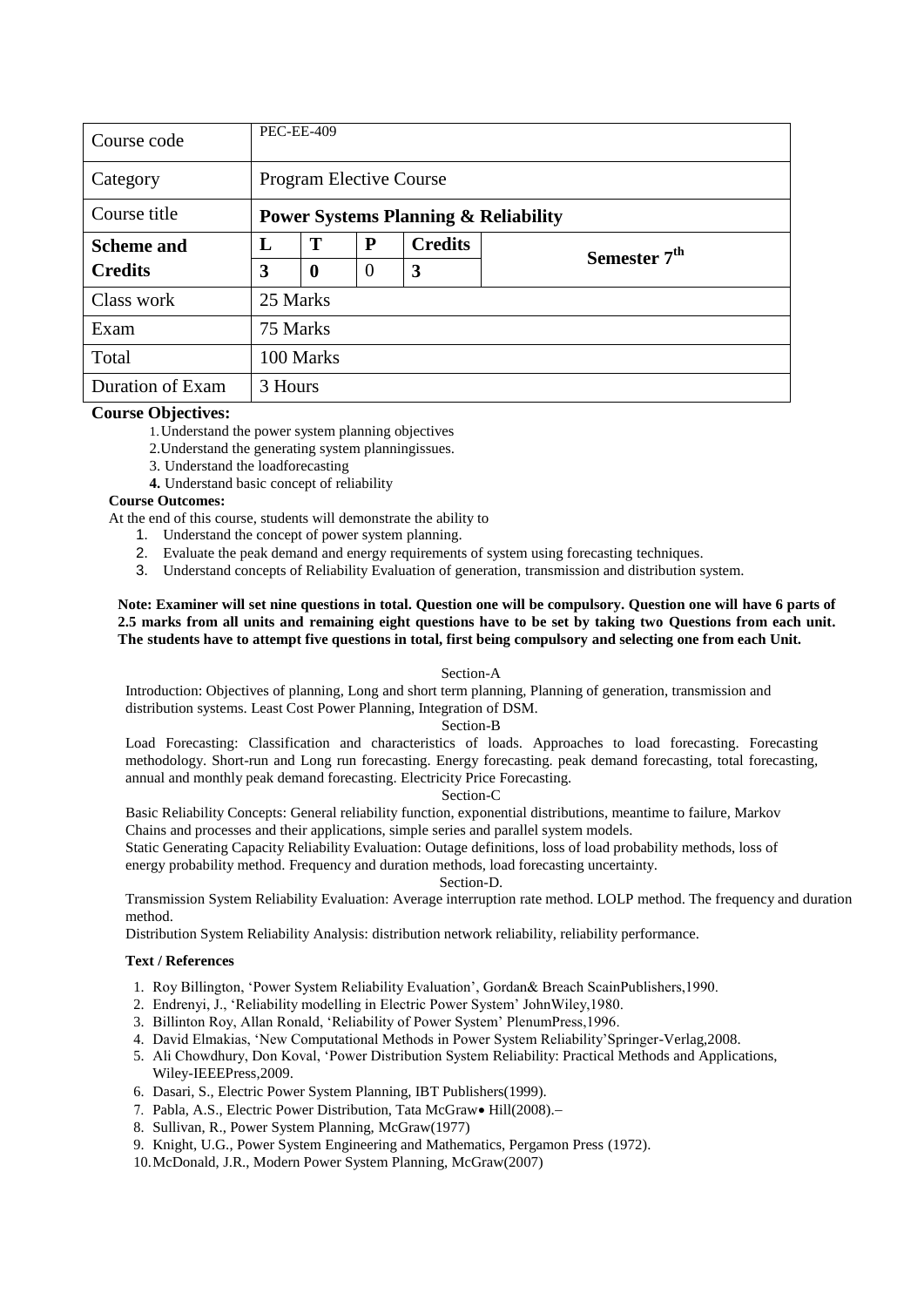| Course code       |          | <b>PEC-EE-411</b>                                    |                |   |  |  |  |  |  |  |
|-------------------|----------|------------------------------------------------------|----------------|---|--|--|--|--|--|--|
| Category          |          | <b>Program Elective Course</b>                       |                |   |  |  |  |  |  |  |
| Course title      |          | <b>Modeling and Analysis of Electrical Machines</b>  |                |   |  |  |  |  |  |  |
| <b>Scheme and</b> | L        | Т<br>P<br><b>Credits</b><br>Semester 7 <sup>th</sup> |                |   |  |  |  |  |  |  |
| <b>Credits</b>    | 3        | $\bf{0}$                                             | $\overline{0}$ | 3 |  |  |  |  |  |  |
| Class work        | 25 Marks |                                                      |                |   |  |  |  |  |  |  |
| Exam              | 75 Marks |                                                      |                |   |  |  |  |  |  |  |
| Total             |          | 100 Marks                                            |                |   |  |  |  |  |  |  |
| Duration of Exam  | 3 Hours  |                                                      |                |   |  |  |  |  |  |  |

**Note: Examiner will set nine questions in total. Question one will be compulsory. Question one will have 6 parts of 2.5 marks from all units and remaining eight questions have to be set by taking two Questions from each unit. The students have to attempt five questions in total, first being compulsory and selecting one from each Unit.**

### **Course Outcomes:**

At the end of this course, students will demonstrate the ability to

Understand the basic principle and operation analysis of rotating machines.

Understand the complete operation of rotating machines and their performance evaluation with problems.

Understand and analyze the various reference frame and algorithms for electrical machines.

### Section-A

### BASIC PRINCIPLE OF ELECTRICAL MACHINE ANALYSIS OPERATION AND STEADY STATE

BEHAVIOUR OF ELECTRICAL MACHINES: Review on basic magnetic circuits, Electromagnetic energy conversion, Principles of energy flow, Steady state equations of dc machines, rotating field theory, operation of Induction motor, operation of Synchronous motor.

REFERENCE FRAME THEORY: stator and rotor voltage equations and torque equation in different reference frame,

linearized machine equations and eigen value analysis.

Section-B

DC MACHINE MODELLING: Mathematical modeling of dc machine (Separately excited, shunt and series type), Elements of generalized theory Basic two pole machine-primitive 2 axis machine, voltage and current relationship, torqueequation

#### Section-C

#### INDUCTION MACHINE MODELLING:

Poly phase Induction Machines- Mathematical Modeling of Induction Machines. Voltage and torque equations in machine variables, distributed winding in ac machinery, winding function, air gap mmf, rotating mmf, derivation of induction motor model in rotor flux and stator flux oriented referenceframe.

Section-D

SYNCHRONOUS MACHINE MODELLING: Voltage and torque equation of salient pole synchronous machine including damper winding in stator and rotor reference frame, derivation of steady statemodel.

- 1. P. C. Krause, OregWasynczuk, Scott D. Sudhoff, "Analysis of Electric Machinery and drive systems", IEEE Press, 2002.
- 2. P. S. Bhimbra, "Generalized Theory of Electrical Machines", KhannaPublications.
- 3. C.V. Jones " Unified theory of Electrical Machines" Butterworth Publishers, Dec1967.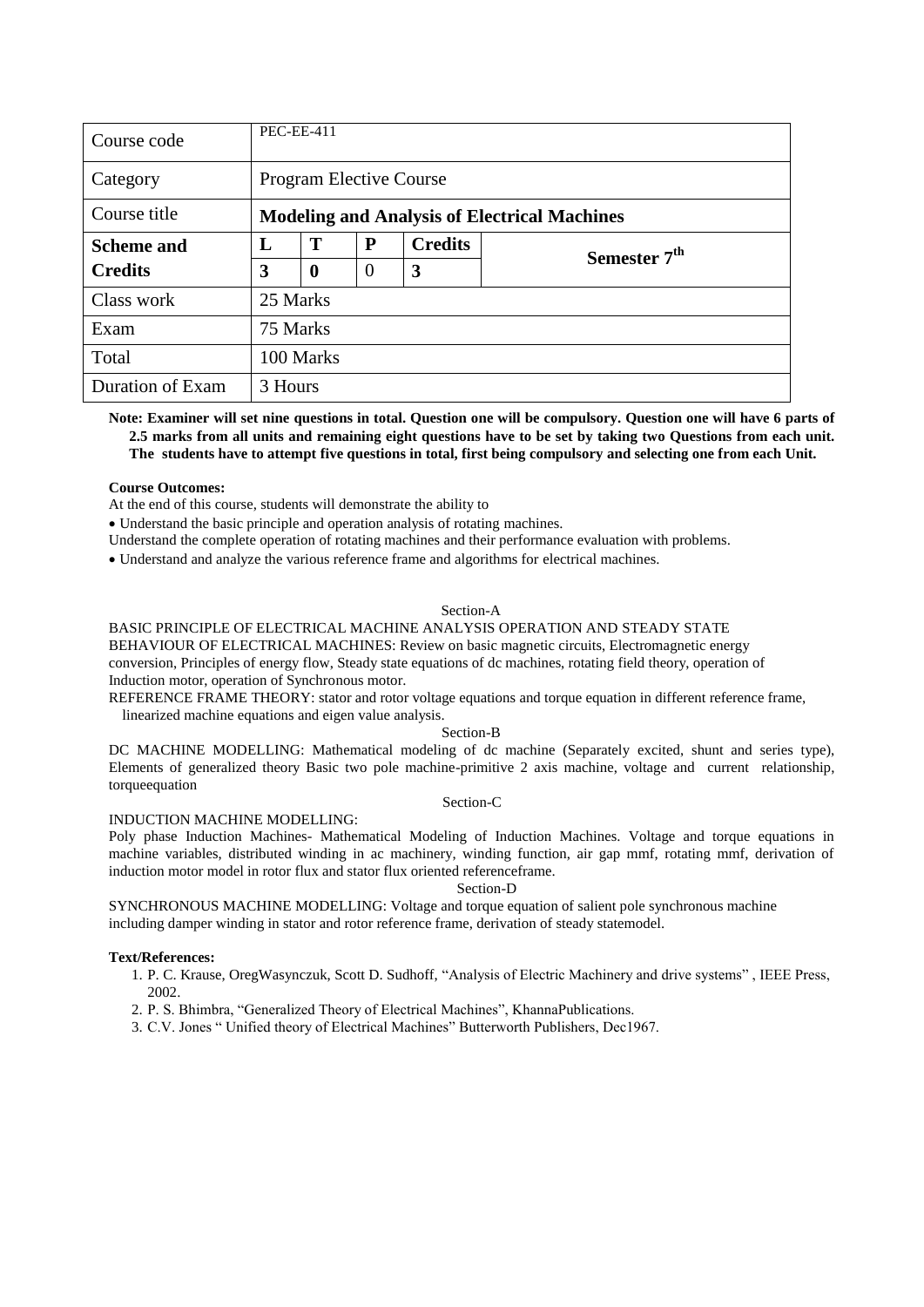| Course code       |          | <b>PEC-EE-413</b>                                    |                |   |  |  |  |  |  |  |
|-------------------|----------|------------------------------------------------------|----------------|---|--|--|--|--|--|--|
| Category          |          | <b>Program Elective Course</b>                       |                |   |  |  |  |  |  |  |
| Course title      |          | <b>Microcontroller Based System Design</b>           |                |   |  |  |  |  |  |  |
| <b>Scheme and</b> | L        | T<br>P<br><b>Credits</b><br>Semester 7 <sup>th</sup> |                |   |  |  |  |  |  |  |
| <b>Credits</b>    | 3        | $\boldsymbol{0}$                                     | $\overline{0}$ | 3 |  |  |  |  |  |  |
| Class work        | 25 Marks |                                                      |                |   |  |  |  |  |  |  |
| Exam              | 75 Marks |                                                      |                |   |  |  |  |  |  |  |
| Total             |          | 100 Marks                                            |                |   |  |  |  |  |  |  |
| Duration of Exam  | 3 Hours  |                                                      |                |   |  |  |  |  |  |  |

1. To introduce the architecture of PIC microcontroller

2. To educate on use of interrupts and timers

- 3. To educate on the peripheral devices for data communication and transfer
- 4. To introduce the functional blocks of ARM processor

### **Course Outcomes:**

At the end of this course, students will demonstrate the ability to

1. To understand and apply computing platform and software for engineering problems.

2. To understand ethical issues, environmental impact and acquire management skills.

**Note: Examiner will set nine questions in total. Question one will be compulsory. Question one willhave 10 parts of 1.5 marks from all units and remaining eight questions have to be set by taking two Questions from each unit. The students have to attempt five questions in total, first being compulsory and selecting one from each Unit.**

### Section-A

### UNIT I INTRODUCTION TO PIC MICROCONTROLLER

Introduction to PIC Microcontroller–PIC 16C6x and PIC16C7x Architecture–PIC16cxx–- Pipelining - Program Memory considerations – Register File Structure - Instruction Set - Addressing modes – Simple Operations.

Section-B

UNIT II INTERRUPTS AND TIMER

PIC micro controller Interrupts- External Interrupts-Interrupt Programming–Loop time subroutine - Timers-Timer Programming– Front panel I/O-Soft Keys– State machines and key switches– Display of Constant and Variable strings.

### Section-C

### UNIT III PERIPHERALS AND INTERFACING

I2C Bus for Peripherals Chip Access– Bus operation-Bus subroutines– Serial EEPROM—Analog to Digital Converter– UART-Baud rate selection–Data handling circuit–Initialization - LCD and keyboard Interfacing -ADC, DAC, and Sensor Interfacing.

Section-D.

### UNIT IV INTRODUCTION TO ARM PROCESSOR

ARM Architecture –ARM programmer's model –ARM Development tools- Memory Hierarchy –ARM Assembly Language Programming–Simple Examples–Architectural Support for Operating systems. 3-Stage Pipeline ARM Organization– 5-Stage Pipeline ARM Organization–ARM Instruction Execution- ARM Implementation– ARM Instruction Set.

- 1. Peatman, J.B., "Design with PIC Micro Controllers" Pearson Education, 3rd Edition, 2004.
- 2. Furber, S., "ARM System on Chip Architecture" Addison Wesley trade Computer Publication, 2000.
- 3. Mazidi, M.A., "PIC Microcontroller" Rollin Mckinlay, Danny causey Printice Hall of India, 2007.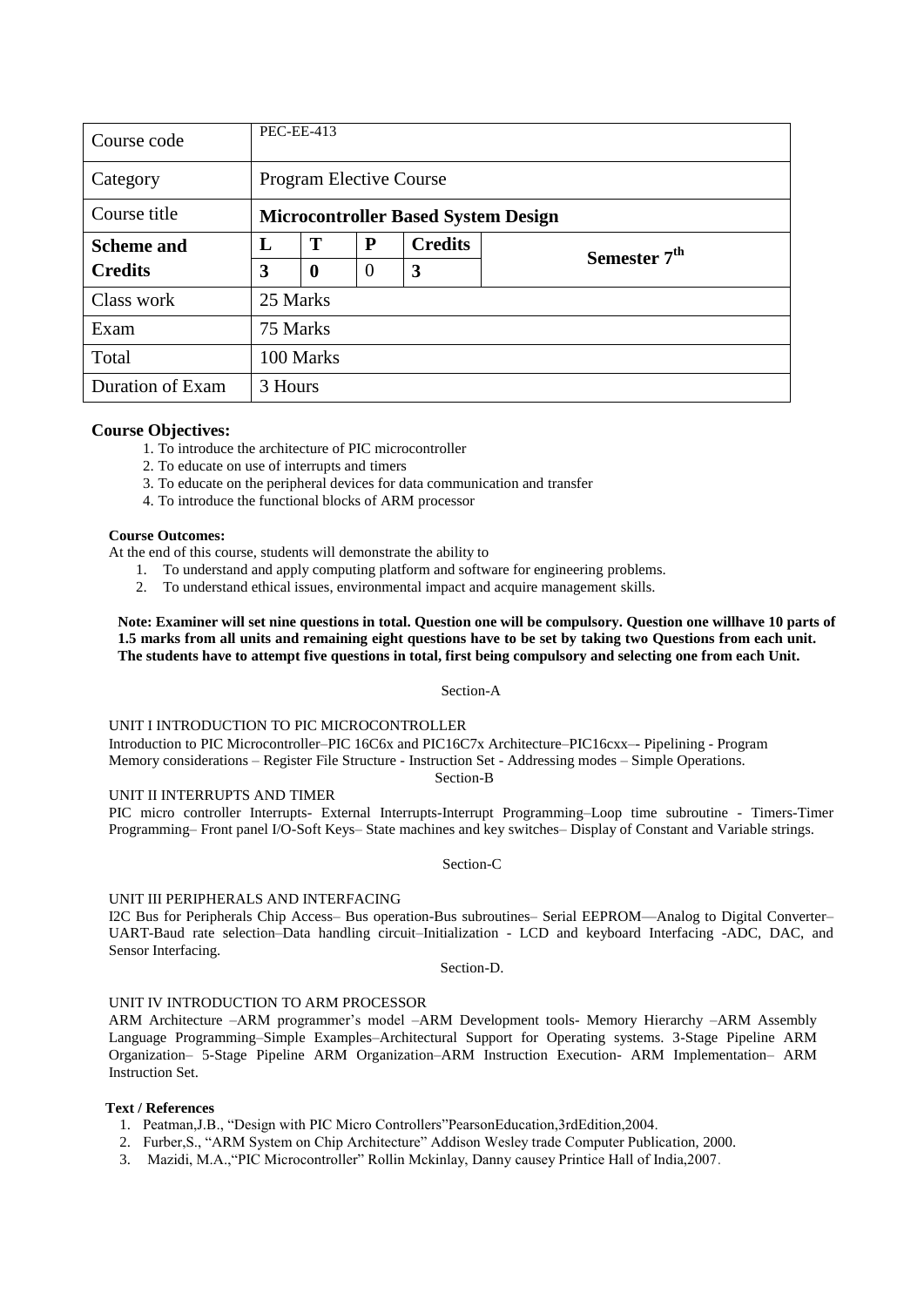| Course code                         |          | <b>PEC-EE-415</b>                  |                |                |                          |  |  |  |  |  |
|-------------------------------------|----------|------------------------------------|----------------|----------------|--------------------------|--|--|--|--|--|
| Category                            |          | <b>Program Elective Course</b>     |                |                |                          |  |  |  |  |  |
| Course title                        |          | <b>Advanced Power Transmission</b> |                |                |                          |  |  |  |  |  |
| <b>Scheme and</b><br><b>Credits</b> | L        | T                                  | P              | <b>Credits</b> |                          |  |  |  |  |  |
|                                     | 3        | $\bf{0}$                           | $\overline{0}$ | 3              | Semester 7 <sup>th</sup> |  |  |  |  |  |
| Class work                          | 25 Marks |                                    |                |                |                          |  |  |  |  |  |
| Exam                                | 75 Marks |                                    |                |                |                          |  |  |  |  |  |
| Total                               |          | 100 Marks                          |                |                |                          |  |  |  |  |  |
| Duration of Exam                    | 3 Hours  |                                    |                |                |                          |  |  |  |  |  |

1.Understand Knowledge of Extra High Voltage AC & DC Transmission System

- 2.To understand and estimation of transmission line parameters.
- 3.To obtain the equivalent circuits of the transmission lines for determining voltage regulation and efficiency.
- 4.To know about the FACTS controllers.

### **Course Outcomes:**

At the end of this course, students will demonstrate the ability to

- 1. Discuss Modelling of the transmission line parameters.
- 2. Explain the equivalent circuits for the transmission lines based on distance and determine voltage regulation and efficiency.
- 3. To deal with the importance of HVDC Transmission and HVDC Converters
- 4. Knowledge of Modern power controllers to enhance the stability and capability of existing network.
- 5. Monitoring and improvement of Power Quality

### **Note: Examiner will set nine questions in total. Question one will be compulsory. Question one willhave 6 parts of 2.5 marks from all units and remaining eight questions have to be set by taking two Questions from each unit. The students have to attempt five questions in total, first being compulsoryand selecting one from each Unit.**

### Section-A

EHV AC Transmission: Need of EHV transmission, standard transmission voltage, electrical and mechanical considerations of EHV lines, surface voltage gradients in conductor, distribution of voltage gradients on sub- conductors, Features of EHV transmission lines.

### Section-B

HVDC Transmission: DC links, components and configurations, converter station, operation and controls of converters, characteristics, power control, starting and stopping of dclink.

### Section-C

Flexible AC Transmission Systems: Fundamentals of ac power transmission, transmission problems and needs, Mechanism of active and reactive power flow control, basic FACTS controllers with application and principles of operation.

### Section-D

Power Quality: Overview and definition of power quality, Sources of pollution, power quality disturbances, voltage fluctuations, unbalance waveform distortion, power frequency variations, mitigation and control of power quality issues.

- 1. Rakesh Das Begmudre, Extra High Voltage AC Transmission Engineering, Wiley Estern Limited.
- 2. K.R. Padiyar, HVDC Power Transmission System, Wiley Estern Limited.
- 3. E.W. Kimbark. EHV-AC and HVDC Transmission Engineering & Practice, KhannaPublishers.
- 4. Math H. J. Bollen, Understanding Power Quality Problems: Voltage Sagsand Interruptions, Wiley-IEEE Press.
- 5. Flexible Ac Transmission Systems, Yong-Hua Song, Allan T. Johns, IEE publication
- 6. Understanding FACTS: Concepts and Technology of Flexible AC Transmission Systems, Narain G. Hingorani, Laszlo Gyugyi.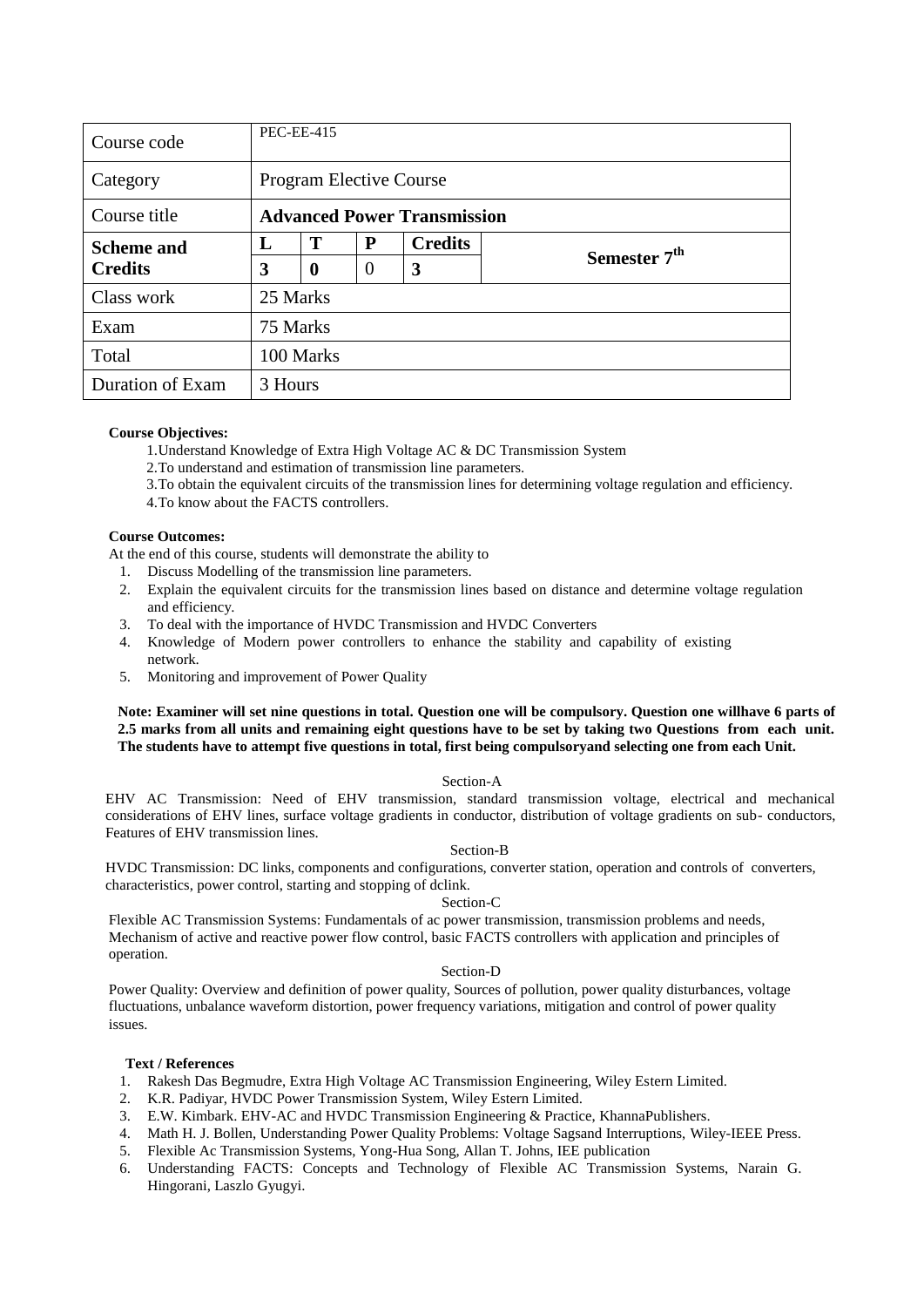| Course code       |              | <b>PEC-EE-417</b>                           |                |                |                          |  |  |  |  |  |
|-------------------|--------------|---------------------------------------------|----------------|----------------|--------------------------|--|--|--|--|--|
| Category          |              | <b>Program Elective Course</b>              |                |                |                          |  |  |  |  |  |
| Course title      |              | <b>Computer Aided Power System Analysis</b> |                |                |                          |  |  |  |  |  |
| <b>Scheme and</b> | $\mathbf{I}$ | Т                                           | P              | <b>Credits</b> |                          |  |  |  |  |  |
| <b>Credits</b>    | 3            | $\boldsymbol{0}$                            | $\overline{0}$ | 3              | Semester 7 <sup>th</sup> |  |  |  |  |  |
| Class work        | 25 Marks     |                                             |                |                |                          |  |  |  |  |  |
| Exam              | 75 Marks     |                                             |                |                |                          |  |  |  |  |  |
| Total             |              | 100 Marks                                   |                |                |                          |  |  |  |  |  |
| Duration of Exam  | 3 Hours      |                                             |                |                |                          |  |  |  |  |  |

1. To introduce computer applications in the analysis of power systems

2. To understand the solution methods and techniques used in power system studies

### **Course Outcomes:**

At the end of this course, students will demonstrate the ability to

1. To understand the solution methods and techniques used in power systemstudies

**Note: Examiner will set nine questions in total. Question one will be compulsory. Question one will have 6 parts of 2.5 marks from all units and remaining eight questions have to be set by taking two Questions from each unit. The students have to attempt five questions in total, first being compulsory and selecting one from each Unit.**

#### Section-A

Network matrix: Primitive network, bus incidence matrix, formation of Y-bus by singular transformation , networks with mutually coupled elements ,formation of Z-bus by matrix inversion , formation of Z-bus using the building algorithm – addition of a tree branch p to reference bus , addition of a link between buses p and q , addition of a link between bus p and reference bus.

#### Section-B

Load flow analysis: Introduction , classification of buses , representation of transformers , Gauss Seidel iterative method using Y bus , N-R iterative method using Y-bus , approximation to the Jacobian in the NR method, Fast Decoupled L-F method, solution Using Z-bus in the bus frame of reference. Calculation of power.

#### Section-C

SYMMETRICAL AND UNSYMMETRICAL FAULT ANALYSIS: Single line to ground fault, Line to Line fault, Double line to Ground fault and symmetrical fault. Consideration of Pre fault currents. Symmetrical Components.

DIGITAL TECHNIQUES IN FAULT CALCULATIONS: Review of symmetrical components, Sequence networks for synchronous machines, transforms and transmission Lines. Bus Impedance matrix, Algorithm for formulation of Bus. All types of modifications, digital technique in short circuit Studies of: Single line to ground fault, Line to Line fault, Double line to Ground fault and symmetrical fault. Consideration of Pre fault currents.

#### Section-D.

COMPUTER CONTROL & AUTOMATION: Introduction to energy control centres, various states of a power system, SCADA Systems and RTU. Introduction to the MATLAB Power System block Set. Introduction of the features of EMTP.

- 1. Power Systems Engineering by S. K. Gupta, Umeshpublication.
- 2. Power System Analysis & Design with CD by Glover, CengageLearning.
- 3. Power System Engg., by B.R.Gupta: S.Chand.
- 4. Power System Analysis: Hadi Saadat, TMH, New Delhi.
- 5. Computer Techniques in Power System analysis by M. APai.
- 6. Advance power system analysis and dynamics by L.P. Singh: Wiley Eastern ltd.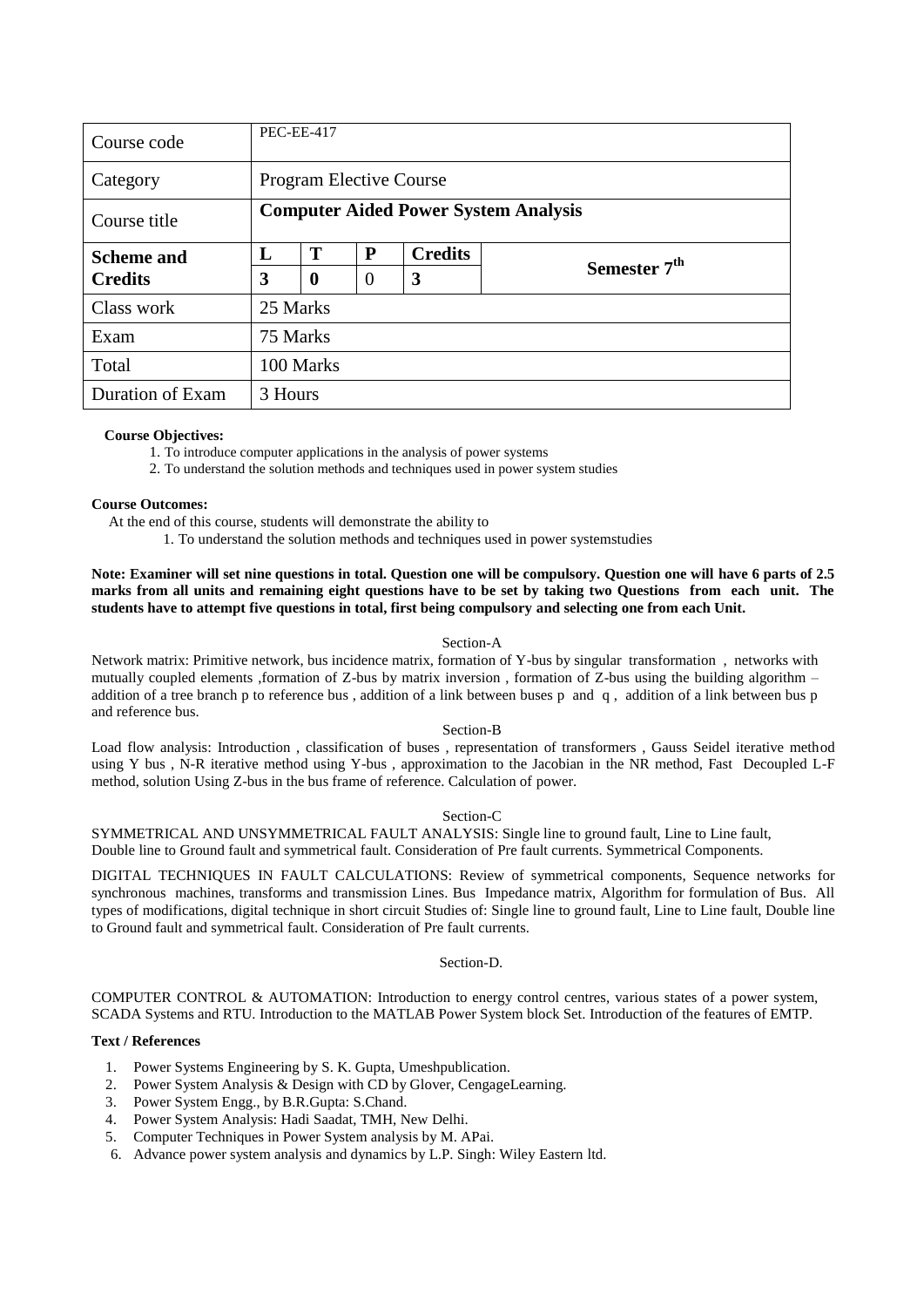| Course code       |          | OEC-EE-401                             |                |                |                          |  |  |  |  |  |
|-------------------|----------|----------------------------------------|----------------|----------------|--------------------------|--|--|--|--|--|
| Category          |          | <b>Open Elective Course</b>            |                |                |                          |  |  |  |  |  |
| Course title      |          | <b>Intelligent Systems and Control</b> |                |                |                          |  |  |  |  |  |
| <b>Scheme and</b> | L        | T                                      | P              | <b>Credits</b> |                          |  |  |  |  |  |
| <b>Credits</b>    | 3        | $\boldsymbol{0}$                       | $\overline{0}$ | 3              | Semester 7 <sup>th</sup> |  |  |  |  |  |
| Class work        | 25 Marks |                                        |                |                |                          |  |  |  |  |  |
| Exam              | 75 Marks |                                        |                |                |                          |  |  |  |  |  |
| Total             |          | 100 Marks                              |                |                |                          |  |  |  |  |  |
| Duration of Exam  | 3 Hours  |                                        |                |                |                          |  |  |  |  |  |

**Note: Examiner will set nine questions in total. Question one will be compulsory. Question one will have 6 parts of 2.5 marks each from all units and remaining eight questions of 15 marks each to be set by taking two questions from each unit.Thestudentshavetoattemptfivequestionsintotal,firstbeingcompulsory and selecting one from each unit.**

### **Course Outcomes:**

 $\bullet$ 

At the end of this course, students will be able to:

- Know about the basics approaches to intelligent controls.
- Know about basics and working of various types of fuzzy based controllers.
- Familiar to the basics and the practical implementations of the neural networks.
- Know about importance of the optimization techniques.

### SECTION-A

Introduction: Approaches to intelligent control; Architecture for intelligent control; Symbolic reasoning system; rulebased systems; AI approach; Knowledge representation; Expert systems.

#### SECTION-B

Fuzzy Logic Control System: Motivation and basic definitions; Fuzzy arithmetic and Fuzzy relations; Fuzzy logic modelling and control; Fuzzy knowledge and rule bases; Fuzzy modelling and control schemes for nonlinear systems; Self-organizing fuzzy logic control; Fuzzy logic control for nonlinear time-delay system; Stabilization using fuzzy models; Fuzzy estimators; Adaptive fuzzy control.

### SECTION-C

ANN Based Controllers and Estimators: Concept of Artificial Neural Networks and its basic mathematical model; McCulloch-Pitts neuron model; simple Perceptron; Adaline and Madaline; Feed-forward Multilayer Perceptron; Learning and Training the neural network; Data Processing: Scaling; Fourier transformation; principal-component analysis and wavelet transformations; Hopfield network; Self-organizing network and Recurrent network; Neural Network based controllers and estimators.

#### SECTION-D

Genetic Algorithm: Basic concept of Genetic algorithm and detail algorithmic steps; Adjustment of free parameters; Solution of typical control problems using genetic algorithm; Concept on some other search techniques like tabu searchandant-colonysearchtechniquesforsolvingoptimizationproblems;EvolutionaryFuzzylogiccontrollers.

#### **Text / Reference Books:**

- 1. Padhy. N.P.: ‗Artificial Intelligence and Intelligent System', Oxford University Press.
- 2. Kosko; B.: ‗Neural Networks and Fuzzy Systems', Prentice-Hall of India Pvt.Ltd.
- 3. Jacek M. Zurada: 'Introduction to Artificial Neural Systems', Jaico Publishing House.
- 4. Klir G.J. & Folger T.A.: ‗Fuzzy sets; uncertainty and Information', Prentice-Hall of India Pvt.Ltd.
- 5. Zimmerman H.J.: ‗Fuzzy set theory-and its Applications', Kluwer Academic Publishers.
- 6. Driankov; Hellendroon: 'Introduction to Fuzzy Control', Narosa Publishers.
- 7. Goldberg D.E.: ‗Genetic algorithms in Search; Optimization and Machine learning', Addison Wesley.
- 8. Stanislaw H. Zak: 'Systems and Control' Oxford University Press.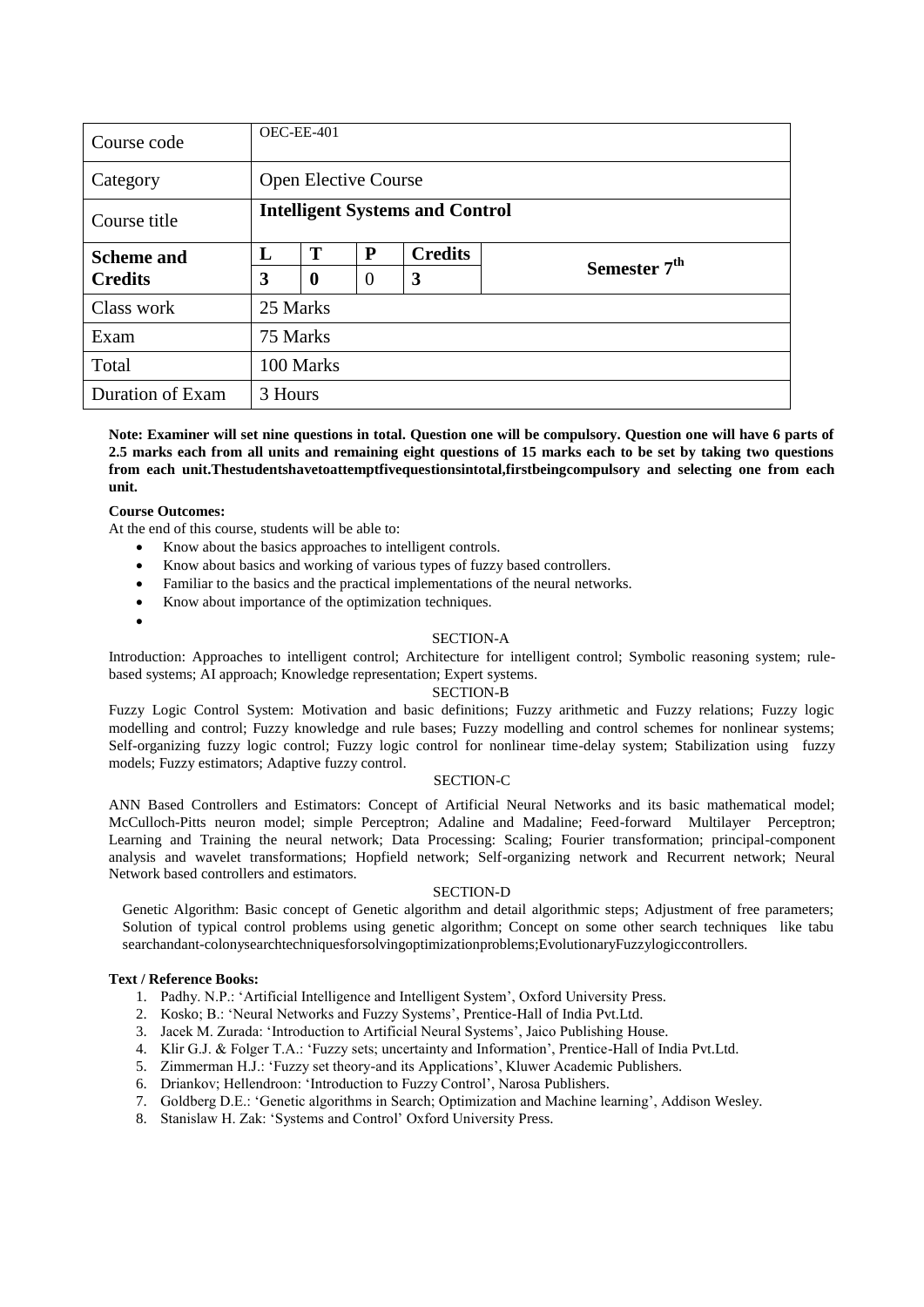| Course code       |          | OEC-EE-403                                         |          |                |                          |  |  |  |  |  |
|-------------------|----------|----------------------------------------------------|----------|----------------|--------------------------|--|--|--|--|--|
| Category          |          | <b>Open Elective Course</b>                        |          |                |                          |  |  |  |  |  |
| Course title      |          | <b>Renewable Energy and Distributed Generation</b> |          |                |                          |  |  |  |  |  |
| <b>Scheme and</b> | L        | Т                                                  | P        | <b>Credits</b> |                          |  |  |  |  |  |
| <b>Credits</b>    | 3        | $\boldsymbol{0}$                                   | $\theta$ | 3              | Semester 7 <sup>th</sup> |  |  |  |  |  |
| Class work        | 25 Marks |                                                    |          |                |                          |  |  |  |  |  |
| Exam              | 75 Marks |                                                    |          |                |                          |  |  |  |  |  |
| Total             |          | 100 Marks                                          |          |                |                          |  |  |  |  |  |
| Duration of Exam  | 3 Hours  |                                                    |          |                |                          |  |  |  |  |  |

- 1. To learn various renewable energy sources
- 2. To gain understanding of integrated operation of renewable energy sources.
- 3. To understand Power Electronics Interface with the Grid

### **Course Outcomes:**

At the end of this course, students will demonstrate the ability to

- 1. Understand about renewable energy.
- 2. Understand the working of distributed generation system in autonomous/grid connected modes.
- 3. Know the Impact of Distributed Generation on Power System.

### **Note: Examiner will set nine questions in total. Question one will be compulsory. Question one will have 6 parts of 2.5 marks from all units and remaining eight questions have to be set by taking two Questions from each unit. The students have to attempt five questions in total, first being compulsory and selecting one from each Unit.**

### Section-A

Introduction: Introduction of Distributed vs Central Station Generation, Sources of Energy such as Microturbines, Internal Combustion Engines.

### Section-B

Introduction to Solar Energy, Wind Energy, Combined Heat and Power, Hydro Energy, Tidal Energy, Wave Energy, Geothermal Energy, Biomass and Fuel Cells.

### Section-C

Power Electronic Interface with the Grid, Impact of Distributed Generation on the Power System, Power Quality Disturbances

### Section-D.

Transmission System Operation, Protection of Distributed Generators, Economics of Distributed Generation

- 1. Ranjan Rakesh, Kothari D.P, Singal K.C, "Renewable Energy Sources and Emerging Technologies",2nd Ed. Prentice Hall of India,2011
- 2. Math H.Bollen, Fainan Hassan, "Integration of Distributed Generation in the Power System", July2011, Wiley -IEEE Press
- 3. Loi Lei Lai, Tze Fun Chan, "Distributed Generation: Induction and Permanent Magnet Generators", October 2007, Wiley-IEEEPress.
- 4. RogerA.Messenger, Jerry Ventre, "Photovoltaic System Engineering", 3rd Ed, 2010
- 5. James F.Manwell, Jon G.McGowan, Anthony L Rogers, "Wind energy explained: Theory Design and Application", John Wiley and Sons 2nd Ed,2010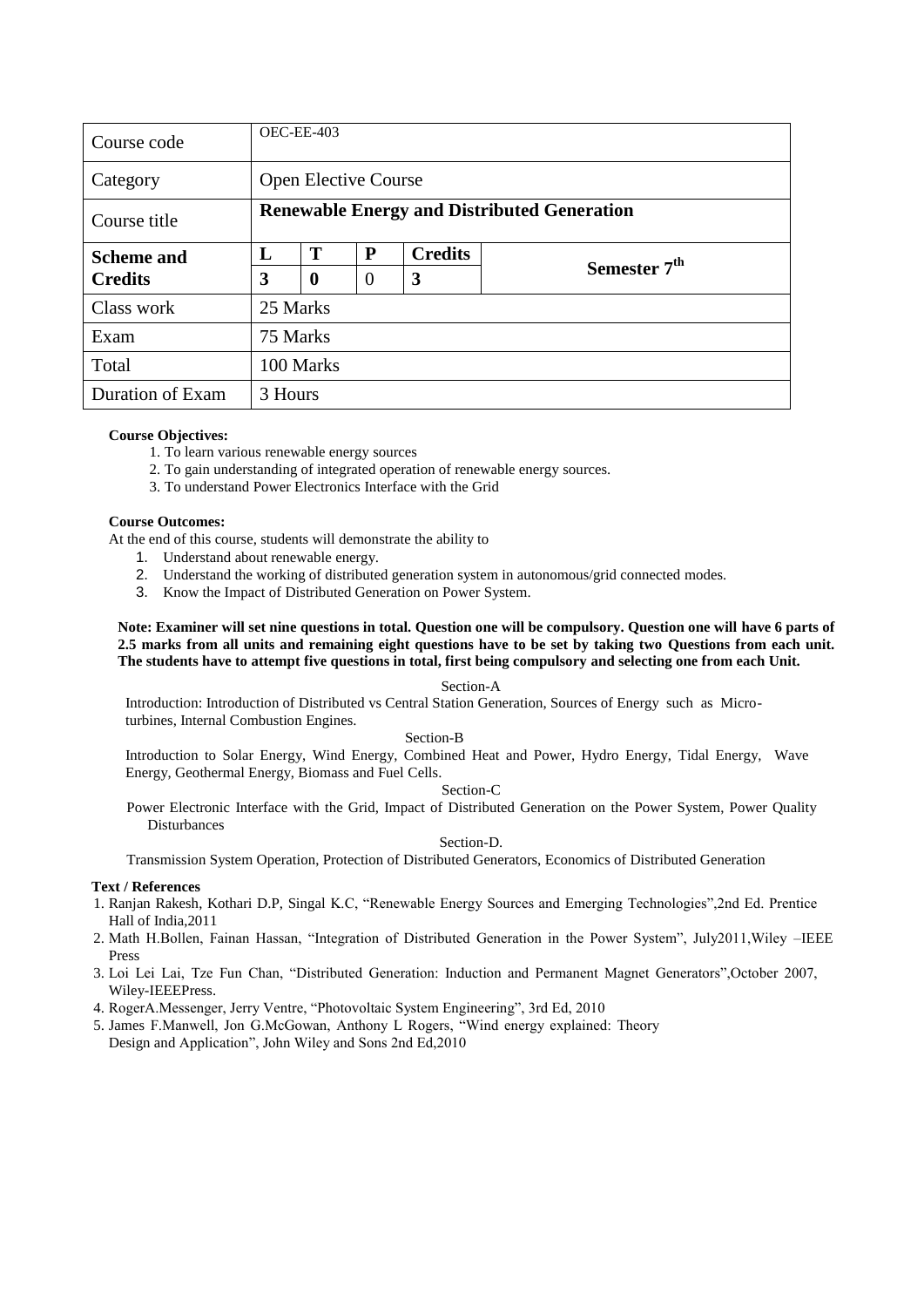| Course code       |          | OEC-EE-405                             |          |                |                          |  |  |  |  |  |
|-------------------|----------|----------------------------------------|----------|----------------|--------------------------|--|--|--|--|--|
| Category          |          | <b>Open Elective Course</b>            |          |                |                          |  |  |  |  |  |
| Course title      |          | <b>Intelligent Systems and Control</b> |          |                |                          |  |  |  |  |  |
| <b>Scheme and</b> | L        | T                                      | P        | <b>Credits</b> |                          |  |  |  |  |  |
| <b>Credits</b>    | 3        | $\boldsymbol{0}$                       | $\theta$ | 3              | Semester 7 <sup>th</sup> |  |  |  |  |  |
| Class work        | 25 Marks |                                        |          |                |                          |  |  |  |  |  |
| Exam              | 75 Marks |                                        |          |                |                          |  |  |  |  |  |
| Total             |          | 100 Marks                              |          |                |                          |  |  |  |  |  |
| Duration of Exam  | 3 Hours  |                                        |          |                |                          |  |  |  |  |  |

**Note: Examiner will set nine questions in total. Question one will be compulsory. Question one will have 6 parts of 2.5 marks each from all units and remaining eight questions of 15 marks each to be set by taking two questions from each unit.Thestudentshavetoattemptfivequestionsintotal,firstbeingcompulsory and selecting one from each unit.**

### **Course Outcomes:**

At the end of this course, students will be able to:

- Know about the basics approaches to intelligent controls.
- Know about basics and working of various types of fuzzy based controllers.
- Familiar to the basics and the practical implementations of the neural networks.
- Know about importance of the optimization techniques.

### SECTION-A

Introduction: Approaches to intelligent control; Architecture for intelligent control; Symbolic reasoning system; rulebased systems; AI approach; Knowledge representation; Expert systems.

### SECTION-B

Fuzzy Logic Control System: Motivation and basic definitions; Fuzzy arithmetic and Fuzzy relations; Fuzzy logic modelling and control; Fuzzy knowledge and rule bases; Fuzzy modelling and control schemes for nonlinear systems; Self-organizing fuzzy logic control; Fuzzy logic control for nonlinear time-delay system; Stabilization using fuzzy models; Fuzzy estimators; Adaptive fuzzy control.

### SECTION-C

ANN Based Controllers and Estimators: Concept of Artificial Neural Networks and its basic mathematical model; McCulloch-Pitts neuron model; simple Perceptron; Adaline and Madaline; Feed-forward Multilayer Perceptron; Learning and Training the neural network; Data Processing: Scaling; Fourier transformation; principal-component analysis and wavelet transformations; Hopfield network; Self-organizing network and Recurrent network; Neural Network based controllers andestimators.

### SECTION-D

Genetic Algorithm: Basic concept of Genetic algorithm and detail algorithmic steps; Adjustment of free parameters; Solution of typical control problems using genetic algorithm; Concept on some other search techniques like tabu search and ant-colony search techniques for solving optimization problems; Evolutionary Fuzzylogic controllers.

### **Text / Reference Books:**

- 9. Padhy. N.P.: ‗Artificial Intelligence and Intelligent System', Oxford UniversityPress.
- 10. Kosko; B.: ‗Neural Networks and Fuzzy Systems', Prentice-Hall of India Pvt.Ltd.
- 11. Jacek M. Zurada: 'Introduction to Artificial Neural Systems', Jaico PublishingHouse.
- 12. Klir G.J. & Folger T.A.: ‗Fuzzy sets; uncertainty and Information', Prentice-Hall of India Pvt.Ltd.
- 13. Zimmerman H.J.: ‗Fuzzy set theory-and its Applications', Kluwer AcademicPublishers.
- 14. Driankov; Hellendroon: 'Introduction to Fuzzy Control', NarosaPublishers.
- 15. Goldberg D.E.: ‗Genetic algorithms in Search; Optimization and Machine learning', AddisonWesley.
- 16. Stanislaw H. Zak: 'Systems and Control' Oxford UniversityPress.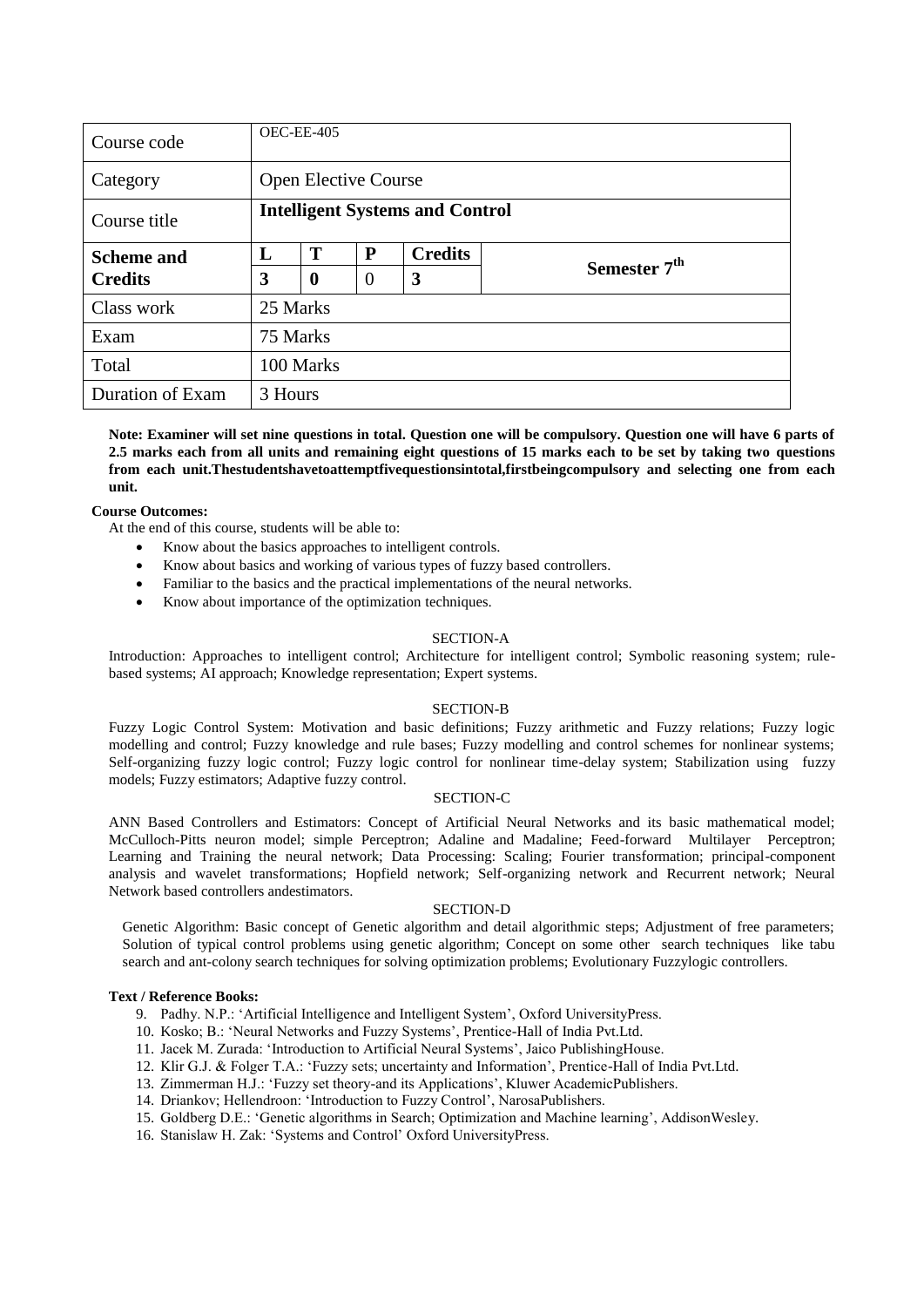| Course code               | <b>OEC-CE-448</b> |                                            |          |                |  |  |  |  |  |
|---------------------------|-------------------|--------------------------------------------|----------|----------------|--|--|--|--|--|
| Category                  |                   | Open Elective Courses (OEC)                |          |                |  |  |  |  |  |
| Course title              |                   | <b>Traffic Engineering and Road Safety</b> |          |                |  |  |  |  |  |
| <b>Scheme and Credits</b> | L                 | T                                          | P        | <b>Credits</b> |  |  |  |  |  |
|                           | 3                 | $\overline{0}$                             | $\theta$ | 3              |  |  |  |  |  |
| Class work                |                   | 25 Marks                                   |          |                |  |  |  |  |  |
| Exam                      |                   | 75 Marks                                   |          |                |  |  |  |  |  |
| Total                     |                   | 100 Marks                                  |          |                |  |  |  |  |  |
| Duration of Exam          |                   | 03 Hours                                   |          |                |  |  |  |  |  |

### **COURSE OBJECTIVES:**

- Acquaint the students to basic concepts of Traffic and their significance.
- To stimulate the students to think systematically and objectively about various traffic problems

### **COURSE OUTCOMES:**

After completing this course, students should be able:

- 1. To realize the significance of traffic engineering in today life.
- 2. To understand the processes involved in traffic studies.
- 3. To appreciate the role of Traffic regulations.

**Note: Examiner will set nine questions in total. Question one will be compulsory. Question one will have 6 parts of 2.5 marks each from all units and remaining eight questions of 15 marks each to be set by taking two questions from each unit. The students have to attempt five questions in total, first being compulsory and selecting one from each unit.**

### **Unit-I**

**Module-1: Traffic Characteristics**: Importance of traffic characteristics. Road user characteristics. Vehicular characteristics. Max dimensions and weights of vehicles allowed in India. **Module-2: Traffic Studies:** Traffic volume study, speed study and origin and destination study. Speed and delay study.

### **Unit-II**

**Module-3: Traffic Accidents**: Accident surveys. Causes of road accidents and preventive measures. Capacity and Level of Service.

**Module-4:** Relationship between speed, volume and density, PCU, Design service volume, Capacity of non-urban roads. IRC recommendations, Brief review of capacity of urban roads.

### **Unit-III**

**Module-5: Traffic Control Devices**: Signs, Signals, markings and islands. Types of signs, Types of signals, Design of Signal, Intersections at grade and grade separated intersections. Types of grades separated intersections, Parking surveys: On street parking, off street parking.

### **Unit-IV**

**Module-6**Road safety audit, RSA team, RSA Report, Elements of RSA,Vehicular air pollution and Situation in India, Motor vehicle act, Vehicular emission norms in India and abroad, Alternate fuels, Factors affecting fuel consumption.

### **RECOMMENDED BOOKS:**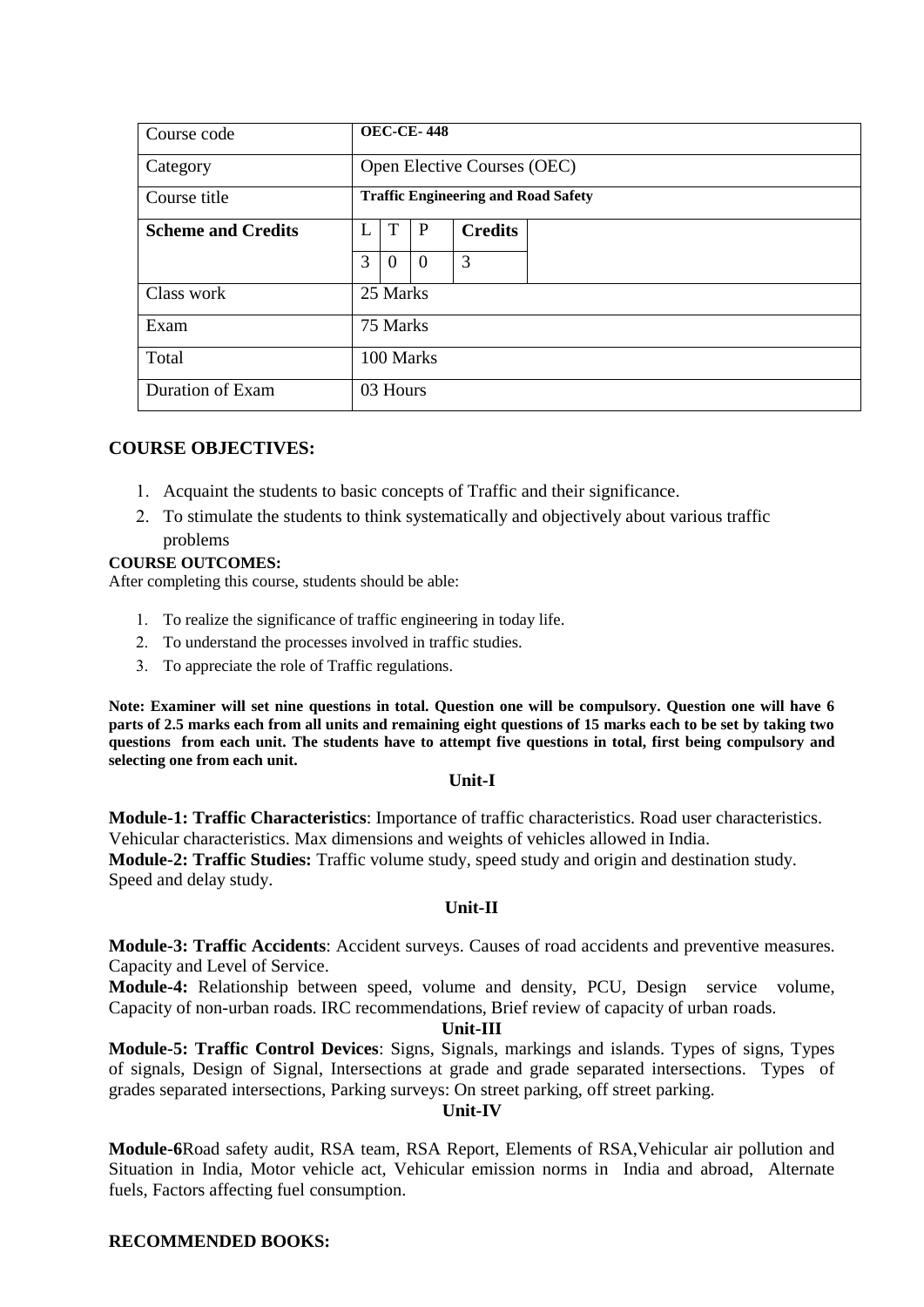- Principles of Transportation Engineering by Chakroborty& Das, Prentice Hall,India.
- Highway Engg by S.K.Khanna& C.E.G. Justo, Nem Chand Bros.,Roorkee.
- Traffic Engg and Transport Planning by L.R.Kadiyali, Khanna Publishers,Delhi.
- Principles of Transportation and Highway Engineering by G.V.Rao, Tata McGraw-Hill Publishing Co. Ltd.N.Delhi.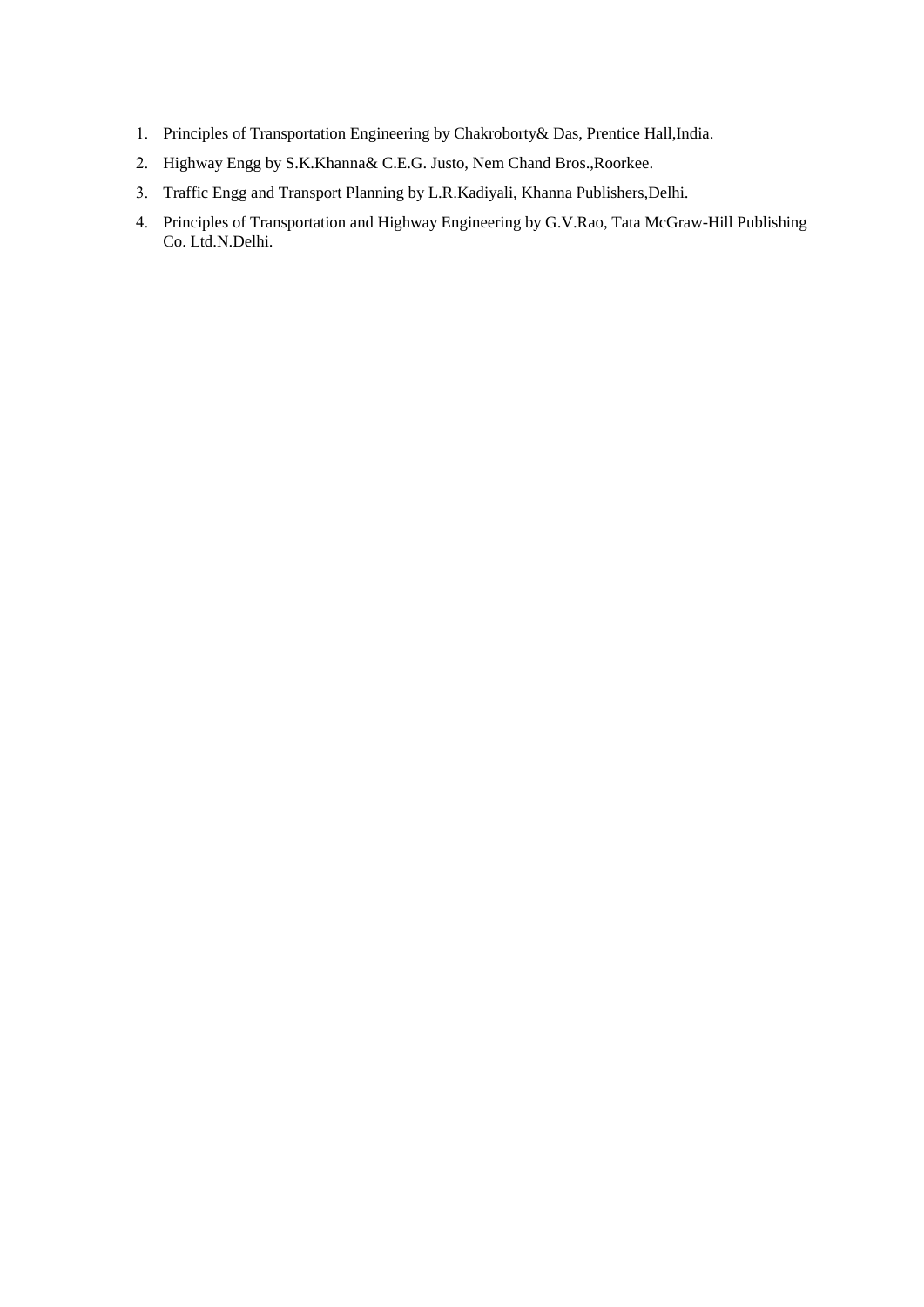| Course code               | OEC-ME-410                  |           |          |                            |                                                                                                                   |  |  |  |  |
|---------------------------|-----------------------------|-----------|----------|----------------------------|-------------------------------------------------------------------------------------------------------------------|--|--|--|--|
| Category                  | Open Elective Courses (OEC) |           |          |                            |                                                                                                                   |  |  |  |  |
| Course title              |                             |           |          | <b>QUALITY ENGINEERING</b> |                                                                                                                   |  |  |  |  |
| <b>Scheme and Credits</b> | L                           | T         | P        | <b>Credits</b>             |                                                                                                                   |  |  |  |  |
|                           | 3                           | $\theta$  | $\Omega$ | 3                          |                                                                                                                   |  |  |  |  |
| <b>Objectives:</b>        |                             |           |          |                            | To understand the concept of Quality Engineering which emphasizes<br>growth, creativity, and analytical thinking. |  |  |  |  |
| Class work                |                             | 25 Marks  |          |                            |                                                                                                                   |  |  |  |  |
| Exam                      |                             | 75 Marks  |          |                            |                                                                                                                   |  |  |  |  |
| Total                     |                             | 100 Marks |          |                            |                                                                                                                   |  |  |  |  |
| Duration of Exam          |                             | 03 Hours  |          |                            |                                                                                                                   |  |  |  |  |

Note: Examiner will set nine questions in total. Question one will be compulsory. Question one will have 6 parts of 2.5 marks from all units and remaining eight questions of 15 marks each to be set by taking two questions from each unit. The students have to attempt five questions in total, first being compulsory and selecting one from each Unit.

### **Section A**

**Basic Concepts of Quality:** Definitions of Quality and its importance in industry, Quality function, Quality Characteristics, Quality process, Quality Traits, Applications of Quality Concept, Introduction to quality control, Computer aided quality control, Total quality control(TQC) and its implementation, Elements of TQC, Quality Circle, Objectives of quality circle, Role of management in quality circle, Quality in service organizations, characteristics of a service organization, Important service dimensions, Design of servicequality.

### **Section B**

**Basic Statistical Concepts:** The Concept of variation, Distinction between variables and attributes data, The frequency distribution, graphical representation of frequency distribution, Quantitative description of distribution, the normal curve, concept of probability, laws of probability, probability distributions, hyper geometric distribution, binomial distribution, The Poisson distribution.

### **Section C**

**Quality systems:** Quality systems, Need for quality System, Need for standardization, History of ISO:9000 series standards and its features, steps to registration, India and ISO:9000, Automated inspection systems technologies, Different forms of Inspection, Industrial inspection,

### **Section D**

**Total Quality Management:**Introduction o TQM, Concepts, Characteristics of TQM, Relevance of TQM, Approaches to TQM Implementation, TQM philosophies, Taguchi Philosphy, JIT, Kaizen, Six Sigma approach, 5-Sapproach

### **Course Outcomes**:

Upon completion of this course the student will be able to:

CO1 - Attain the basic techniques of quality improvement, fundamental knowledge of statistics and probability

CO2 - Use control charts to analyze for improving the process quality.

CO3 - Describe different sampling plans

CO4 - Acquire basic knowledge of total quality management

CO5 - Understand the modern quality management techniques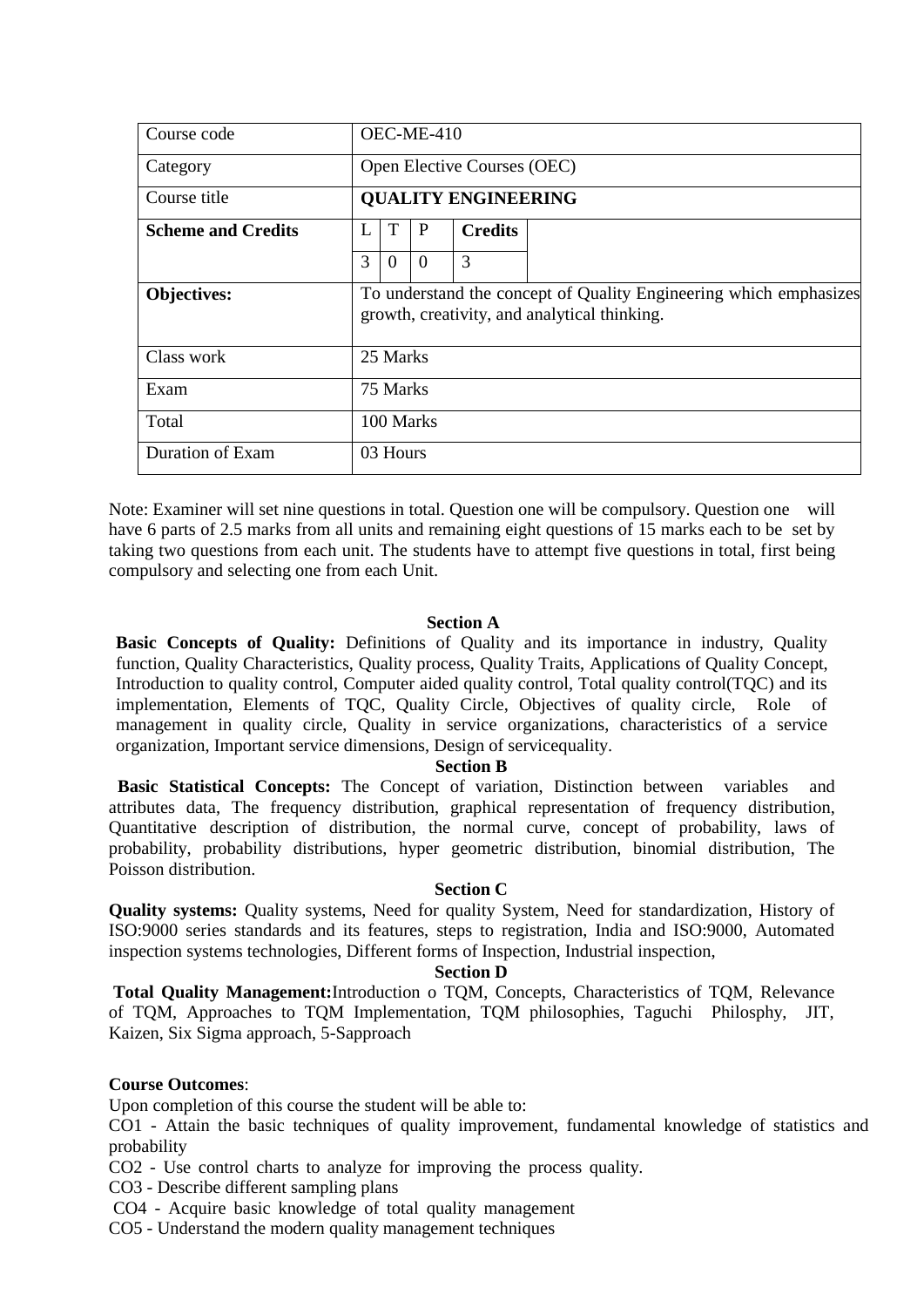### **Text Books:**

- 1. Quality planning and Analysis, Juran and Gryna, TMH, NewDelhi
- 2. Quality Management, Kanishka Bed, Oxford University Press, NewDelhi
- 3. Introduction to SQC, Montgomery DC, 3e, Wiley, NewDelhi
- 4. Fundamentals of quality control and improvement, A Mitra, Mcmillan pub. Company,NY

### **Reference Books:**

1. Fundamentals of Applied Statistics, Gupta and Kapoor, Sultan Chand and Sons, NewDelhi.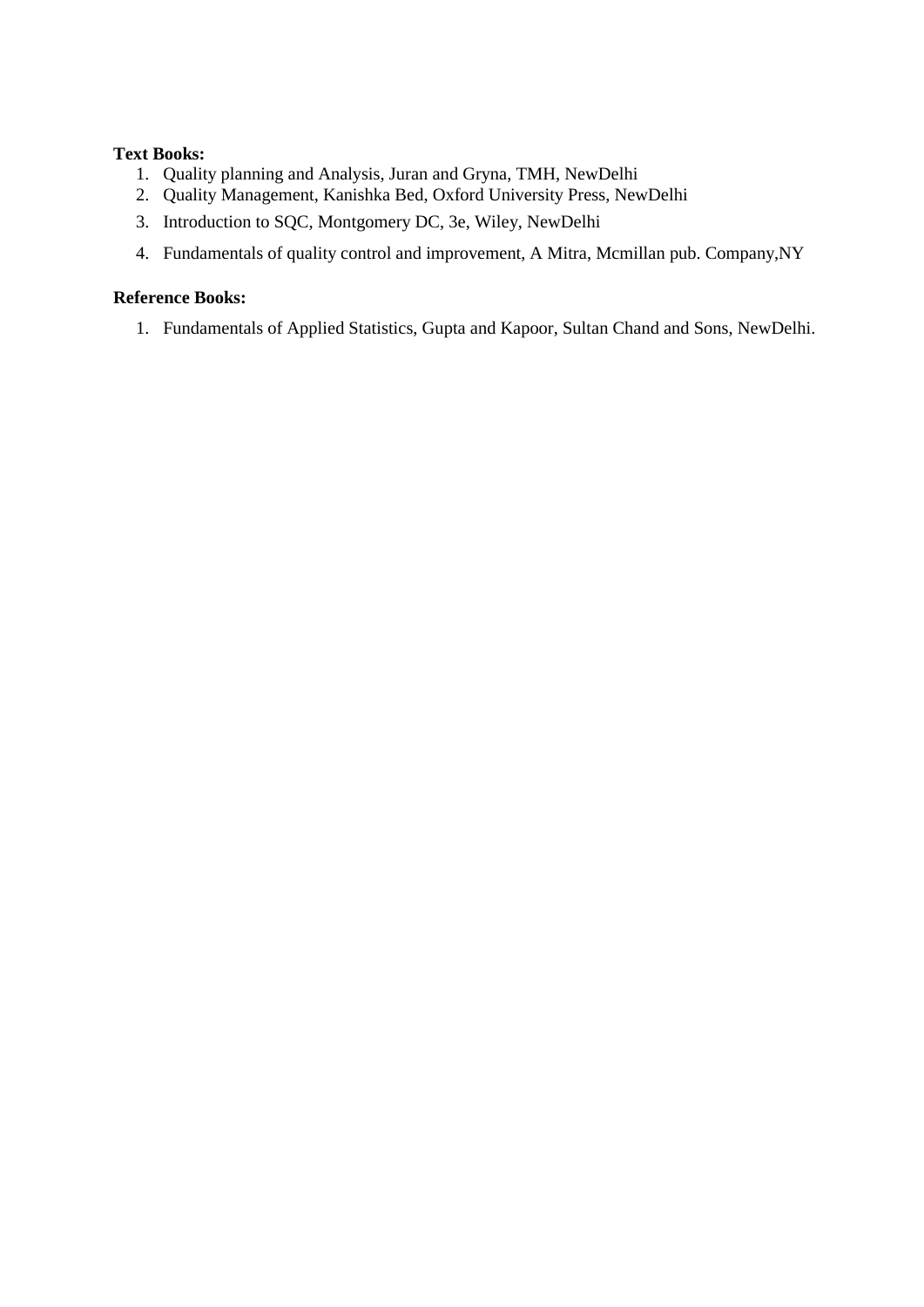| Course code               | OEC-EE-407                           |                |              |                             |  |  |  |  |
|---------------------------|--------------------------------------|----------------|--------------|-----------------------------|--|--|--|--|
| Category                  |                                      |                |              | Open Elective Courses (OEC) |  |  |  |  |
| Course title              | <b>SOLAR PHOTOVOLTAIC TECHNOLOGY</b> |                |              |                             |  |  |  |  |
| <b>Scheme and Credits</b> | L                                    | T              | $\mathbf{P}$ | <b>Credits</b>              |  |  |  |  |
|                           | 3                                    | $\overline{0}$ | $\Omega$     | 3                           |  |  |  |  |
| Class work                |                                      | 25 Marks       |              |                             |  |  |  |  |
| Exam                      |                                      | 75 Marks       |              |                             |  |  |  |  |
| Total                     | 100 Marks                            |                |              |                             |  |  |  |  |
| Duration of Exam          |                                      | 03 Hours       |              |                             |  |  |  |  |

On end of the syllabus or completion of the course, students will be able

- 1 Understand the electrical properties and Behaviour of Solar Cells.
- 2 To design of various PV-interconnected systems.<br>3 To understand about the comparison of various so
- To understand about the comparison of various source applications.

### **Course Outcomes:**

Upon successful completion of the course, students will be able

- 1. To explain basics of solar photovoltaic systems.
- 2. To know in depth of its types and design of various PV-interconnected systems.

**Note: Examiner will set nine questions in total. Question one will be compulsory. Question one will have 6 parts of 2.5 marks from all units and remaining eight questions have to be set by taking two Questions from each unit. The students have to attempt five questions in total, first being compulsory and selecting one from each Unit.**

Section-A

PHOTOVOLTAIC BASICS: Structure and working of Solar Cells - Types, Electrical properties and Behaviour of Solar Cells - Cell properties and design - PV Cell Interconnection and Module Fabrication - PV Modules and arrays - Basics of Load Estimation.

#### Section-B

STAND ALONE PV SYSTEMS: Schematics, Components, Batteries, Charge Conditioners - Balance of system components for DC and/or AC Applications - Typical applications for lighting, water pumping etc.

Section-C

GRID CONNECTED PV SYSTEMS: Schematics, Components , Charge Conditioners, Interface Components - Balance of system Components - PV System in Buildings.

### Section-D

HYBRID SYSTEMS: Solar, Biomass, Wind, Diesel Hybrid systems - Comparison and selection criteria for a given application.

#### **REFERENCES**

- 1. CS Solanki: Solar Photovotaics Fundamentals, Technologies and Applications, PHI Learning Pvt. Ltd., 2011.
- 2. MartinA.Green,SolarCellsOperatingPrinciples,Technology,andSystemApplicationsPrentice-Hall,2008.
- 3. Nelson, J The Physics of Solar Cells. Imperial College Press, 2003. Thomas Markvart, Solar Electricit, John Wiley and Sons,2001.
- 4. Stuart R. Wenham, Martin A. Green, Muriel E. Watt, Richard Corkish (Editors), Applied Photovoltaics, Earthscan, 2008.
- 5. Michael Boxwell, The Solar Electricity Handbook, Code Green Publishing, UK,2009.
- 6. RikDeGunther, Solar Power Your Home for Dummies, Wiley Publishing Inc,2008.
- 7. Photovoltaics: Design and Installation Manual, Published by Solar Energy International.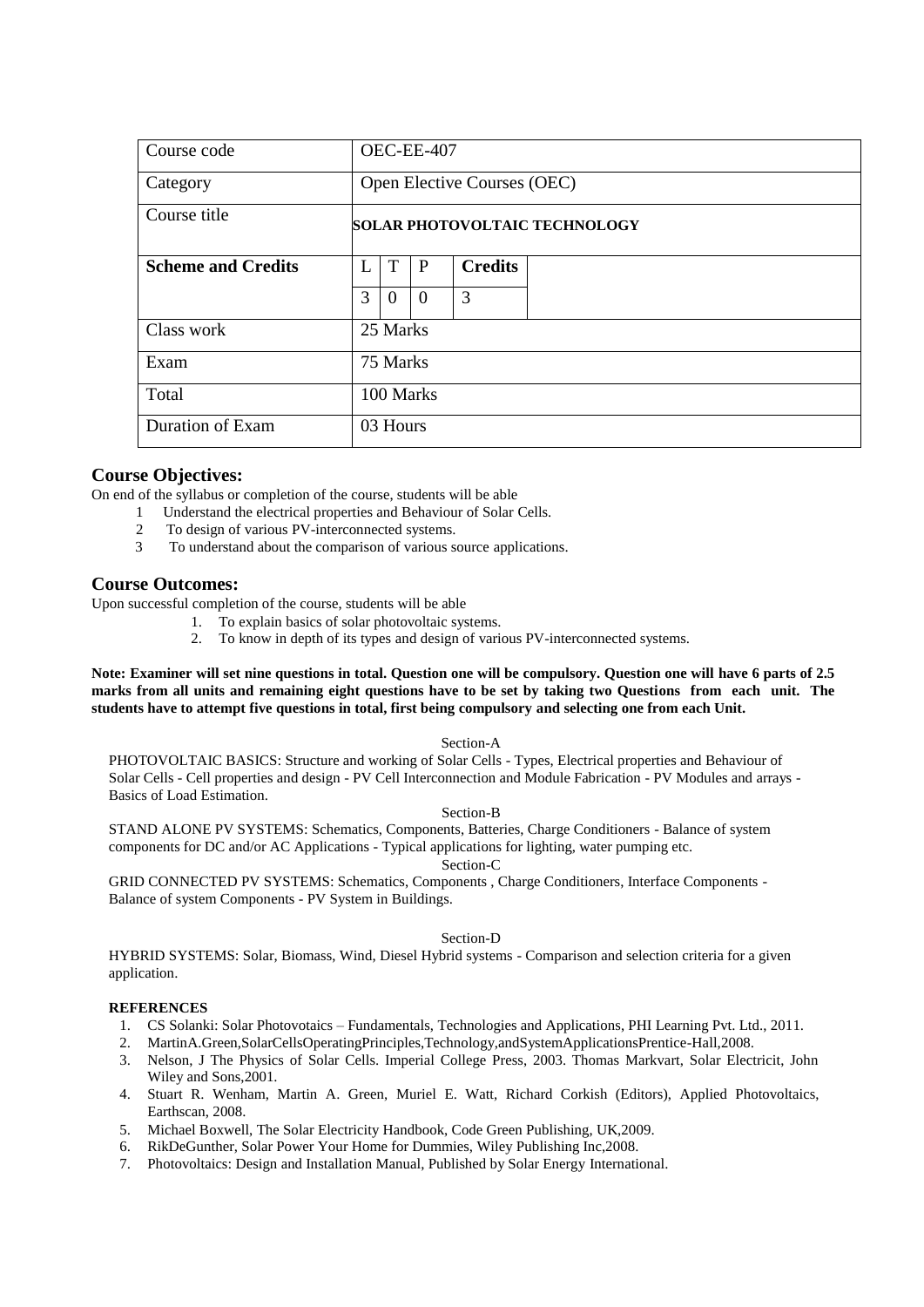| Course code               | <b>OEC-EE-409</b>           |                                           |          |                |  |  |  |  |  |
|---------------------------|-----------------------------|-------------------------------------------|----------|----------------|--|--|--|--|--|
| Category                  | Open Elective Courses (OEC) |                                           |          |                |  |  |  |  |  |
| Course title              |                             | <b>Energy Conservation and Management</b> |          |                |  |  |  |  |  |
| <b>Scheme and Credits</b> | L                           | T                                         | P        | <b>Credits</b> |  |  |  |  |  |
|                           | 3                           | $\overline{0}$                            | $\theta$ | 3              |  |  |  |  |  |
| Class work                |                             | 25 Marks                                  |          |                |  |  |  |  |  |
| Exam                      |                             | 75 Marks                                  |          |                |  |  |  |  |  |
| Total                     | 100 Marks                   |                                           |          |                |  |  |  |  |  |
| Duration of Exam          |                             | 03 Hours                                  |          |                |  |  |  |  |  |

- 1. Understand and analyse the energy data of industries
- 2. Carryout energy accounting and balancing
- 3. Conduct energy audit and suggest methodologies for energy savings and utilise the available resources in optimal ways
- 4. To present a problem oriented in depth knowledge of Energy conservation management
- 5. To address the underlying concepts and methods behind Energy conservation management

### **Course Outcomes:**

At the end of this course, students will demonstrate the ability to

- 1. Understand the basic knowledge of different terms & principles of energy conservation, audit and management.
- 2. Evaluate the energy saving & conservation in different mechanical utilities.
- 3. Understand efficient heat & electricity utilization, saving and recovery in different thermal and electrical system.
- 4. Prepare energy audit report for different energy conservation instances.

**Note: Examiner will set nine questions in total. Question one will be compulsory. Question one will have 6 parts of 2.5 marks from all units and remaining eight questions have to be set by taking two Questions from each unit. The students have to attempt five questions in total, first being compulsory and selecting one from each Unit.**

### Section-A

Energy Conservation: Introduction, Motivation for Energy Conservation, Principles of Energy Conservation, Energy Conservation Planning, Energy Conservation in Industries, Electrical Energy Conservation in Small Scale Industries, Energy Conservation in Electrical Generation, Transmission and Distribution, Energy Conservation in Household and Commercial Sectors, Energy Conservation in Transport, Energy Conservation in Agriculture, Energy Conservation Legislation.

#### Section-B

Cogeneration: Definition and Scope, Topping and Bottoming Cycles, Benefits, Industries Suitable for Cogeneration, Industrial Suitable for Cogeneration, Agricultural Uses of Waste Heat, Aqua cultural Uses of Waste Heat, Use of Power Plant Reject Heat for Waste Water Treatment, Integrated Energy System, Potential of Cogeneration in India.

#### Section-C

Demand Side Management: Introduction, Scope of Demand Side Management, Evolution of DSM Concept, DSM Planning and Implementation, Load Management as a DSM Strategy, Applications of Load Control, End use Energy Conservation, Tariff Options for DSM, Customer Acceptance, Implementation Issues, Implementation Strategies, DSM and Environment, International Experience with DSM..

### Section-D.

Environmental Aspects of Electric Energy Generation: Environment and its Quality, Man's Right to Modify Environment, Energy and Environment, Air Pollution, Stack Emissions, Cooling Tower Impacts, Aquatic Impacts, Nuclear Plant Impacts, Hydro-Plant Impacts, Social and Economic Impacts.

### **Text / References**

1. GuptaB.R.: Generation of ElectricalEnergy,EurasiaPublishingHousePvt.Ltd.,NewDelhi,2001IVEdition.

2. Durgesh Chandra &: Energy Scope, South Asian Publishers Pvt. Ltd, New Delhi.

3. M.V. Deshpande: Electrical Power System, Tata McGraw-Hill Publishing Company Limited, New Delhi.

4. J. Nandaand D.P.Kothari: Recent Trendsin ElectricEnergySystems,PrenticeHallofIndiaPvt.Ltd, New Delhi.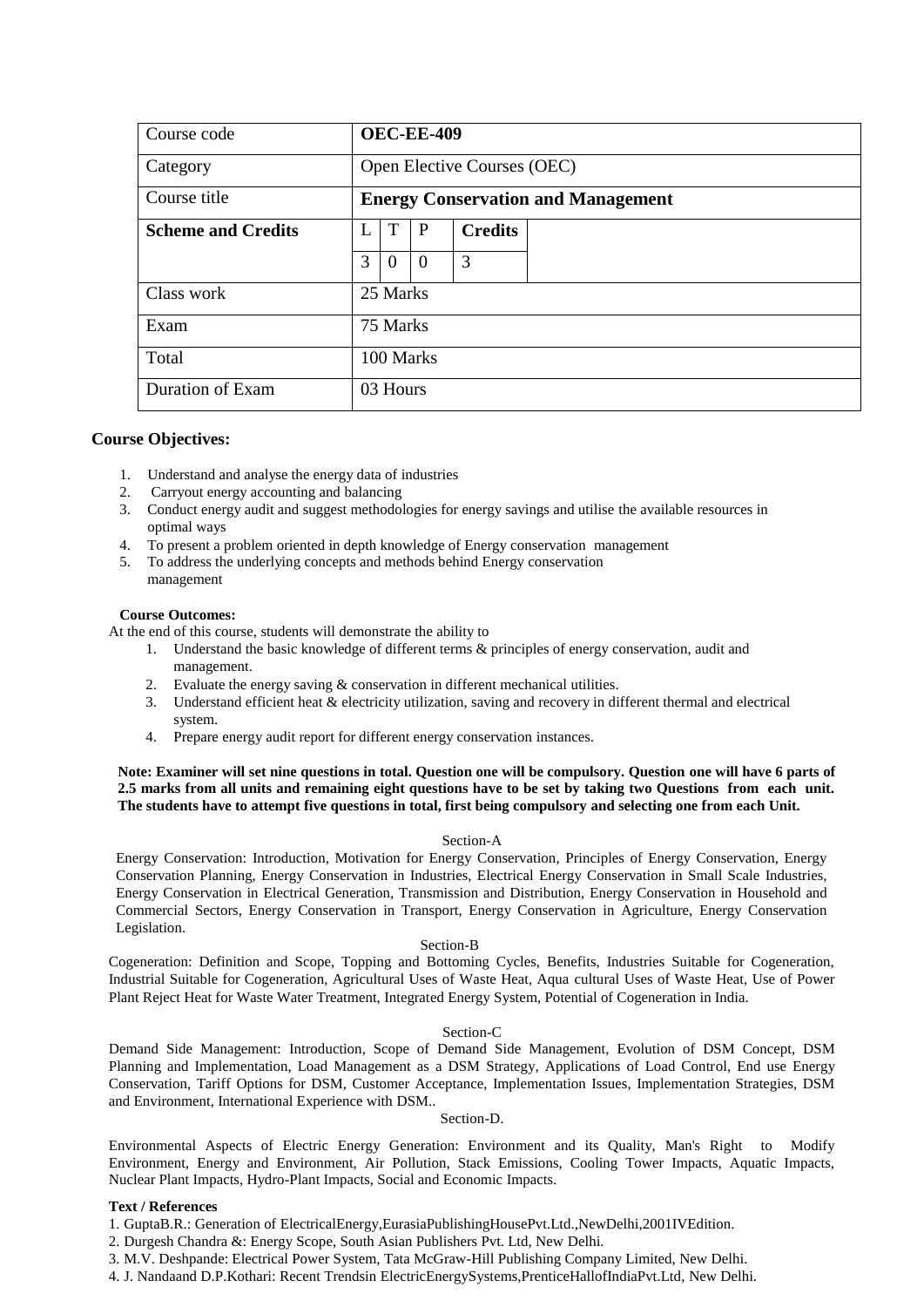| Course code               |          | <b>OEC-CE-450</b>           |                |                |                          |  |  |  |  |  |
|---------------------------|----------|-----------------------------|----------------|----------------|--------------------------|--|--|--|--|--|
| Category                  |          | <b>Open Elective Course</b> |                |                |                          |  |  |  |  |  |
| Course title              |          | <b>Disaster Management</b>  |                |                |                          |  |  |  |  |  |
| <b>Scheme and Credits</b> | L        | T                           | P              | <b>Credits</b> |                          |  |  |  |  |  |
|                           | 3        | $\boldsymbol{0}$            | $\overline{0}$ | 3              | Semester 7 <sup>th</sup> |  |  |  |  |  |
| Class work                | 25 Marks |                             |                |                |                          |  |  |  |  |  |
| Exam                      | 75 Marks |                             |                |                |                          |  |  |  |  |  |
| Total                     |          | 100 Marks                   |                |                |                          |  |  |  |  |  |
| Duration of Exam          | 3 Hours  |                             |                |                |                          |  |  |  |  |  |

### **COURSE OBJECTIVES:**

- 1. To provide basic conceptual understanding of disasters and its relationships with development.
- 2. Provide an understanding of the social nature of natural hazards and disasters
- 3. Increase awareness of hazards and disasters around the world and the unequal social consequences stemming from disaster events.

**Note: Examiner will set nine questions in total. Question one will be compulsory. Question one will have 6 parts of 2.5 marks each from all units and remaining eight questions of 15 marks each to be set by taking two questions from each unit. The students have to attempt five questions in total, first being compulsory and selecting one from each unit.**

### **Unit-I**

**Introduction:** Terminology,Global and Indian scenario, role of engineer, importance of study in human life, long term effects of disaster. Geological Mass Movement and land disasters, Atmospheric disasters, DisasterMitigation

### **Unit-II**

**Natural Disaster:** Nature of natural disaster, Flood, Flash flood, drought, cloud burst, Earthquake, Landslides, Avalanches, Volcanic eruptions, Mudflow, Cyclone, Storm, Storm Surge, climate change, global warming, sea level rise, ozonedepletion

**Man-made Disasters:** Chemical, Industrial, Nuclear and Fire Hazards. Role of growing population and subsequent industrialization, urbanization and changing lifestyle of human beings in frequent occurrences of manmade disasters.

### **Unit -III**

**Case Studies:** Damage profile analysis- Uttarkashi/Bhuj/Latur earthquakes, Kerala floods, cyclone Fani and Amphan, Bihar floods, Covid 19.

### **Unit IV**

**Disaster Management:** Importance of public awareness, Preparation and execution of emergency management programme. Scope and responsibilities of National Institute of Disaster Management (NIDM) and National disaster management authority (NDMA) in India.Applications of GIS, Remote sensing and GPS in thisregard.

### **COURSE OUTCOMES:**

After completing this course, students should be able:

1. To know natural as well as manmade disaster and their extent and possible effects on the economy.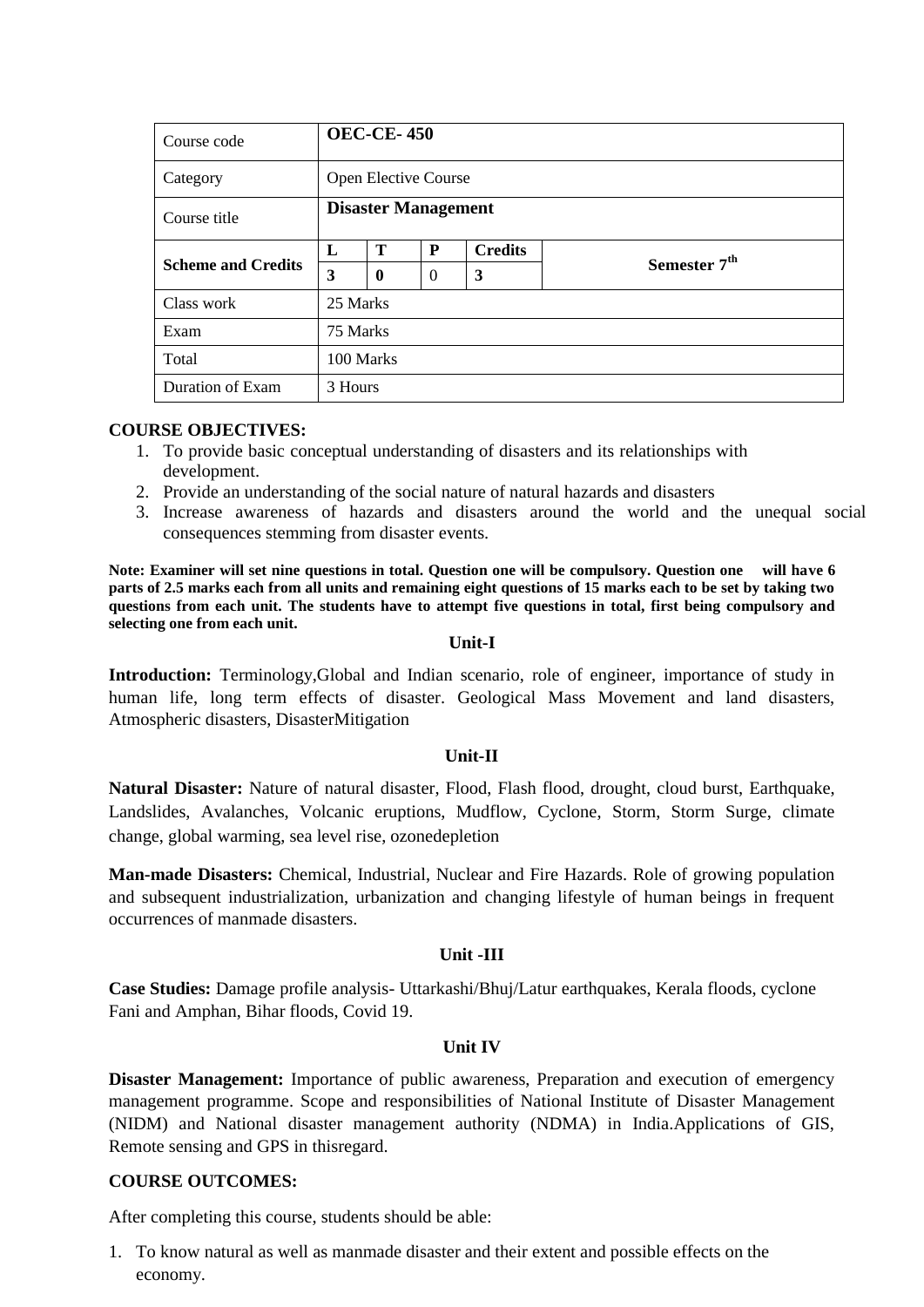- 2. To Plan national importance structures based upon the previoushistory.
- 3. To acquaint with government policies, acts and various organizational structures associated with an emergency.
- 4. To know the simple dos and don'ts in such extreme events and actaccordingly.

### **REFERENCE BOOKS**:

- 1. Singhal J.P. Disaster Management, Laxmi Publications, 2010.
- 2. Tushar Bhattacharya, Disaster Science and Management, McGraw Hill India Education Pvt. Ltd., 2012.
- 3. Gupta Anil K, Sreeja S. Nair. Environmental Knowledge for Disaster Risk Management, NIDM, New Delhi, 2011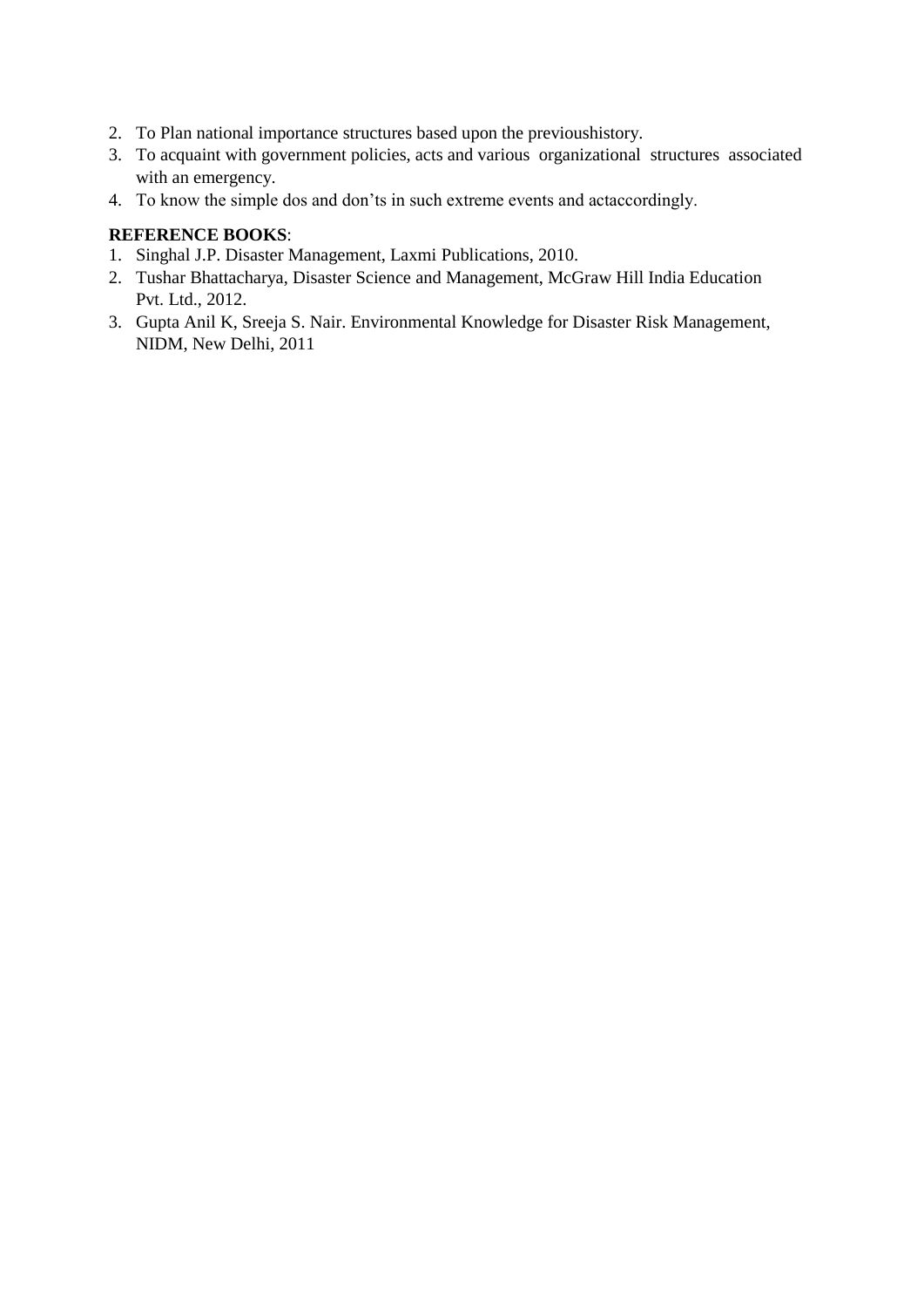| Course code               |          | <b>OEC-ECE-451</b>           |                |                |  |  |  |  |  |
|---------------------------|----------|------------------------------|----------------|----------------|--|--|--|--|--|
| Category                  |          | <b>Open Elective Course</b>  |                |                |  |  |  |  |  |
| Course title              |          | <b>Electronic Principles</b> |                |                |  |  |  |  |  |
| <b>Scheme and Credits</b> | L        | Т                            | P              | <b>Credits</b> |  |  |  |  |  |
|                           | 3        | $\mathbf 0$                  | $\overline{0}$ | 3              |  |  |  |  |  |
| Class work                | 25 Marks |                              |                |                |  |  |  |  |  |
| Exam                      | 75 Marks |                              |                |                |  |  |  |  |  |
| Total                     |          | 100 Marks                    |                |                |  |  |  |  |  |
| Duration of Exam          | 3 Hours  |                              |                |                |  |  |  |  |  |

**Note: Examiner will set nine questions in total. Question one will be compulsory. Question one will have 6 parts of 2.5 marks each from all units and remaining eight questions of 15 marks each to be set by taking two questions from each unit. The students have to attempt five questions in total, first being compulsory and selecting one from each unit.**

### **Course Objective:**

- 1. Study the basic principles of electronic systems.
- 2. Understand working of Digital electronics.
- 3. Understand the working of Display devices.

**UNIT 1 SEMICONDUCTOR DIODE:** P-N junction and its V-I Characteristics, P-N junction as a rectifier, Switching characteristics of Diode. Diode as a circuit element, the load-line concept, half -wave and full wave rectifiers, clipping circuits, clamping circuits, filter circuits, peak to peak detector and voltage multipliercircuits.

**UNIT 2 ELECTRONIC DEVICES:** LED, Zener Diode as voltage regulator, BJT, UJT, MOSFET, Thyristor, DIAC, TRIAC.

**UNIT 3 DISPLAY DEVICES:** LED, LCD, Seven Segment, Sixteen Segment.

**UNIT 4 DIGITAL ELECTRONICS:** Binary, Octal and Hexadecimal number system and conversions, Boolean Algebra, Truth tables of logic gates (AND, OR, NOT) NAND, NOR as universal gates, Difference between combinational circuits and sequential circuits, Introduction to flipflops (S-R & J-K).

**TEXT BOOK :** 1.Integrated Electronics: Millman & Halkias ; McGrawHill 2.Modren Digital Electronics: R.P. Jain; McGraw-Hill

### **REFERENCE BOOKS:**

- 1. Electronics Principles: Malvino ; McGrawHill
- 2. Electronics Circuits: Donald L. Schilling & Charles Belove ; McGrawHill
- 3. Electronics Devices & Circuits: Boylestad & Nashelsky ; Pearson.

### **Course Outcomes:**

At the end of the course, students will demonstrate the ability to:

- 1. Understand the working of electronic components.
- 2. Understand the Digital System and various displays.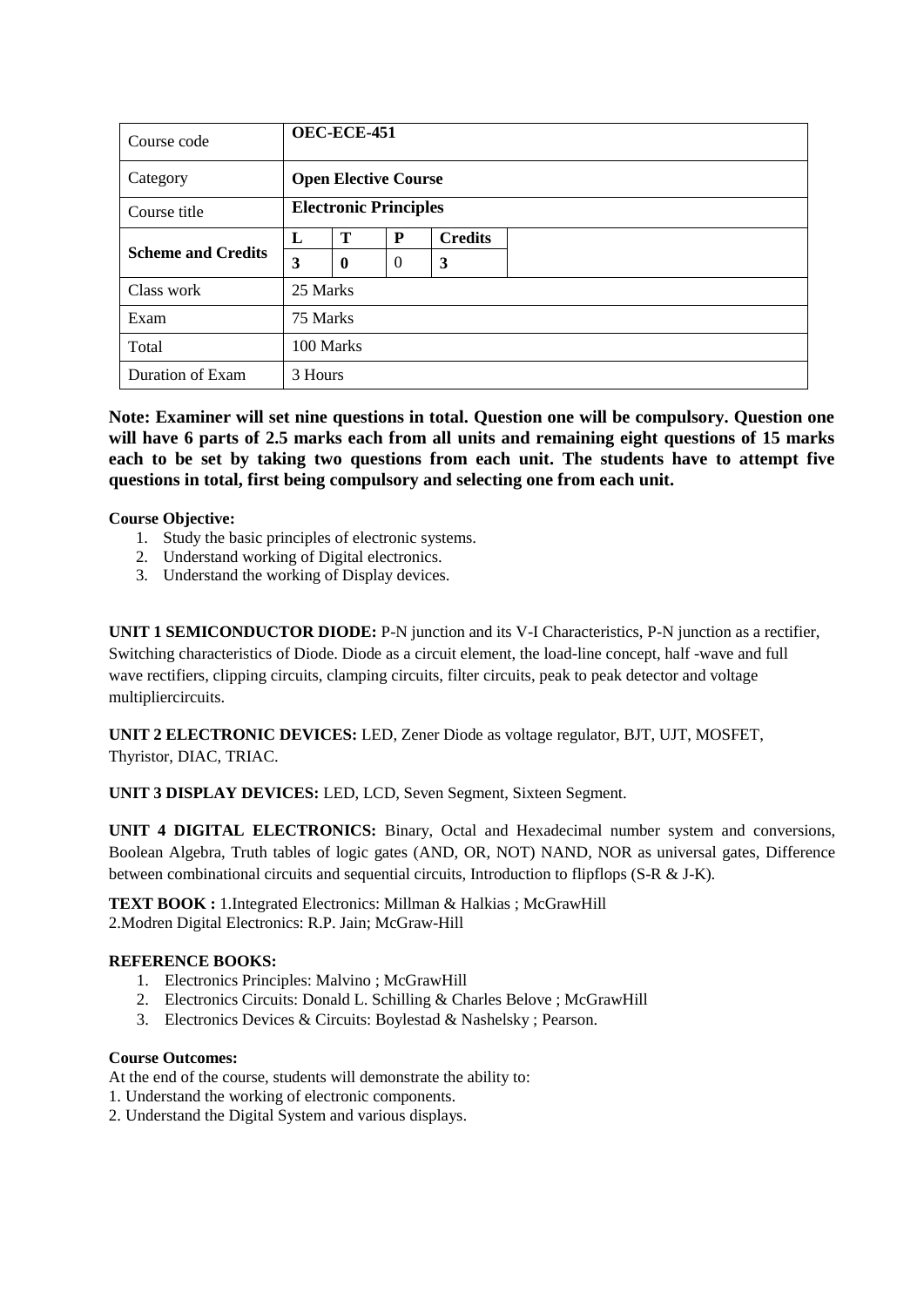| Course code               |          | OEC-MATH-405                            |          |                |  |  |  |  |  |
|---------------------------|----------|-----------------------------------------|----------|----------------|--|--|--|--|--|
| Category                  |          | <b>Open Elective Course</b>             |          |                |  |  |  |  |  |
| Course title              |          | <b>Advanced Engineering Mathematics</b> |          |                |  |  |  |  |  |
| <b>Scheme and Credits</b> | L        | T                                       | P        | <b>Credits</b> |  |  |  |  |  |
|                           | 3        | $\boldsymbol{0}$                        | $\Omega$ | 3              |  |  |  |  |  |
| Class work                | 25 Marks |                                         |          |                |  |  |  |  |  |
| Exam                      | 75 Marks |                                         |          |                |  |  |  |  |  |
| Total                     |          | 100 Marks                               |          |                |  |  |  |  |  |
| Duration of Exam          | 3 Hours  |                                         |          |                |  |  |  |  |  |

- 1. To understand the basic knowledge of linear and Nonlinear programmingproblems.
- 2. To understand the various useful probability distribution and theory of statistics in sampletesting.
- 3. To understand the various method to solve the Linear programming Problems (LPP) and Nonlinear LPP.

#### **Course Outcomes:**

At the end of this course, students will demonstrate the ability to

- 1. Estimate the actual complexity of the Linear programming Problems (LPP) and Nonlinear LPP.
- 2. Explain the main principles for constructing the optimal methods for solving different types of minimization problems.
- 3. Experience in solving difficult Linear programming Problems (LPP) and Nonlinear LPP.
- 4. Experience to apply the various useful statistical test of the hypothesis testing of real-world problems.

### **Note: Examiner will set nine questions in total. Question one will be compulsory. Question one will have 6 parts of 2.5 marks from all units and remaining eight questions have to be set by taking two Questions from each unit. The students have to attempt five questions in total, first being compulsory and selecting one from each Unit.**

#### Section-A

Optimization Fundamentals: Definition; classification of optimization problems; Unconstrained and constrained optimization; optimality conditions. Lagrange Multipliers, formulation of multivariable optimization, Kuhn-Tucker conditions.

Linear Programming: Simplex Method; Duality; Sensitivity Analysis; Dual Simplex method. Assignment Problem.

#### Section-B

Nonlinear Programming: Powel's method; steepest descent method; conjugates gradient method; Newton's Method GRG method; Sequential quadratic programming; Penalty function method; Augmented Lagrange multiplier method.

#### Section-C

Dynamic Programming and Integer Programming: Interior point methods; Karmakar's algorithm; Dual affine; Primal affine; Barrie algorithm.

### Section-D

Statistics and Probability: Probability theory, Baye's theorem, Binomial, Poisson and normal distributions, testing of hypothesis, Chi square test- goodness of fit, Student's t-test, F-test.

- 1. Operation Research: An Introduction by H. A. Taha, Pearson Prentice HallPublication.
- 2. Non linear Programming: Theory & Algorithms by M.S Bazara, H. D. Shorali and C.M Shetty, Johan Wiley & Sons.
- 3. Erwin kreyszig, Advanced Engineering Mathematics, John Wiley &Sons.
- 4. B.S. Grewal, Higher Engineering Mathematics, KhannaPublishers.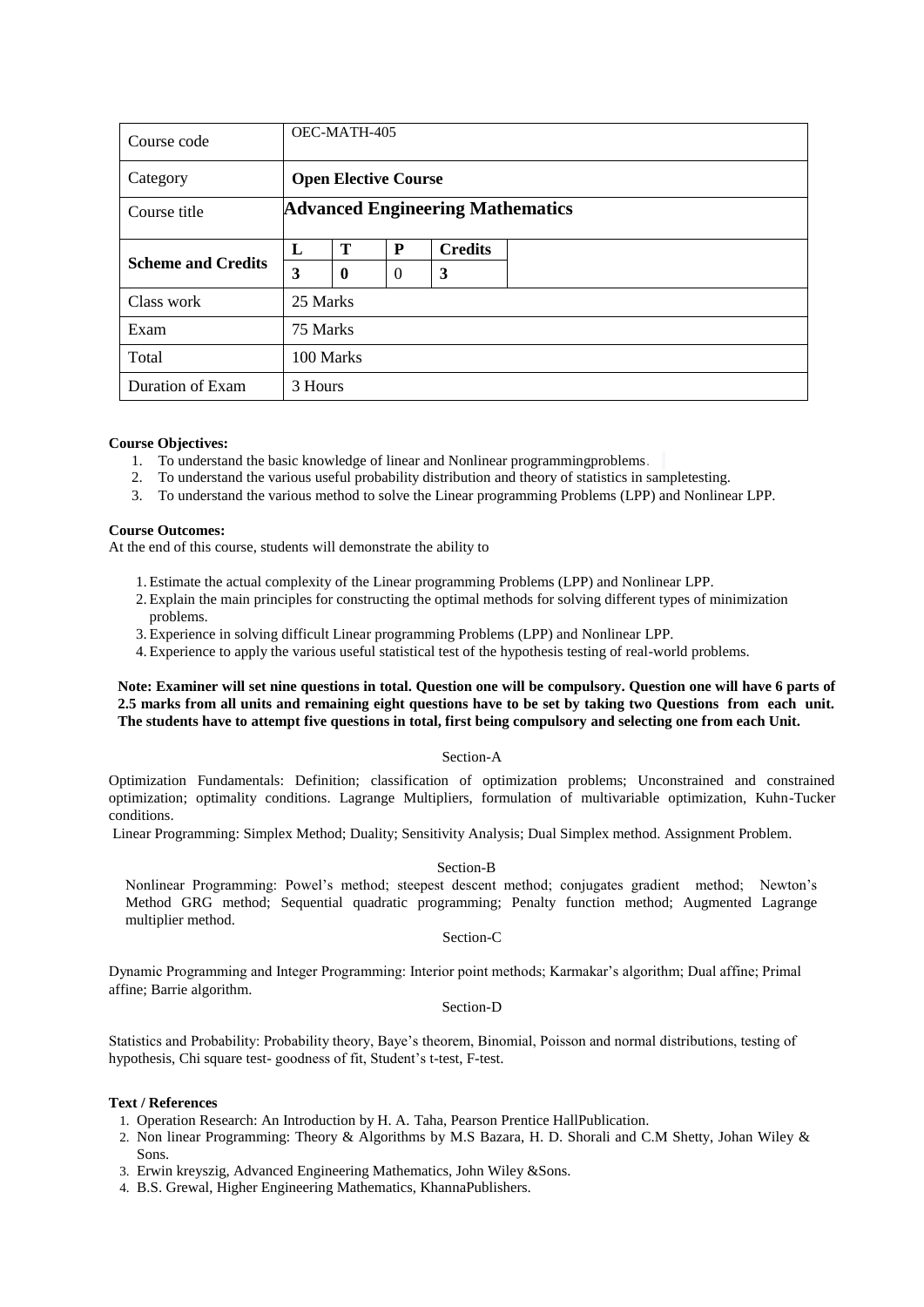| Course code               |          | OEC-CSE-430                   |                |                |  |  |  |  |  |
|---------------------------|----------|-------------------------------|----------------|----------------|--|--|--|--|--|
| Category                  |          | <b>Open Elective Course</b>   |                |                |  |  |  |  |  |
| Course title              |          | <b>Computer Communication</b> |                |                |  |  |  |  |  |
| <b>Scheme and Credits</b> | L        | Т                             | P              | <b>Credits</b> |  |  |  |  |  |
|                           | 3        | $\bf{0}$                      | $\overline{0}$ | 3              |  |  |  |  |  |
| Class work                | 25 Marks |                               |                |                |  |  |  |  |  |
| Exam                      | 75 Marks |                               |                |                |  |  |  |  |  |
| Total                     |          | 100 Marks                     |                |                |  |  |  |  |  |
| Duration of Exam          | 3 Hours  |                               |                |                |  |  |  |  |  |

### **Learning Objectives:**

- 1. To Build an understanding of the fundamental concepts of computer networking and familiarizing the student with the basic taxonomy and terminology of the computer networking and data communication.
- 2. To outline various models, topologies and devices of Computer Networks.
- 3. To explain the functions of various layers in Network Reference Model.
- 4. To apply different network concepts in various network communication protocols.

**Note: Examiner will set nine questions in total. Question one will be compulsory. Question one will have 6 parts of 2.5 marks from all units and remaining eight questions have to be set by taking two Questions from each unit. The students have to attempt five questions in total, first being compulsory and selecting one from each Unit.**

### **Unit 1**

**Introduction to Data Communication:** Need, components, Data representations communication model, Characteristics of an effective Communication system, Transmission modes: Simplex, Half Duplex and Full Duplex. Serial and parallel transmission. Unicasting, Multicasting, Broadcasting, Amplitude Modulation (AM), Frequency Modulation (FM), Phase Modulation (PM), Amplitude Shift Keying, Frequency Shift Keying, Phase Shift Keying, **MULTIPLEXING**: FDM, WDM, TDM, packet switching and circuit switching.**Transmission Media**: Copper cable, Twisted-Pair Cable, Coaxial Cable, Fiber-Optic Cable. Introduction to Computer Network: applications, benefits and problems, Types of Networks: PAN, LAN, MAN andWAN.

### **Unit 2**

**Network Topologies**: Introduction to Computer Network Topologies: Mesh Topology, Bus Topology, Star Topology, Ring Topology, Tree Topology, Hybrid Topology, Irregular – Topology. **OSI and TCP/IP Model:** Layering architecture of networks, OSI model, Functions of each layer, Services and Protocols of each layer

### **Unit 3**

**Media Access Control, Random Access:** ALOHA, CSMA and CSMA/CD. Controlled Access: Reservation, Polling and Token Passing. Channelization: FDMA, TDMA and CDMA

**Ethernet:** Features and types of LANs, Types of Ethernets- Thicknet, Thinnet, Fast Ethernet and Gigabit and 10G Ethernet etc. Concept of Carrier Sense Multiple Access (CSMA)/CD in Ethernet,

**Network addressing:** Physical addressing, logical addressing and port addressing, MAC addressing in Ethernet, IP V4 addressing: concept of subnet, network and host address, IP address Classes- A, B, C, D and E classes. Introduction to classlessaddressing.

### **Unit 4**

**LAN interconnecting devices:** Repeater, Hubs, Switches, Bridges, Routers, Gateways.

**Internet and E-mail: C**oncept of Internet, Advantages of Internet, Security issues in using internet. Application of Internet in various fields: Scientific, Business, Research, Sports, Medicine & Health Care, Engineering, Teaching. HTTP and FTP

**Email :**concept, Protocols: SMTP, POP, IMAP.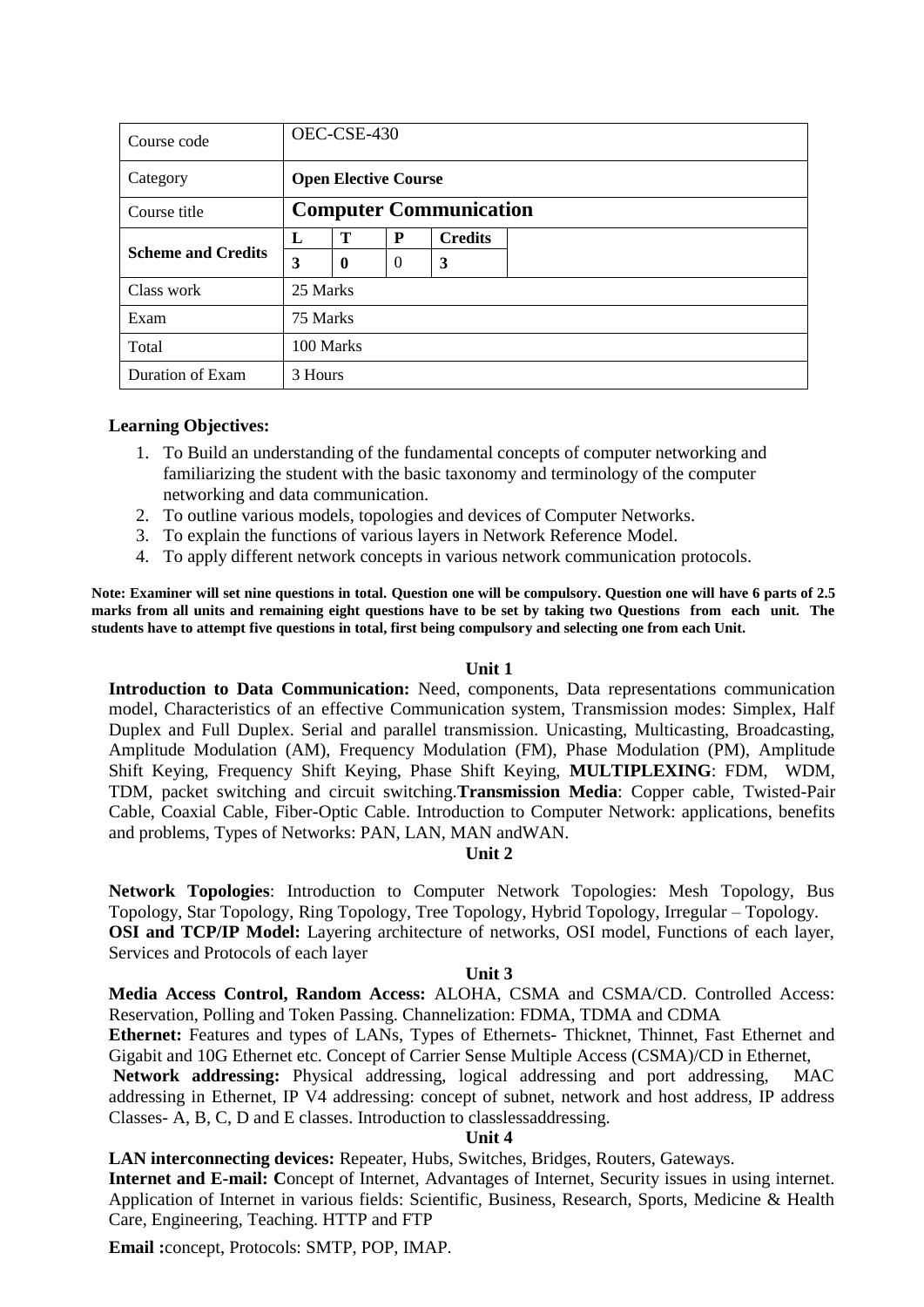### **Text Book:**

- 1. Andrew S Tanenbaum, Computer Networks, 5th Edition, Pearson publications,2010.
- 2. Forouzan, Data Communication and networking ,5th Edition, Tata McGrawHill,2012.
- 3. William Stalling, Data & Computer Communication 6th edition, LPE Pearson Education,2013.
- 4. Reference Books:
- 5. Data Communications, Computer Networks and Open Systems (4th edition), Halsall Fred, 2000, Addison Wesley, Low Price Edition.
- 6. Computer Networks A System Approach, Larry L. Peterson & Bruce S. Davie, 2 Edition
- 7. Computer Networking ED Tittel , 2002, T.M.H.

### **Learning Outcomes:**

By the end of the course the students will be able to:

- 1. Independently understand basic computer network technology.
- 2. Understand and explain Data Communications System and its components.
- 3. Identify the different types of network topologies and protocols.
- 4. Enumerate the layers of the OSI model and TCP/IP. Explain the function(s) of each layer.
- 5. Identify the different types of network devices and their functions within a network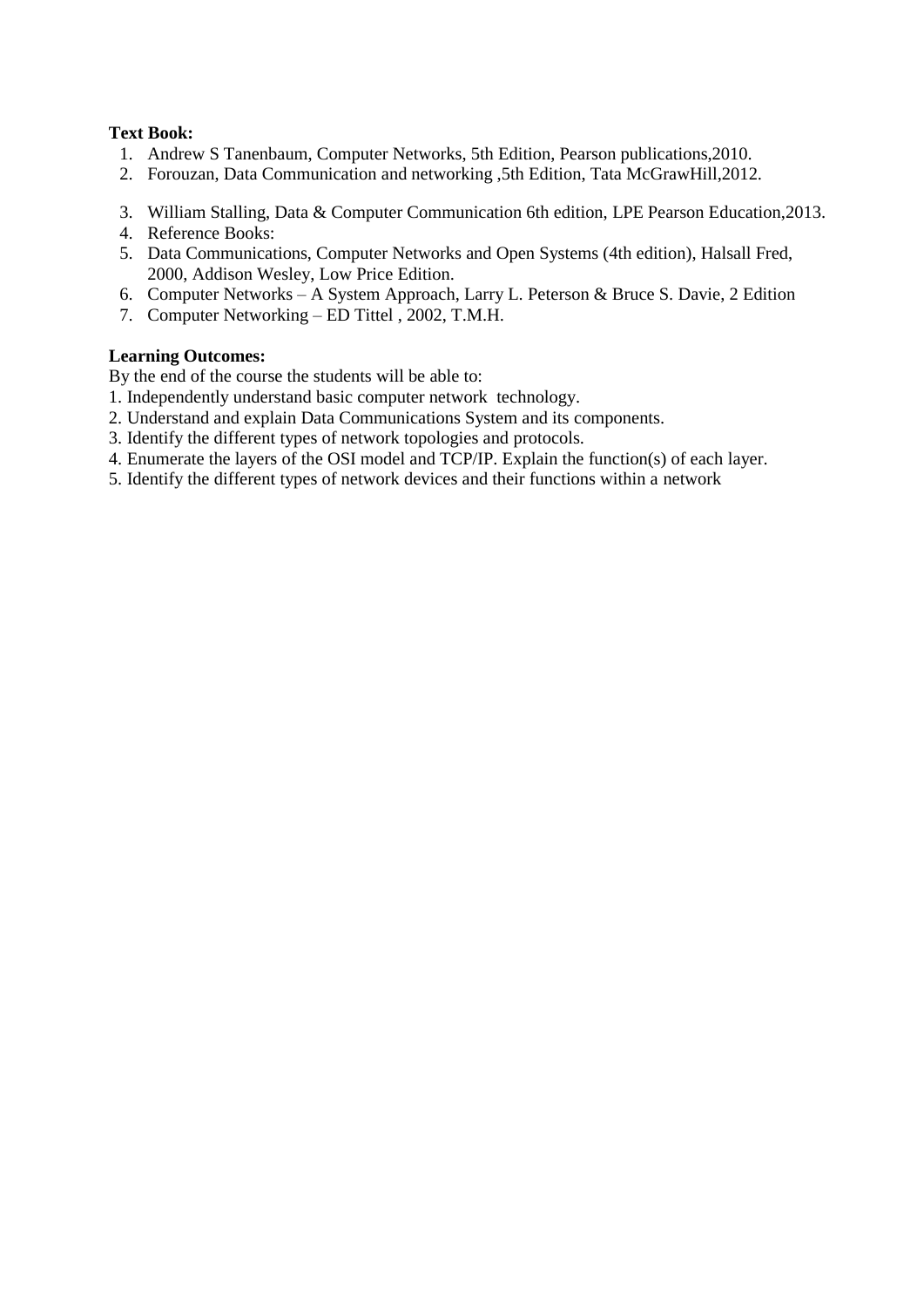| Course code        | HSMC-08                                                                                                                                                                                                                                                                                                                                                 |
|--------------------|---------------------------------------------------------------------------------------------------------------------------------------------------------------------------------------------------------------------------------------------------------------------------------------------------------------------------------------------------------|
| Category           | <b>Open Elective Course</b>                                                                                                                                                                                                                                                                                                                             |
| Course title       | FUNDAMENTALS OF MANAGEMENT                                                                                                                                                                                                                                                                                                                              |
| Scheme and Credits | T<br>P<br>L<br>Credits                                                                                                                                                                                                                                                                                                                                  |
|                    | 3<br>3<br>0<br>$\Omega$                                                                                                                                                                                                                                                                                                                                 |
| Objectives:        | Students will be able to understand:<br>Evolution of Management and contribution of<br>1.<br>Management thinkers.<br>The importance of staffing and training<br>2.<br>The concept of material management and inventory<br>3.<br>control<br>The components of marketing and advertising<br>4.<br>Various sources of finance and capital structure.<br>5. |
| Class work         | 25 Marks                                                                                                                                                                                                                                                                                                                                                |
| Exam               | 75 Marks                                                                                                                                                                                                                                                                                                                                                |
| Total              | 100 Marks                                                                                                                                                                                                                                                                                                                                               |
| Duration of Exam   | 03 Hours                                                                                                                                                                                                                                                                                                                                                |

**Note: Examiner will set nine questions in total. Question one will be compulsory. Question one will have 6 parts of 2.5 marks from all units and remaining eight questions have to be set by taking two Questions from each unit. The students have to attempt five questions in total, first being compulsory and selecting one from each Unit.**

### UNIT-I

Meaning of management, Definitions of Management, Characteristics of management, Management vs. Administration. Management-Art, Science and Profession. Importance of Management.

Development of Management thoughts. Principles of Management. The Management Functions, Inter-relationship of Managerial functions. Nature and Significance of staffing, Personnel management, Functions of personnel management, Manpower planning, Process of manpower planning, Recruitment, Selection; Promotion - Seniority Vs. Merit. Training objectives and types of training.

### UNIT-II

Production Management: Definition, Objectives, Functions and Scope, Production Planning and Control; its significance, stages in production planning and control. Brief introduction to the concepts of material management, inventory control; its importance and variousmethods.

### UNIT-III

Marketing Management - Definition of marketing, marketing concept, objectives & Functions of marketing. Marketing Research - Meaning; Definition; objectives; Importance; Limitations; Process. Advertising - meaning of advertising, objectives, functions, criticism.

#### UNIT-IV

Introduction of Financial Management, Objectives of Financial Management, Functions and Importance of Financial Management. Brief Introduction to the concept of capital structure and various sources of finance.

#### **Course outcomes:**

Students will be able to understand

CO1 - Evolution of Management and contribution of Management thinkers.

- CO2 importance of staffing and training
- CO3 the concept of material management and inventory control

CO4 - the components of marketing and advertising

CO5 - various sources of finance and capital structure

### **TEXT BOOKS:**

- 1. Principles and Practice of Management R.S. Gupta, B.D.Sharma, N.S.Bhalla.(KalyaniPublishers)
- 2. Organisation and Management R.D. Aggarwal (Tata Mc GrawHill)

### **REFERENCES:**

- 1. Principles & Practices of Management L.M. Prasad (Sultan Chand &Sons)
- 2. Management Harold, Koontz and CyriloDonell (Mc.GrawHill).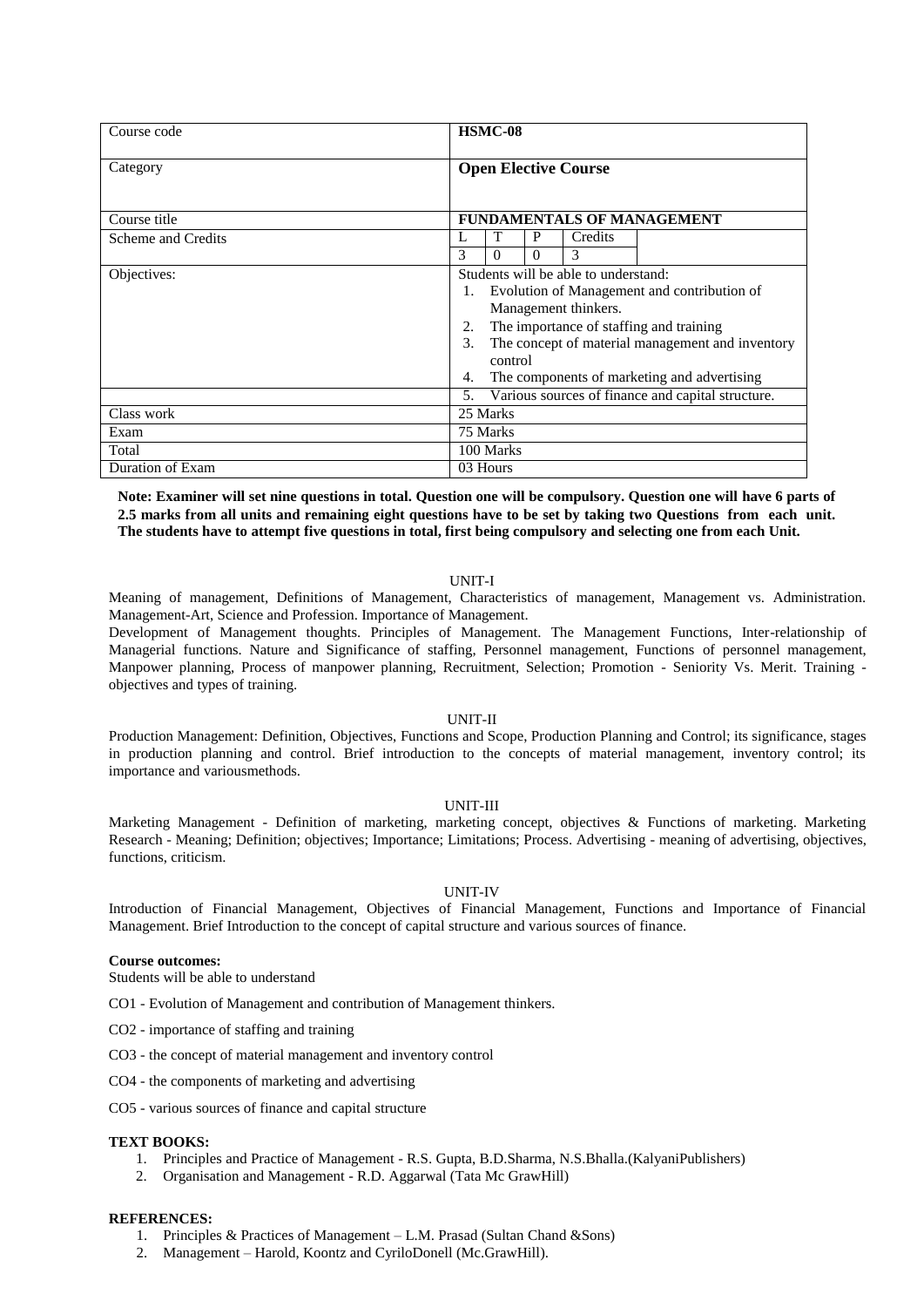- 3. Marketing Management S.A. Sherlikar (Himalaya Publishing House,Bombay).
- 4. Financial Management I.M. Pandey (Vikas Publishing House, NewDelhi)
- 5. Management James A.F. Stoner &R.Edward Freeman,PHI.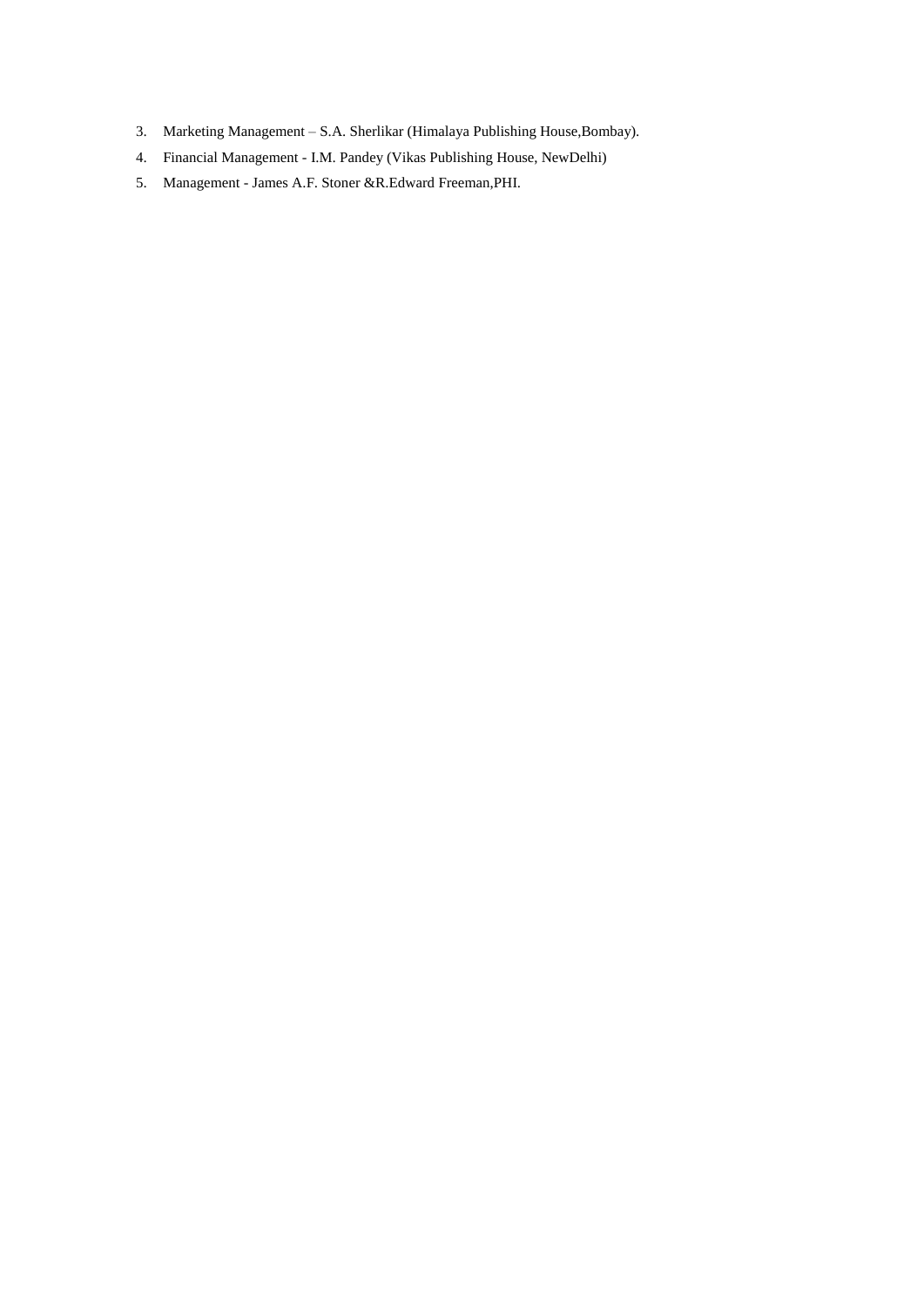| Course code       |          | <b>PEC-EE-402</b>                  |          |                |                          |  |  |  |  |
|-------------------|----------|------------------------------------|----------|----------------|--------------------------|--|--|--|--|
| Category          |          | <b>Program Elective Course</b>     |          |                |                          |  |  |  |  |
| Course title      |          | <b>Special Electrical Machines</b> |          |                |                          |  |  |  |  |
| <b>Scheme and</b> | L        | T                                  | P        | <b>Credits</b> | Semester 7 <sup>th</sup> |  |  |  |  |
| <b>Credits</b>    | 3        | $\boldsymbol{0}$                   | $\Omega$ | 3              |                          |  |  |  |  |
| Class work        | 25 Marks |                                    |          |                |                          |  |  |  |  |
| Exam              | 75 Marks |                                    |          |                |                          |  |  |  |  |
| Total             |          | 100 Marks                          |          |                |                          |  |  |  |  |
| Duration of Exam  | 3 Hours  |                                    |          |                |                          |  |  |  |  |

**Note: Examiner will set nine questions in total. Question one will be compulsory. Question one will have 6 parts of 2.5 marks from all units and remaining eight questions have to be set by taking two Questions from each unit. The students have to attempt five questions in total, first being compulsory and selecting one from each Unit.**

### **Course Outcomes:**

At the end of this course, students will demonstrate the ability to:

- 1. Impart knowledge on construction, principle of operation and performance of all ac and dc machines with small and higher rating.
- 2. Understand the concepts of rotating magnetic fields.
- 3. Analyze performance characteristics of ac machines.
- 4. Preparethestudentstohaveabasicknowledgeaboutmotoring,generatingandbrakingmodeofacmachines

### UNIT-I

POLY-PHASE AC MACHINES: Construction and performance of double cage and deep bar three phase induction motors, production of rotating magnetic field, induction motor action,e.m.f. induced in rotor circuit of slip ring induction motor, concept of constant torque and constant power controls, static slip power recovery control schemes (constant torque and constant power), stator voltage control, stator resistance control, frequency control, rotor resistance control, slip power recovery control, induction motor as an inductiongenerator.

### UNIT-II

SINGLE-PHASE INDUCTION MOTORS: Construction, equivalent circuit, starting characteristics and applications of split phase, capacitor start, capacitor run, capacitor start capacitor-run and shaded pole motors.

SINGLE-PHASE COMMUTATOR MOTORS :Construction, principle of operation, characteristics of universal and repulsion motors ; Linear Induction Motors. Construction, principle of operation, applications.

### TWO PHASE AC SERVO MOTORS:

Construction, torque-speed characteristics, performance and applications.

### UNIT-III

STEPPER MOTORS: Principle of operation, variable reluctance, permanent magnet and hybrid stepper motors, characteristics, drive circuits and applications.

SWITCHED RELUCTANCE MOTORS: Construction; principle of operation; torque production, modes of operation, drive circuits.

### UNIT-IV

PERMANENT MAGNET MACHINES: Permanent magnet dc motors, sinusoidal PM ac motors, brushless dc motors and their important features and applications, PCB motors. Single phase synchronous motor; construction, operating principle and characteristics of reluctance and hysteresis motors;

### **TEXT/ REFERENCE BOOKS:**

- 1. Principle of Electrical Machines, V K Mehta, Rohit Mehta, SChand
- 2. Electric Machines ,Ashfaq Hussain, DhanpatRai
- 3. Electric Machines: I.J.Nagrath and D.P. Kothari, TMH, NewDelhi.
- 4. Generalized theory of Electrical Machines: P.S. Bhimbra(Khanna Pub.)
- 5. Electric Machinery, Fitzgerald and Kingsley,MGH.
- 6. P.C. Sen "Principles of Electrical Machines and Power Electronics" John willey & Sons, 2001
- 7. G.K.Dubey "Fundamentals of Electric Drives" Narosa Publishing House, 2001.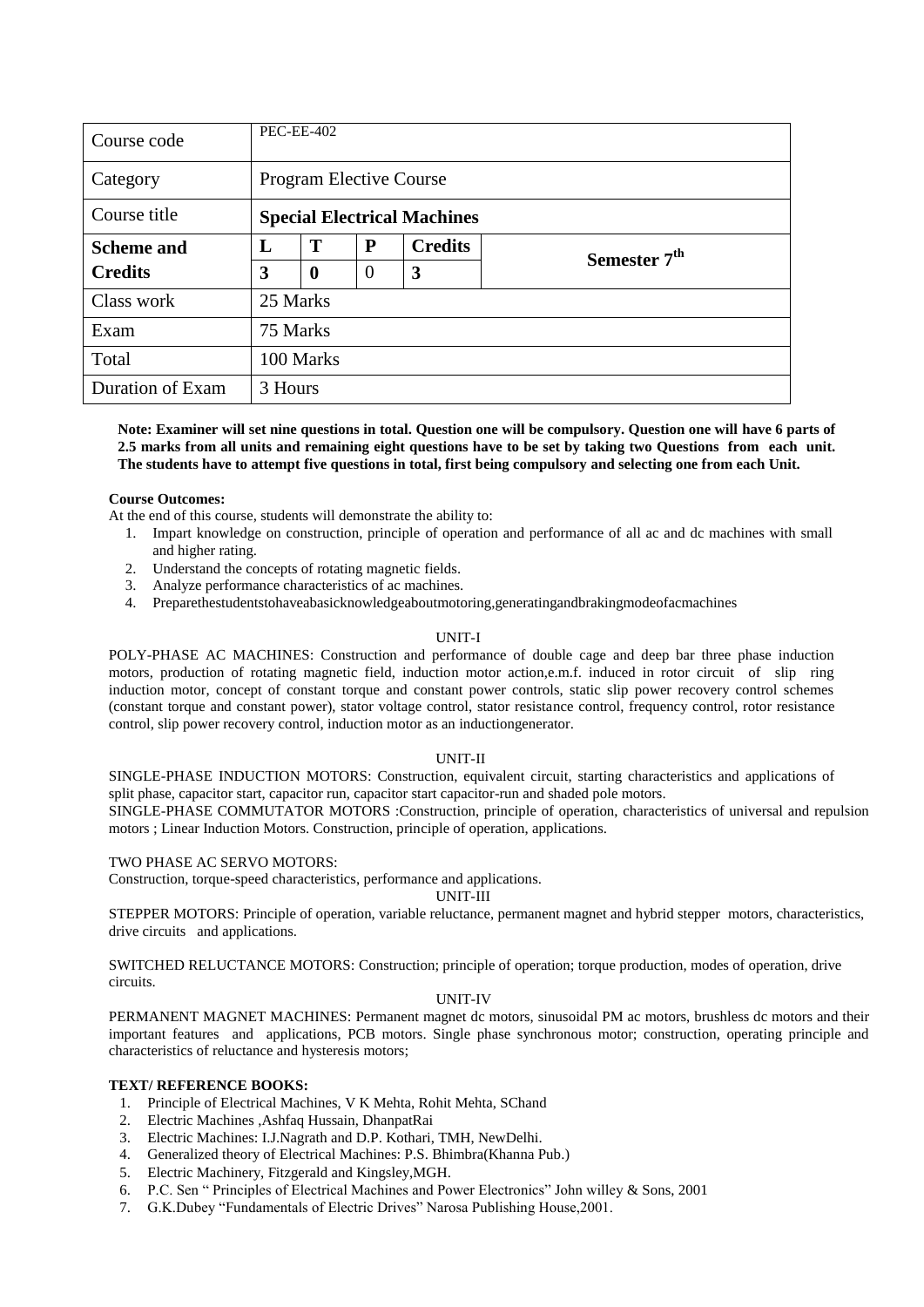| Course code       | <b>PEC-EE-404</b> |                                                           |          |                |                          |  |  |  |  |  |
|-------------------|-------------------|-----------------------------------------------------------|----------|----------------|--------------------------|--|--|--|--|--|
| Category          |                   | Program Elective Course                                   |          |                |                          |  |  |  |  |  |
| Course title      |                   | <b>Applications of Power Electronics in Power Systems</b> |          |                |                          |  |  |  |  |  |
| <b>Scheme and</b> | L                 | T                                                         | P        | <b>Credits</b> | Semester 7 <sup>th</sup> |  |  |  |  |  |
| <b>Credits</b>    | 3                 | $\boldsymbol{0}$                                          | $\theta$ | 3              |                          |  |  |  |  |  |
| Class work        | 25 Marks          |                                                           |          |                |                          |  |  |  |  |  |
| Exam              | 75 Marks          |                                                           |          |                |                          |  |  |  |  |  |
| Total             |                   | 100 Marks                                                 |          |                |                          |  |  |  |  |  |
| Duration of Exam  | 3 Hours           |                                                           |          |                |                          |  |  |  |  |  |

**Note: Examiner will set nine questions in total. Question one will be compulsory. Question one will have 6 parts of 2.5 marks each from all units and remaining eight questions of 15 marks each to be set by taking two questions from each unit.Thestudentshavetoattemptfivequestionsintotal,firstbeingcompulsoryandselectingonefromeachunit.**

#### **Course Objectives:**

- 1. Theoretical and practical knowledge on modern day semiconductor devices, their characteristics and control.
- 2. Knowledge of power conditioners and their application.
- 3. Working knowledge of static applications of advanced power electronics like UPS, HVDC,etc.

**4.**Learning Modeling and Analysis of FACTS controllers.

#### **Course Outcomes:**

- 1. Relate basic semiconductor physics to properties of power devices, and combine circuit mathematics and characteristics of linear and non‐lineardevices.
- 2. Describe basic operation and compare performance of various power semiconductor devices, passive components and switchingcircuits
- 3. Design and Analyze power converter circuits and learn to select suitable power electronic devices by assessing the requirements of application fields.
- 4. Formulate and analyze a power electronic design at the system level and assess the performance. 5. Identify the critical areas in application levels and derive typical alternative solutions, select suitable power converters to control Electrical Motors and other industry grade apparatus.
- 5. Recognize the role power electronics play in the improvement of energy usage efficiency and the applications of power electronics in emerging areas.

### SECTION-A

Steady state and dynamic problems in AC systems: Flexible AC transmission systems (FACTS), Principles of series and shunt compensation, Description of static var compensators (SVC), Thyristor Controlled series compensators (TCSC), Static phase shifters (SPS), Static condenser (STATCON), Static synchronous series compensator (SSSC) and Unified power flow controller (UPFC).

#### SECTION-B

Modeling and Analysis of FACTS controllers: Control strategies to improve system stability, Power Quality problems in distribution systems

### SECTION-C

Harmonics: Harmonics creating loads, modeling, harmonic propagation, Series and parallel resonances, harmonic power flow, Mitigation of harmonics, filters, passive filters, Active filters, shunt, series hybrid filters.

### SECTION-D

Voltage sags & swells, voltage flicker, Mitigation of power quality problems using power electronic conditioners, IEEE standards, HVDC Converters and their characteristics, Control of the converters (CC and CEA), Parallel and series operation of converters.

### **Text / Reference Books:**

- 1. N.G. Hingorani& Laszlo Gyugyi , Understanding FACTS , IEEE Press,2000.
- 2. E. F. Fuchs & Mohammad A.S. Masoum, Power Quality in Power Systems and Electrical Machines, Elsevier Academic Press2008.
- 3. K.R. Padiyar, FACTS controllers in power transmission and distribution, New Age International publishers, New Delhi, 2007.
- 4. K.R.Padiyar, HVDC Power Transmission Systems,New Age International publishers,NewDelhi,1999.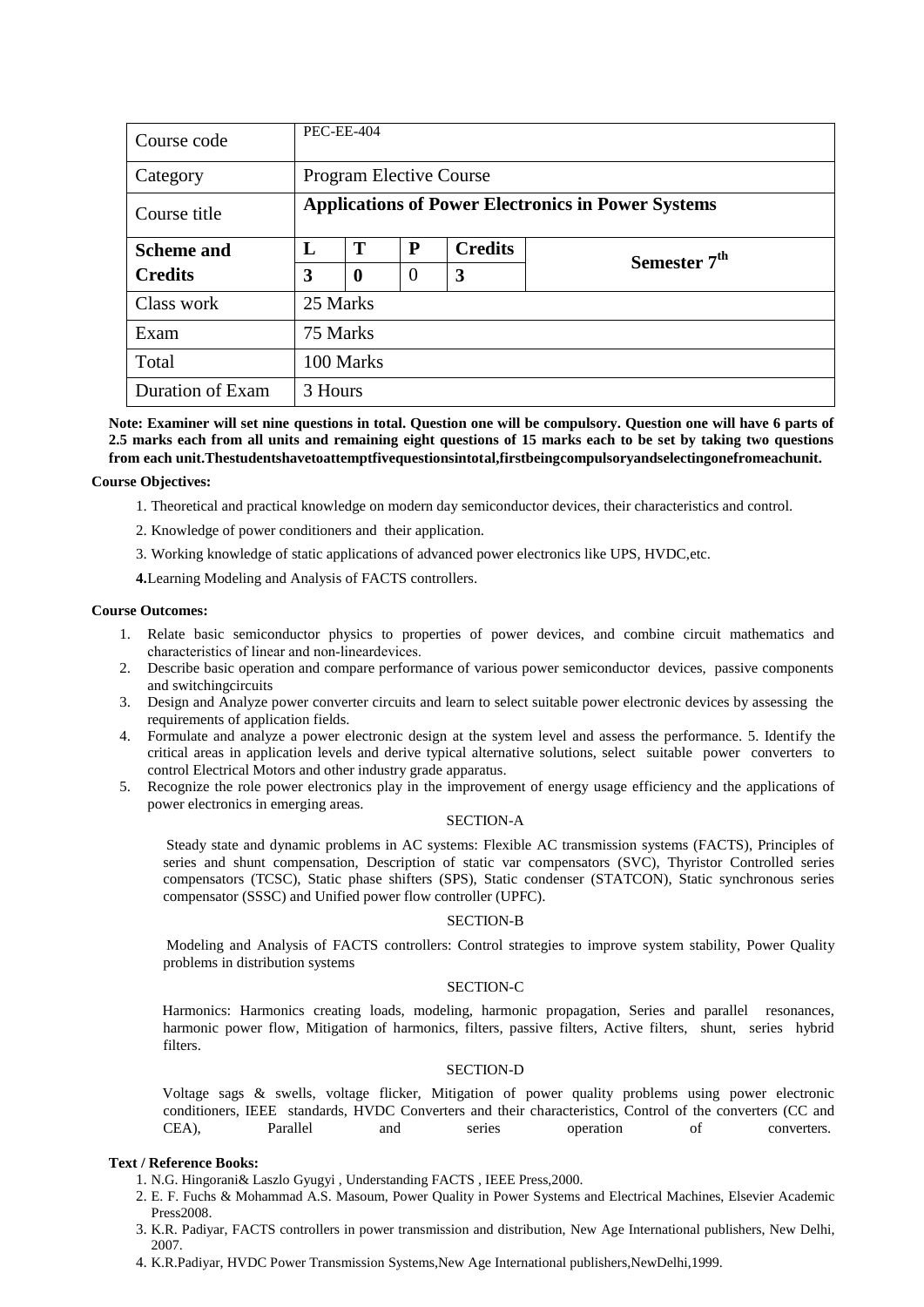| Course code       | <b>PEC-EE-406</b> |                               |                |                |                          |  |  |  |  |  |
|-------------------|-------------------|-------------------------------|----------------|----------------|--------------------------|--|--|--|--|--|
| Category          |                   | Program Elective Course       |                |                |                          |  |  |  |  |  |
| Course title      |                   | <b>Power System Stability</b> |                |                |                          |  |  |  |  |  |
| <b>Scheme and</b> | L                 | T                             | P              | <b>Credits</b> | Semester 7 <sup>th</sup> |  |  |  |  |  |
| <b>Credits</b>    | 3                 | $\boldsymbol{0}$              | $\overline{0}$ | 3              |                          |  |  |  |  |  |
| Class work        | 25 Marks          |                               |                |                |                          |  |  |  |  |  |
| Exam              | 75 Marks          |                               |                |                |                          |  |  |  |  |  |
| Total             |                   | 100 Marks                     |                |                |                          |  |  |  |  |  |
| Duration of Exam  | 3 Hours           |                               |                |                |                          |  |  |  |  |  |

- 1. Understand the general information about power system stability problems.
- 2. Understand the classification and prevention of different type of stability.
- 3. Understand the principle of synchronous machines and its modeling.
- 4. Understand the state space model and state space representation of simplified model of synchronous machine.
- 5. Understand the causes and prevention of dynamic stability.
- 6. Understand the causes and prevention of transient stability.
- 7. Understand the causes and prevention of voltage stability.
- 8. Understand the general information about voltage collapse and how to overcome voltage collapse.

### **. Course Outcomes:**

At the end of this course, students will demonstrate the ability to

- 1. understand about the classification of stability.
- 2. know power system stability problem.
- 3. know about synchronous machine modelling.
- 4. how to handle various stability and unstability problem.

**Note: Examiner will set nine questions in total. Question one will be compulsory. Question one willhave 6 parts of 2.5 marks from all units and remaining eight questions have to be set by taking two Questions from each unit. The students have to attempt five questions in total, first being compulsoryand selecting one from each Unit.**

### Section-A

Power System Stabikity Problem : Rotor angle stability, voltage stability, short term and long term stabilities, swing equation and its solution techniques

### Section-B

Synchronous Machine and Its Modelling : Power transformation, flux linkage equations, voltage equation, formulation using state-space equations, normalizing voltage and torque eqns., equivalent circuit of synchronous m/c, the flux linkage state-space model. Linearization of the flux linkage model, Simplified linear model block diagram, state-space representation of simplified model

#### Section-C

Dynamic Stability : State-space representation, stability of a dynamic system, analysis of stability, Eigen properties of the state matrix, Small signal stability of a single m/c infinite bus system, Effect of excitation systems, power system stabilizer, system state matrix with armature winding

Transient Stability : An elementary view of transient stability, numerical integration methods, simulation of power system dynamic response

Section-D.

VOLTAGE Stability : Basic concept related o voltage stability, voltage collapse, voltage stability analysis, prevention of voltage collapse.

Sub-Synchronous Oscillators : Turbine generator torsional characteristics, characteristics of series capacitor compensated transmission system, Self excitation, torsional interaction, counter measure to SSR problems, ferro resonance.

- 1. Power System Stability and Control by Prabha Kumar:MGH
- 2. Power System Control and Stability by Anderson and Fouad: Galgotia Publications
- 3. Extra high voltage AC Transmission Engg. By Rokosh Das Begamudre
- 4. Electrical energy theory: An Introduction by O.I. Elgerd:TMH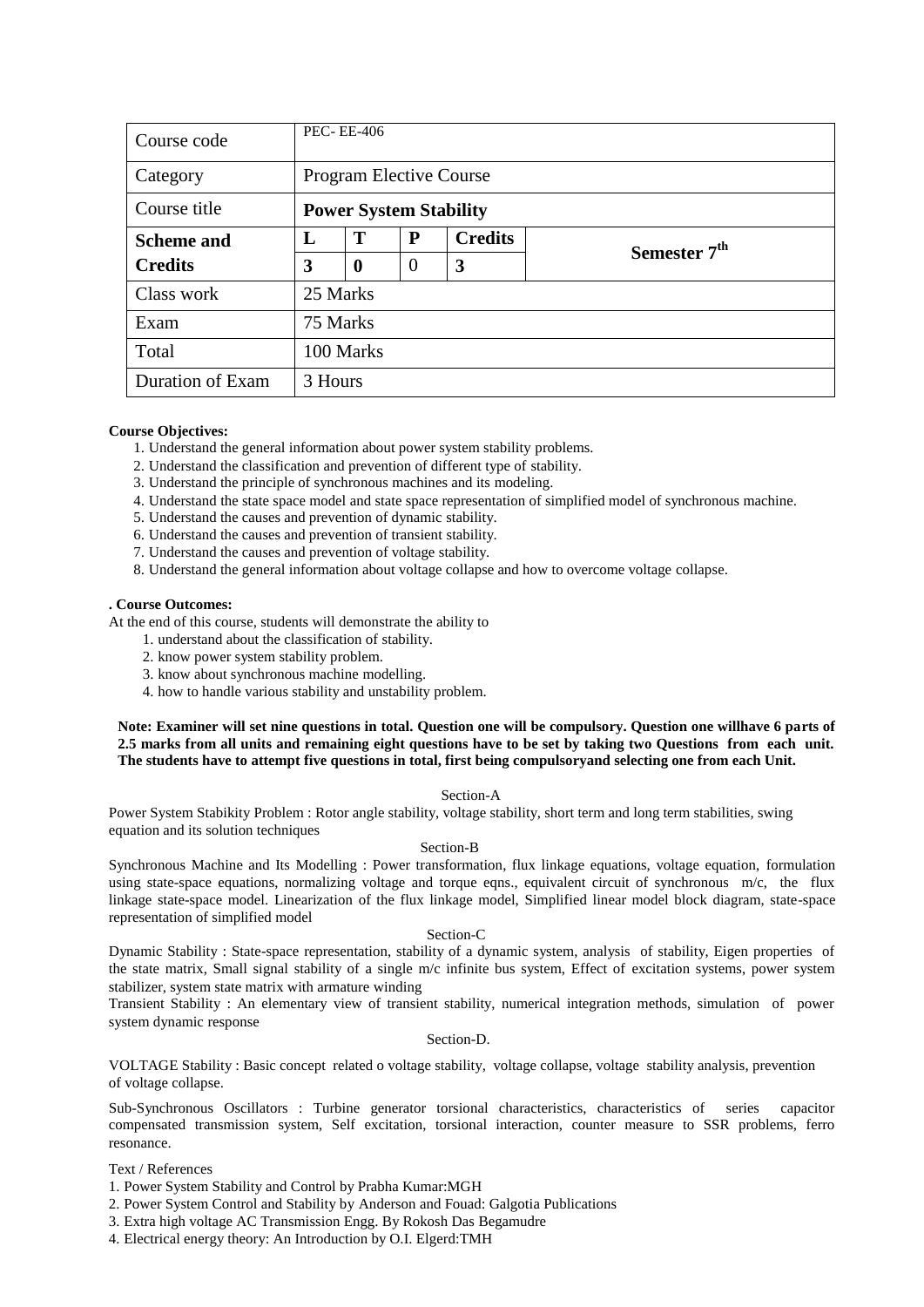| Course code       | <b>PEC-EE-408</b> |                                 |                |                |                          |  |  |  |  |
|-------------------|-------------------|---------------------------------|----------------|----------------|--------------------------|--|--|--|--|
| Category          |                   | <b>Program Elective Course</b>  |                |                |                          |  |  |  |  |
| Course title      |                   | <b>Advanced Control Systems</b> |                |                |                          |  |  |  |  |
| <b>Scheme and</b> | L                 | T                               | P              | <b>Credits</b> | Semester 7 <sup>th</sup> |  |  |  |  |
| <b>Credits</b>    | 3                 | $\boldsymbol{0}$                | $\overline{0}$ | 3              |                          |  |  |  |  |
| Class work        | 25 Marks          |                                 |                |                |                          |  |  |  |  |
| Exam              | 75 Marks          |                                 |                |                |                          |  |  |  |  |
| Total             |                   | 100 Marks                       |                |                |                          |  |  |  |  |
| Duration of Exam  | 3 Hours           |                                 |                |                |                          |  |  |  |  |

**Note: Examiner will set nine questions in total. Question one will be compulsory. Question one will have 6 parts of 2.5 marks each from all units and remaining eight questions of 15 marks each to be set by taking two questions from each unit.Thestudentshavetoattemptfivequestionsintotal,firstbeingcompulsory andselectingonefromeachunit.**

#### **Course Objectives:**

- 1. To provide a strong concept on the compensator design and on advanced control system analysis and design techniques
- **2.** To analyze the behavior of discrete time systems and nonlinear control systems.

#### **Course Outcomes:**

- 1. Design compensators using classical techniques.
- 2. Analyze both linear and nonlinear system using state space methods.
- 3. Analyze the stability of discrete system and nonlinear system.

#### **SECTION-A**

Types of controller- Feedforward-feedback-cascade-P, PI and PID. Compensator design: Realization of compensators – lag, lead and lag-lead -Design of compensator using bode plot.

Compensator design: Realization of compensators – lag, lead and lag-lead.

### **SECTION-B**

State space analysis of systems: Introduction to state concept - state equation of linear continuous time systems, matrix representation of state equations. Phase variable and canonical forms of state representation-controllable, observable, diagonal and Jordan canonical forms- solution of time invariant autonomous systems.

#### **SECTION-C**

State feedback controller design: Controllability & observability. State feed-back design via pole placement technique. Sampled data control system: Pulse Transfer function-Stability of sampled data system -Routh Hurwitz criterion. Introduction to state-space representation of sampled data systems

### **SECTION-D**

Nonlinear systems: Introduction - characteristics of nonlinear systems. Types of nonlinearities. Analysis through harmonic linearisation - Determination of describing function of nonlinearities (relay, dead zone and saturation only)-applicationofdescribingfunctionforstabilityanalysisofautonomoussystemwithsinglenonlinearity.

#### **Text / Reference Books:**

1. Hassan K Khalil, Nonlinear Systems, Prentice - Hall International (UK),2002.

- 2. Kuo B.C, Analysis and Synthesis of Sampled Data Systems, Prentice HallPublications.
- 3. Nagarath I. J. and Gopal M., Control System Engineering, Wiley Eastern,2008.
- 4. Nise N. S., Control Systems Engineering, 6/e, Wiley Eastern,2010.
- 5. Ogata K., Modern Control Engineering, Prentice Hall of India, New Delhi,2010
- 6. Alberto Isidori, Nonlinear Control Systems, Springer Verlag,1995.
- 7. GibsonJ.E.,F.B.TuteurandJ.R.Ragazzini,ControlSystemComponents,TataMcGrawHill,2013
- 8. Gopal M., Control Systems Principles and Design, Tata McGraw Hill,2008.
- 9. Jean-Jacques E. Slotine&Weiping Li, Applied Nonlinear Control, Prentice-Hall., NJ, 1991.C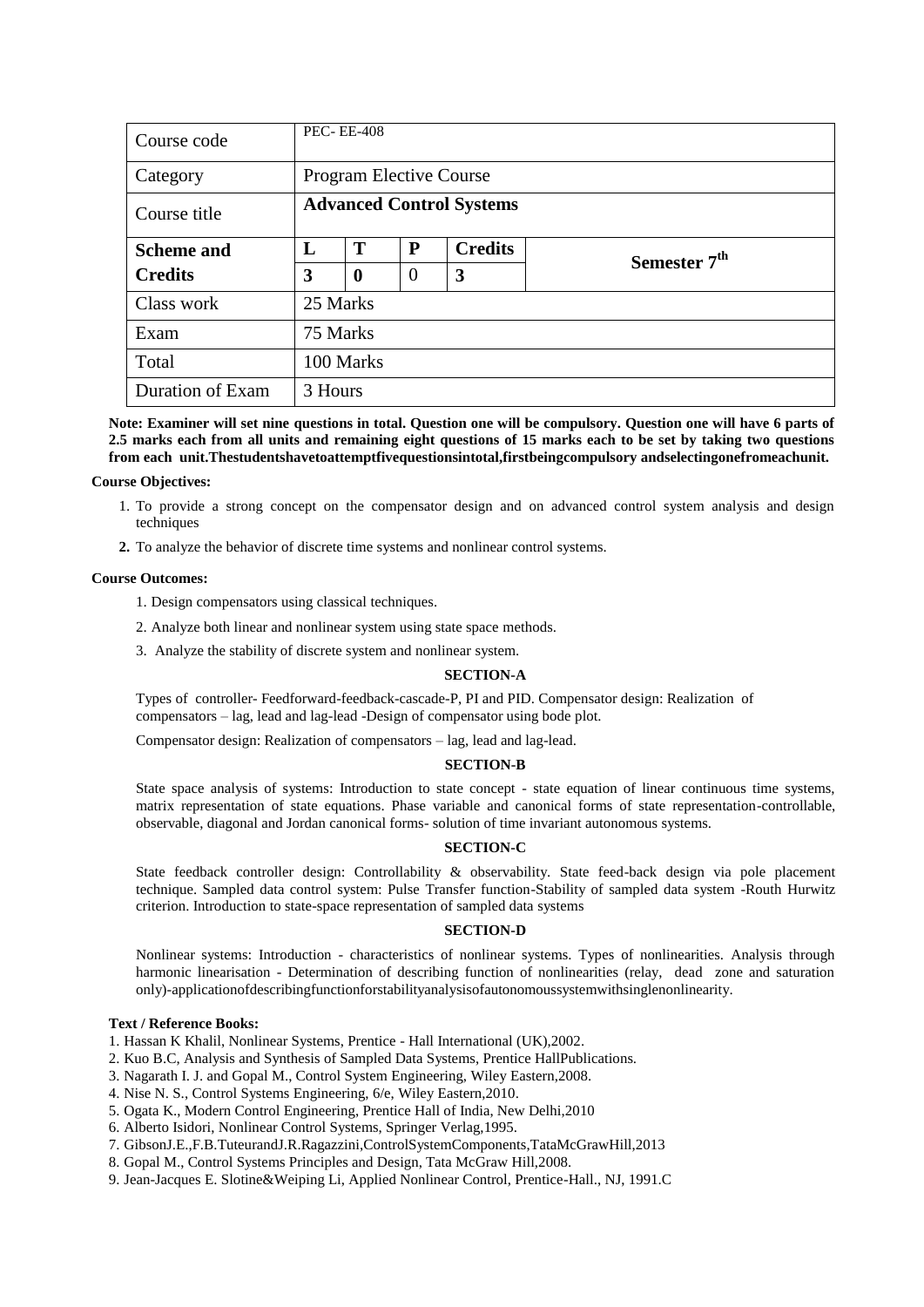| Course code       | <b>PEC-EE-410</b> |                                                          |          |                |                          |  |  |  |  |  |
|-------------------|-------------------|----------------------------------------------------------|----------|----------------|--------------------------|--|--|--|--|--|
| Category          |                   | <b>Program Elective Course</b>                           |          |                |                          |  |  |  |  |  |
| Course title      |                   | <b>Advances in Power Transmission &amp; Distribution</b> |          |                |                          |  |  |  |  |  |
| <b>Scheme and</b> | L                 | T                                                        | P        | <b>Credits</b> | Semester 7 <sup>th</sup> |  |  |  |  |  |
| <b>Credits</b>    | 3                 | $\boldsymbol{0}$                                         | $\theta$ | 3              |                          |  |  |  |  |  |
| Class work        | 25 Marks          |                                                          |          |                |                          |  |  |  |  |  |
| Exam              | 75 Marks          |                                                          |          |                |                          |  |  |  |  |  |
| Total             |                   | 100 Marks                                                |          |                |                          |  |  |  |  |  |
| Duration of Exam  | 3 Hours           |                                                          |          |                |                          |  |  |  |  |  |

- 1. Understand Knowledge of Extra High Voltage AC & DC Transmission System
- 2. To understand and estimation of transmission line parameters.
- 3. To obtain the equivalent circuits of the transmission lines for determining voltage regulation and efficiency.
- 4. To know about the FACTS controllers.

### **Course Outcomes:**

At the end of this course, students will demonstrate the ability to

- 1. Discuss Modelling of the transmission line parameters.
- 2. Explain the equivalent circuits for the transmission lines based on distance and determine voltage regulation and efficiency.
- 3. To deal with the importance of HVDC Transmission and HVDC Converters
- 4. Knowledge of Modern power controllers to enhance the stability and capability of existing network. 5 Monitoring and improvement of Power Quality

### **Note: Examiner will set nine questions in total. Question one will be compulsory. Question one willhave 6 parts of 2.5 marks from all units and remaining eight questions have to be set by taking two Questions from each unit. The students have to attempt five questions in total, first being compulsoryand selecting one from each Unit.**

### Section A

Basic theory of line compensation. FACTS devices, The FACTS optimisation problem. Transient and dynamic stability enhancement using FACTS components.

### Section B

Introduction to Electrical Distribution System, Components of Distribution System Substation and Busbar Layouts, Introduction to distribution automation, Layout of substations and feeders, Optimum siting and sizing of substations.

### Section C

Distribution system load flow, configuration of distribution system, optimum capacitor placement. Optimum feeder switching for loss minimization and load control. Distribution system restoration.

### Section D

Distribution system monitoring and control: SCADA, Concept of modern distribution systems. Concepts of modern grid.

### **Text / References**

1. Flexible Ac Transmission Systems, Yong-Hua Song, Allan T. Johns, IEE publication

2. Understanding FACTS: Concepts and Technology of Flexible AC Transmission Systems, Narain G. Hingorani, LaszloGyugyi.

3. https://nptel.ac.in/courses/108/107/108107112/

- 4. "Electric Power Distribution system, Engineering" by Turan Gonen, McGraw–hill Book Company.
- 5. Electrical Distribution Systems by Dale R.Patrick and Stephen W.Fardo, CRC press
- 6. Electric Power Distribution by A.S. Pabla, Tata McGraw–hill Publishing company, 4th edition,1997.
- 7. Electrical Power Distribution Systems by V.Kamaraju, Right Publishers.